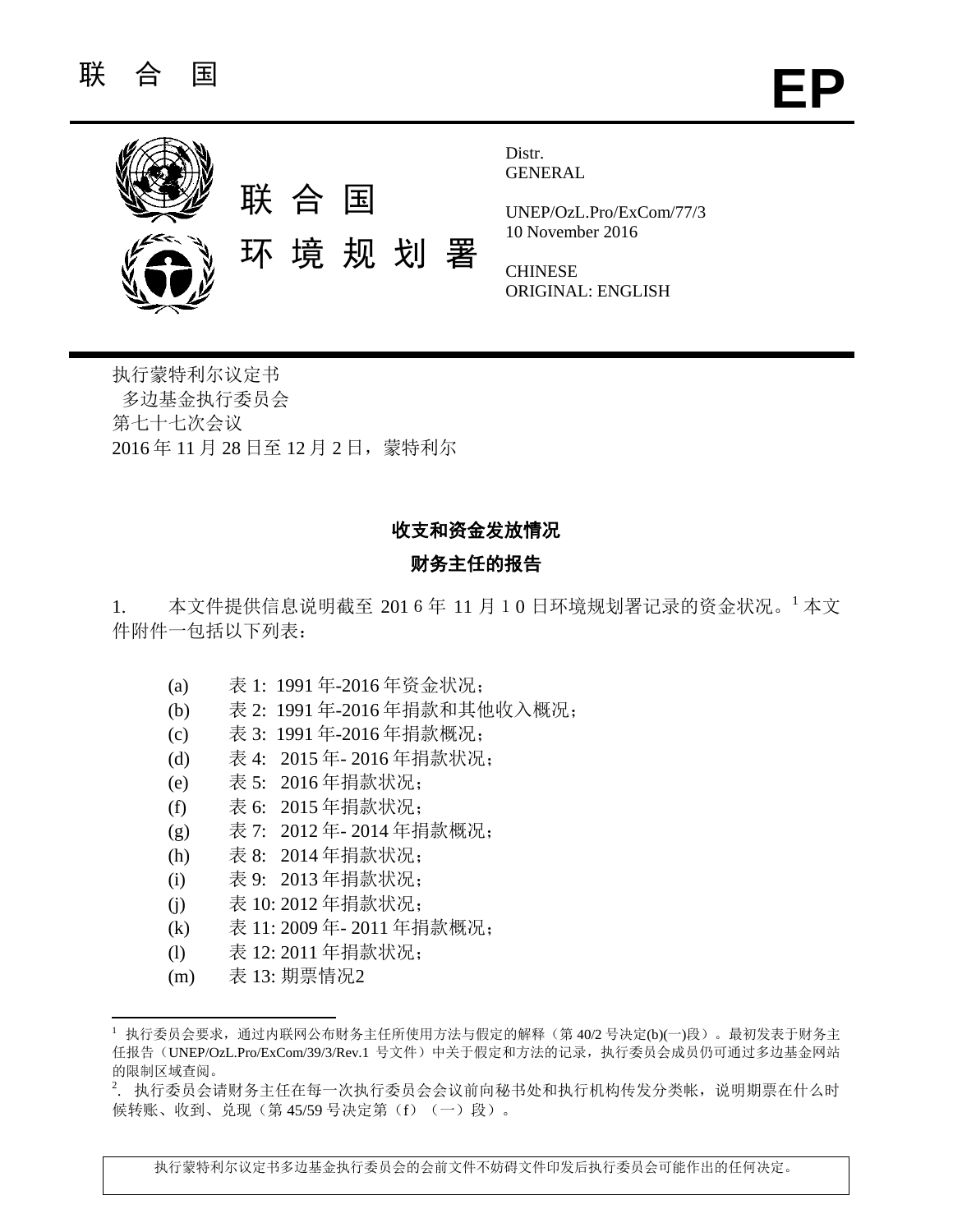- (n) 表 14: 2004 2016 年期票分类帐;
- (o) 表 15: 未兑现期票的变现时间表。

## 基金状况

2. 截止 2016 年 11 月 10 日多边基金余额 <sup>3</sup>为 103,473,353 美元, 这是扣除了执行委 员会第七十六次会议及以前历次所有核准资金的净余额。

3. 蒙特利尔议定书缔约方第二十六次会议指示财务主任将固定汇率机制延长到 2015- 2017 年(第 XXVI/11 号决定) <sup>4</sup>。至今有 25 个国家选择使用固定汇率机制,见本文件附 件二。关于固定汇率机制的信息已经更新,显出建立该机制以来损失 15,774,111 美元。

## 关于未缴捐款采取的行动

4. 财务主任于 2016 年 10 月向所有未缴认捐款的缔约方发出催缴账单5, 通知他们已 认缴捐款并提醒它们履行义务。

5. 第 76/1 号决定请秘书处将从三年期或更长时间未缴纳捐款的国家收到的反馈,向 第七十七次会议作出汇报,主任采取后续行动向阿塞拜疆,白俄罗斯,希腊,冰岛,以色 列,立陶宛,葡萄牙,塔吉克斯坦,乌克兰和乌兹别克斯坦政府发出第 2 和第 3 次提醒通 知, 解释每一缔约方的具体问题, 并激请他们在维也纳 <sup>6</sup>和基加利 <sup>7</sup>举行的蒙特利尔议定 书缔约方会议的间隙讨论付款时间表。随后,秘书处和财务主任在两次会议的间隙同出席 会议的好几个非第 5 条国家代表进行了双边讨论。讨论结果概述如下:

- (a) 各国政府代表承诺提请各自的部委注意这一问题;
- (b) 有些国家要求澄清联合国会费分摊比额表的计算方法,特别是他们本国的捐 款数额:
- (c) 白俄罗斯政府代表确认其政府打算开始付款,并请求财务主任只发给本年度 的发票,付款与过去年份的未缴认捐款无关;
- (d) 葡萄牙政府代表重申葡萄牙政府准备开始付款;以及

l

<sup>3</sup> 美利坚合众国和捷克共和国 2017 年的缴款金额 22,994,599 美元和 780,092 美元已包括在多边基金余额内。 <sup>4</sup> 决定称选择用本国货币缴纳的缔约方将以 2014 年 1 月日起 6 个月的联合国平均汇率计算其应缴款额。 敦 促符合条件使用固定汇率的缔约方在第七十五次会以前将他们这样做的打算通知财务主任。

<sup>5.</sup> 第 XI/ 6 号决定第 7 段 (敦促各方努力在历年中努力尽早缴纳会费); XVII /41 号决定第 5 段 (敦促各缔 约方向基金尽早并全额缴纳捐款); 和第 XVI /37 号决定(敦促从未向多边基金缴纳捐款或捐款数额少于其应缴数 额的一些缔约方尽早缴纳捐款)。

<sup>6</sup> 2016 年 7 月 15 至 23 日。

<sup>7</sup> 2016 年 10 月 8 日至 14 日。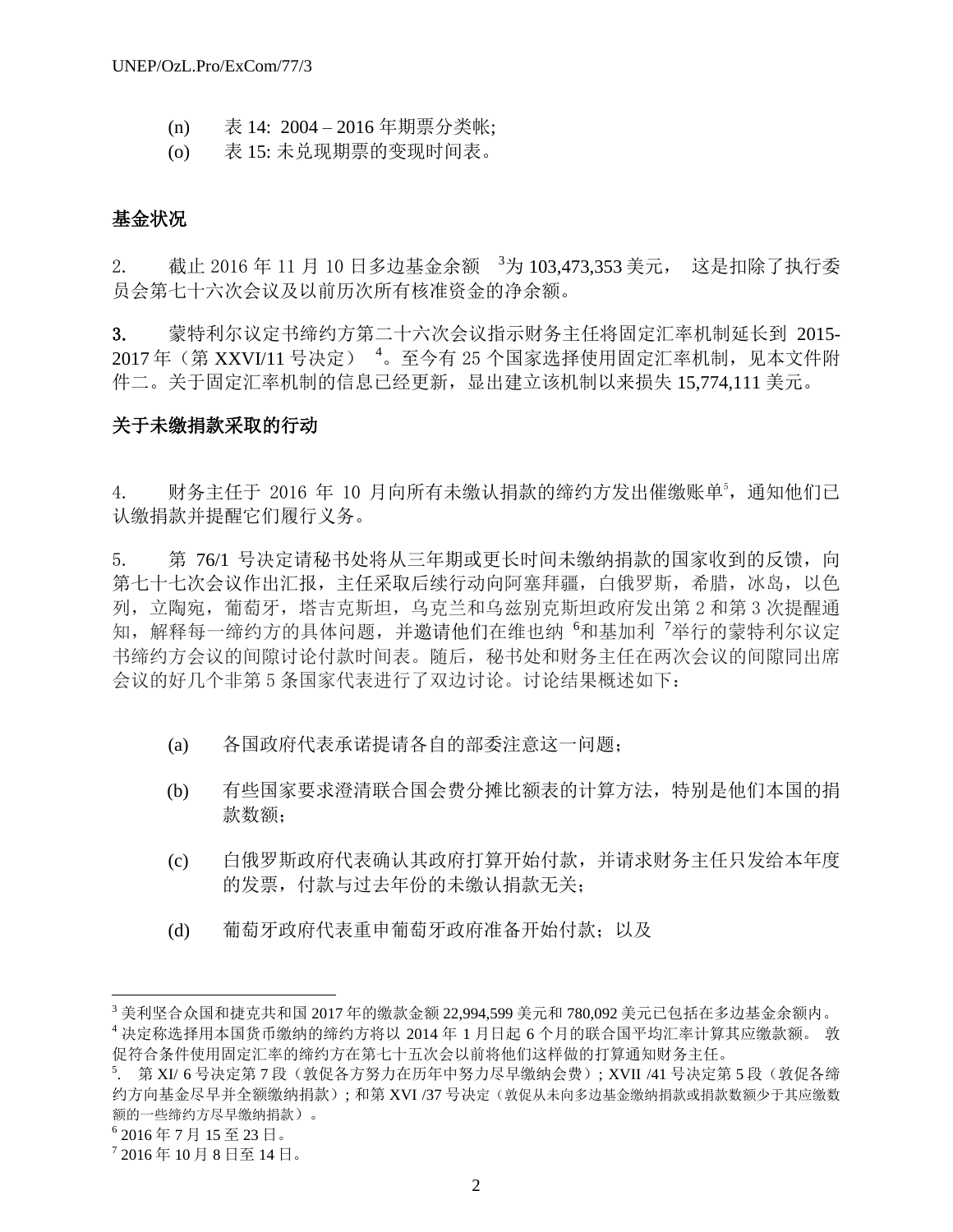(e) 立陶宛政府代表提出发票制度问题,要求今后的发票将国家缴款反映为缴纳 年份的缴款,而不是对过去年份未缴认捐款的缴款,当前财务主任按照联合 国会计制度,规定作为对过去年份未缴认捐款的缴款。

6. 截止 2016 年 11 月 10 日,缔约方全额或部分缴纳的 2016 年捐款占 2016 年认捐款 总额的 85%。根据第 41/2 号决定,可应要求提供某些经济转型国家未缴认捐款的清单。

## 建议

- 7. 执行委员会不妨:
	- (a) 注意到UNEP/OzL.Pro/ExCom/77/3 号文件所载财务主任关于捐款与发放状 况、关于期票的信息,和在2015-2017三年期选择使用固定汇率机制国家的 报告;
	- (b) 敦促所有缔约方尽早向多边基金全额缴纳捐款;
	- (c) 赞赏地注意到白俄罗斯政府打算在2016年开始缴纳捐款,并且2016年的缴 款与白俄罗斯过去年份的未缴认捐款无关;
	- (d) 请财务主任发出反映缴纳年度付款的发票; 和
	- (e) 请主任和财务主任对三年期或更长时间未缴纳捐款的捐款缔约方的未缴纳捐 款状况继续做后续工作,并向执行委员会第七十八次会议提出报告 。

——————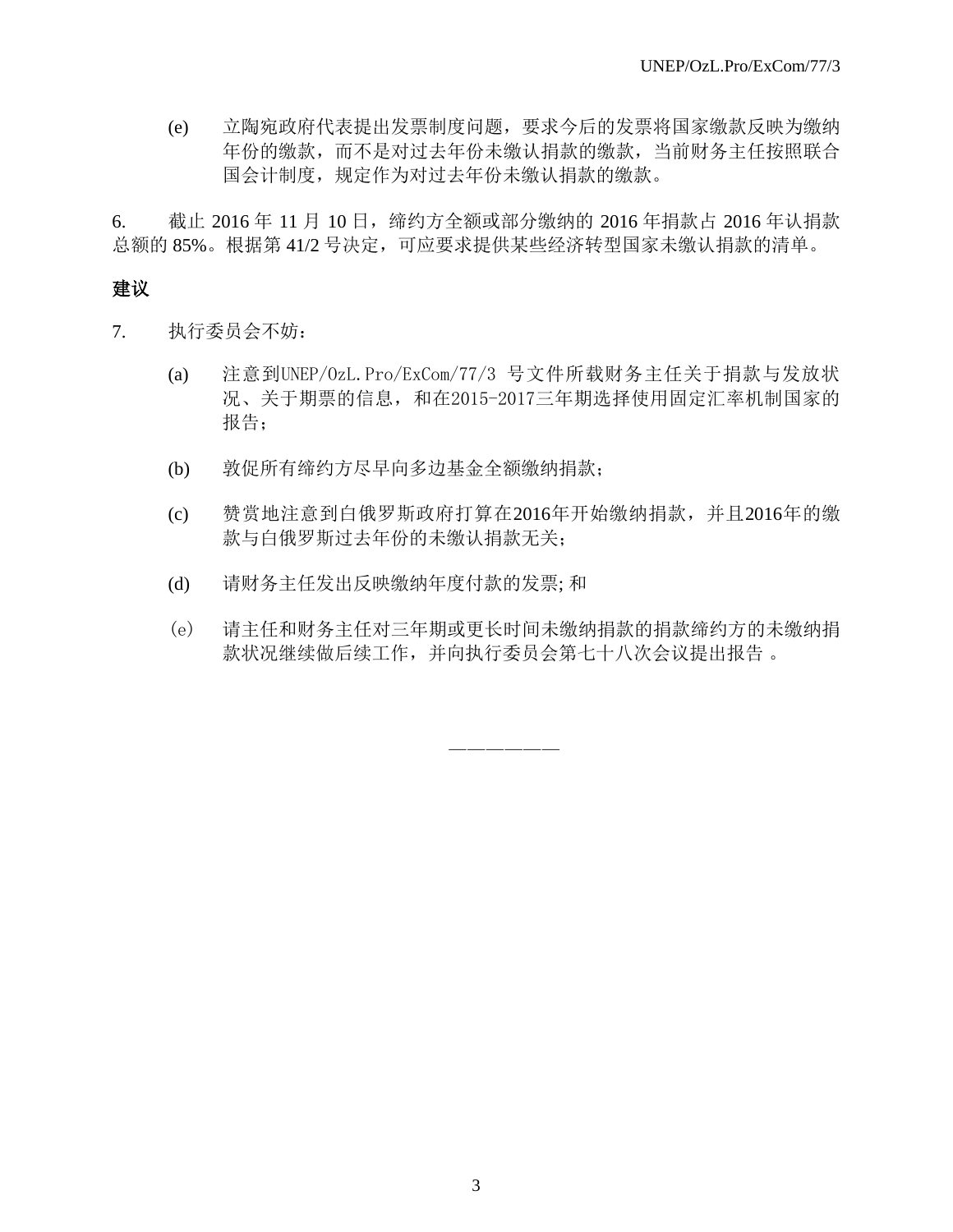UNEP/OzL.Pro/ExCom/77/3 Annex I Page 1

## TRUST FUND FOR THE MULTILATERAL FUND FOR THE IMPLEMENTATION OF THE MONTREAL

PROTOCOL

## **TABLE 1 : STATUS OF THE FUND FROM 1991-2016 (IN US DOLLARS)**

As at 10 November 2016

| <b>INCOME</b>                                              |                  |                |
|------------------------------------------------------------|------------------|----------------|
| Contributions received:                                    |                  |                |
| Cash payments including note encashments                   |                  | 3,197,604,347  |
| Promissory notes held                                      |                  | 7,591,091      |
| <b>Bilateral</b> cooperation                               |                  | 157,786,653    |
| Interest earned *                                          |                  | 214,842,411    |
| Additional income from loans and other sources             |                  | $\overline{0}$ |
| Miscellaneous income                                       |                  | 20,986,608     |
| <b>Total Income</b>                                        |                  | 3,598,811,110  |
|                                                            |                  |                |
| <b>ALLOCATIONS** AND PROVISIONS</b>                        |                  |                |
| <b>UNDP</b>                                                | 815,838,890      |                |
| <b>UNEP</b>                                                | 289,124,271      |                |
| <b>UNIDO</b>                                               | 849,079,255      |                |
| World Bank                                                 | 1,235,871,440    |                |
| Unspecified projects                                       |                  |                |
| Less Adjustments                                           |                  |                |
| Total allocations to implementing agencies                 |                  | 3,189,913,856  |
| Secretariat and Executive Committee costs (1991-2018)      |                  |                |
| includes provision for staff contracts into 2018           |                  | 118,587,485    |
| Treasury fees (2003-2018)                                  |                  | 8,056,982      |
| Monitoring and Evaluation costs (1999-2016)                |                  | 3,414,113      |
| Technical Audit costs (1998-2010)                          |                  | 1,699,806      |
| Information Strategy costs (2003-2004)                     |                  |                |
| includes provision for Network maintenance costs for 2004  |                  | 104,750        |
| <b>Bilateral</b> cooperation                               |                  | 157,786,653    |
| Provision for fixed-exchange-rate mechanism's fluctuations |                  |                |
| losses/(gains) in value                                    |                  | 15,774,111     |
| <b>Total allocations and provisions</b>                    |                  | 3,495,337,756  |
| Cash                                                       |                  | 95,882,262     |
| <b>Promissory Notes:</b>                                   |                  |                |
|                                                            |                  |                |
| 2017                                                       | 4,704,750        |                |
| 2018                                                       | 2,886,342        |                |
| <b>Unscheduled</b>                                         | $\boldsymbol{0}$ |                |
|                                                            |                  | 7,591,092      |
|                                                            |                  |                |
| BALANCE AVAILABLE FOR NEW ALLOCATIONS                      |                  | 103,473,353    |

\* Includes interest amount earned of US \$526,421 by FECO/MEP/(China).

\*\* Amounts reflect net approvals for which resources are transferred including promissory notes that are not yet encashed by the implementing agencies. The Secretariat budget reflects actual costs as per the final 2015 accounts of the Fund and approved amounts for 2015 - 2018.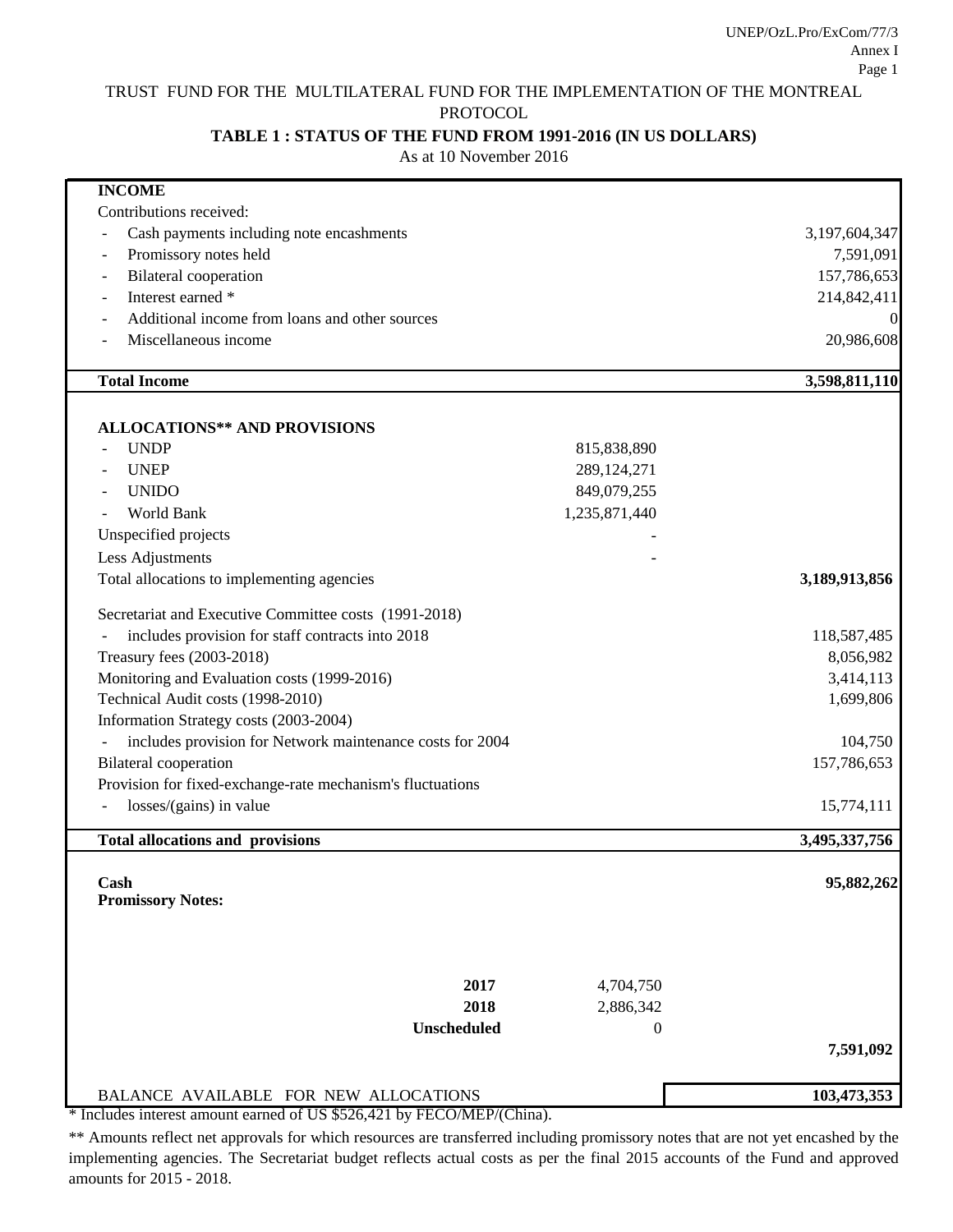UNEP/OzL.Pro/ExCom/77/3 Annex I Page 2

## TRUST FUND FOR THE MULTILATERAL FUND FOR THE IMPLEMENTATION OF THE MONTREAL PROTOCOL

### **TABLE 2 : 1991 - 2016 SUMMARY STATUS OF CONTRIBUTIONS AND OTHER INCOME (US\$)**

BALANCE AVAILABLE FOR NEW ALLOCATIONS

As at 10 November 2016

| <b>Description</b>                                                                         | 1991-1993   | 1994-1996     | 1997-1999   | 2000-2002   | 2003-2005   | 2006-2008   | 2009-2011   | 2012-2014   | 2015-2016   | 1991-2016     |
|--------------------------------------------------------------------------------------------|-------------|---------------|-------------|-------------|-------------|-------------|-------------|-------------|-------------|---------------|
| Pledged contributions                                                                      | 235,029,241 | 424,841,347   | 472,567,009 | 440,263,109 | 474,167,042 | 368,153,731 | 399,781,507 | 397,073,537 | 291,214,603 | 3,503,091,126 |
| Cash payments/received                                                                     | 206,611,034 | 381, 555, 255 | 418,689,316 | 408,354,030 | 418,432,337 | 340,191,592 | 375,358,289 | 370,583,545 | 277,828,949 | 3,197,604,347 |
| Bilateral assistance                                                                       | 4,366,255   | 11,909,814    | 21,358,066  | 21,302,696  | 47,349,203  | 18,871,084  | 13,906,972  | 12,481,633  | 6,240,930   | 157,786,653   |
| Promissory notes                                                                           |             |               |             |             |             | (0)         | (1)         | 1,818,408   | 5,772,684   | 7,591,091     |
| <b>Total payments</b>                                                                      | 210,977,289 | 393,465,069   | 440,047,383 | 429,656,726 | 465,781,540 | 359,062,675 | 389,265,260 | 384,883,586 | 289,842,562 | 3,362,982,091 |
| Disputed contributions                                                                     |             | 8,098,267     |             |             |             | 32,471,642  | 405,792     | 3,477,910   | 452,064     | 44,905,675    |
| Outstanding pledges                                                                        | 24,051,952  | 31,376,278    | 32,519,626  | 10,606,383  | 8,385,502   | 9,091,056   | 10,516,247  | 12,189,951  | 1,372,040   | 140,109,035   |
| Payments % age to pledges                                                                  | 89.77%      | 92.61%        | 93.12%      | 97.59%      | 98.23%      | 97.53%      | 97.37%      | 96.93%      | 99.53%      | 96.00%        |
|                                                                                            |             |               |             |             |             |             |             |             |             |               |
| <b>Interest earned</b>                                                                     | 5,323,644   | 28,525,733    | 44,685,516  | 53,946,601  | 19,374,449  | 43,537,814  | 10,544,631  | 6,615,053   | 2,288,970   | 214,842,411   |
|                                                                                            |             |               |             |             |             |             |             |             |             |               |
| <b>Miscellaneous income</b>                                                                | 1,442,103   | 1,297,366     | 1,223,598   | 1,125,282   | 1,386,177   | 3,377,184   | 3,547,653   | 5,804,410   | 1,782,834   | 20,986,608    |
|                                                                                            |             |               |             |             |             |             |             |             |             |               |
| <b>TOTAL INCOME</b>                                                                        | 217,743,036 | 423,288,168   | 485,956,496 | 484,728,610 | 486,542,166 | 405,977,673 | 403,357,545 | 397,303,049 | 293,914,366 | 3,598,811,110 |
| <b>Accumulated figures</b>                                                                 | 1991-1993   | 1994-1996     | 1997-1999   | 2000-2002   | 2003-2005   | 2006-2008   | 2009-2011   | 2012-2014   | 2015-2016   | 1991-2016     |
| Total pledges                                                                              | 235,029,241 | 424,841,347   | 472,567,009 | 440,263,109 | 474,167,042 | 368,153,731 | 399,781,507 | 397,073,537 | 291,214,603 | 3,503,091,126 |
| Total payments                                                                             | 210,977,289 | 393,465,069   | 440,047,383 | 429,656,726 | 465,781,540 | 359,062,675 | 389,265,260 | 384,883,586 | 289,842,562 | 3,362,982,091 |
| Payments % age to pledges                                                                  | 89.77%      | 92.61%        | 93.12%      | 97.59%      | 98.23%      | 97.53%      | 97.37%      | 96.93%      | 99.53%      | 96.00%        |
| Total income                                                                               | 217,743,036 | 423,288,168   | 485,956,496 | 484,728,610 | 486,542,166 | 405,977,673 | 403,357,545 | 397,303,049 | 293,914,366 | 3,598,811,110 |
| Total outstanding contributions                                                            | 24,051,952  | 31,376,278    | 32,519,626  | 10,606,383  | 8,385,502   | 9,091,056   | 10,516,247  | 12,189,951  | 1,372,040   | 140,109,035   |
| As % to total pledges                                                                      | 10.23%      | 7.39%         | 6.88%       | 2.41%       | 1.77%       | 2.47%       | 2.63%       | 3.07%       | 0.47%       | 4.00%         |
| Outstanding contributions for certain<br>Countries with Economies in<br>Transition (CEITs) | 24,051,952  | 31,376,278    | 32,519,626  | 9,701,251   | 7,414,001   | 5,900,104   | 6,211,156   | 5,198,642   | 1,263,102   | 123,636,112   |
| CEITs' outstandings % age to pledges                                                       | 10.23%      | 7.39%         | 6.88%       | 2.20%       | 1.56%       | 1.60%       | 1.55%       | 1.31%       | 0.43%       | 3.53%         |

PS: CEITs are Azerbaijan, Belarus, Bulgaria, Czech Republic, Estonia, Hungary, Latvia, Lithuania, Poland, Russian Federation, Slovakia, Slovenia, Tajikistan, Ukraine and Uzbekistan, including Turkmenistan up to 2004 as per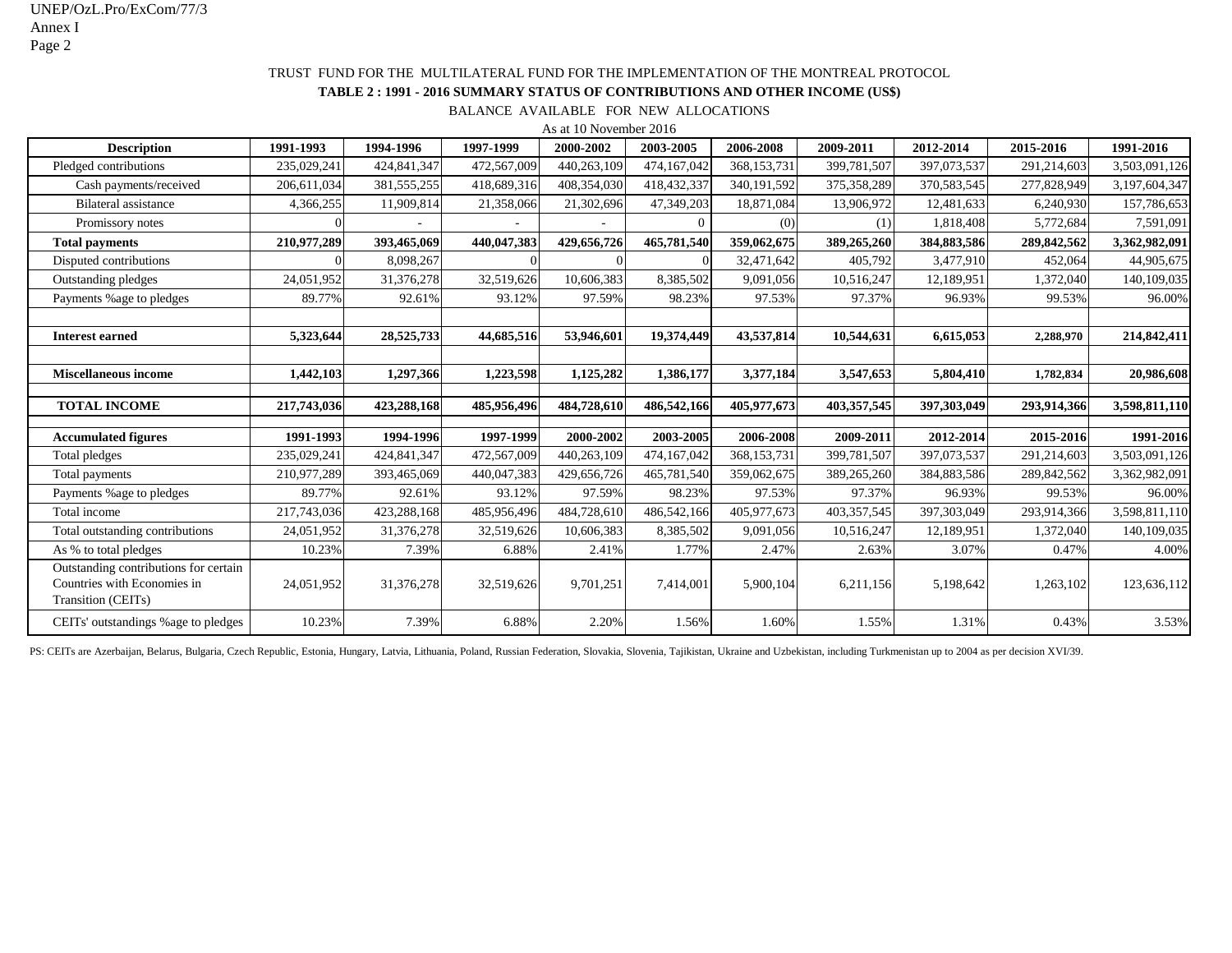### TRUST FUND FOR THE MULTILATERAL FUND FOR THE IMPLEMENTATION OF THE MONTREAL PROTOCOL **TABLE 3 : 1991-2016 Summary Status of Contributions (US\$)**

As at 10 November 2016

| Party                                         | <b>Agreed Contributions</b> | <b>Cash Payments</b>   | <b>Bilateral Assistance Promissory Notes</b> |                                  | Outstanding<br>Contributions | Exchange (Gain)/Loss.<br>$NB: Negative amount =$<br>Gain |
|-----------------------------------------------|-----------------------------|------------------------|----------------------------------------------|----------------------------------|------------------------------|----------------------------------------------------------|
| Andorra                                       | 102,819                     | 70,483                 |                                              | $\mathbf{0}$                     | 32,336                       |                                                          |
| Australia*                                    | 72,132,616                  | 70,521,708             | 1,610,907                                    | $\boldsymbol{0}$                 | $\boldsymbol{0}$             | 2,154,889                                                |
| Austria                                       | 37,388,821                  | 37,257,031             | 131,790                                      | $\mathbf{0}$                     | $\boldsymbol{0}$             | (65, 840)                                                |
| Azerbaijan                                    | 1,132,055                   | 311,683                | $\boldsymbol{0}$                             | $\overline{0}$                   | 820,372                      |                                                          |
| <b>Belarus</b>                                | 3,298,313                   | 100,000                | $\boldsymbol{0}$                             | $\mathbf{0}$                     | 3,198,313                    |                                                          |
| Belgium                                       | 46,473,126                  | 46,473,127             | $\boldsymbol{0}$                             | $\mathbf{0}$                     | (0)                          | 1,866,948                                                |
| Bulgaria                                      | 1,633,826                   | 1,633,826              | $\overline{0}$                               | $\mathbf{0}$                     | $\overline{0}$               |                                                          |
| Canada*                                       | 127,737,146                 | 117,981,410            | 9,755,736                                    | $\mathbf{0}$                     | (0)                          | (1,412,994)                                              |
| Croatia                                       | 674,013                     | 674,013                | $\boldsymbol{0}$                             | $\mathbf{0}$                     | (0)                          | 105,089                                                  |
| Cyprus                                        | 982,544                     | 982,544                | $\overline{0}$                               | $\overline{0}$                   | $\mathbf{0}$                 | 45,377                                                   |
| Czech Republic                                | 11,404,383                  | 11,896,905             | 287,570                                      | $\mathbf{0}$                     | (780,092)                    | 726,085                                                  |
| Denmark                                       | 30,850,411                  | 29,325,207             | 161,053                                      | $\boldsymbol{0}$                 | 1,364,151                    | (419, 681)                                               |
| Estonia                                       | 636,652                     | 636,652                | $\theta$                                     | $\overline{0}$                   | $\mathbf{0}$                 | 52,509                                                   |
| Finland                                       | 24,130,394                  | 22,682,355             | 399,158                                      | $\mathbf{0}$                     | 1,048,881                    | (372, 534)                                               |
| France                                        | 269,014,758                 | 241,663,656            | 16,313,242                                   | $\mathbf{0}$                     | 11,037,860                   | (8, 281, 748)                                            |
| Germany                                       | 383,138,983                 | 312,047,890            | 60,672,782                                   | 1,818,407                        | 8,599,903                    | 7,145,482                                                |
| Greece                                        | 21,582,351                  | 15,557,570             | $\boldsymbol{0}$                             | $\boldsymbol{0}$                 | 6,024,781                    | (1,340,447)                                              |
| <b>Holy See</b>                               | 9,145                       | 9,145                  | $\mathbf{0}$                                 | $\boldsymbol{0}$                 | $\boldsymbol{0}$             |                                                          |
| Hungary                                       | 7,869,653                   | 7,823,159              | 46,494                                       | $\overline{0}$                   | $\overline{0}$               | (76, 259)                                                |
| Iceland                                       | 1,431,001                   | 1,250,430              | $\boldsymbol{0}$                             | $\boldsymbol{0}$                 | 180,571                      | 51,218                                                   |
| Ireland                                       | 13,639,868                  | 12,795,105             | $\mathbf{0}$                                 | $\mathbf 0$                      | 844,763                      | 772,655                                                  |
| Israel                                        | 15,127,918                  | 3,824,671              | 70,453                                       | $\overline{0}$                   | 11,232,794                   |                                                          |
| Italy                                         | 212,045,775                 | 196,018,084            | 16,310,192                                   | $\mathbf{0}$                     | (282, 500)                   | 6,907,900                                                |
| Japan                                         | 664,823,579                 | 645,353,404            | 19,470,178                                   | $\mathbf 0$                      | (3)                          |                                                          |
| Kazakhstan                                    | 1,571,993                   | 617,980                | $\boldsymbol{0}$                             | $\overline{0}$                   | 954,013                      |                                                          |
| Kuwait                                        | 286,549                     | 286,549                | $\boldsymbol{0}$                             | $\boldsymbol{0}$                 | $\boldsymbol{0}$             |                                                          |
| Latvia                                        | 863,846                     | 863,845                | $\boldsymbol{0}$                             | $\boldsymbol{0}$                 | $\boldsymbol{0}$             | (2, 483)                                                 |
| Liechtenstein                                 | 356,143                     | 356,143                | $\mathbf{0}$                                 | $\overline{0}$                   | $\overline{0}$               |                                                          |
| Lithuania                                     | 1,365,433                   | 872,466                | $\boldsymbol{0}$                             | $\boldsymbol{0}$                 | 492,967                      |                                                          |
| Luxembourg                                    | 3,273,620                   | 3,109,922              | $\boldsymbol{0}$                             | $\mathbf{0}$                     | 163,698                      | (47, 714)                                                |
| Malta                                         | 332,205                     | 267,535                | $\boldsymbol{0}$                             | $\overline{0}$                   | 64,670                       |                                                          |
| Monaco                                        | 251,486                     | 251,486                | $\mathbf{0}$                                 | $\boldsymbol{0}$                 | $\boldsymbol{0}$             | (572)                                                    |
| Netherlands                                   | 73,183,777                  | 73,183,776             | $\boldsymbol{0}$                             | $\mathbf{0}$                     | $\mathbf{0}$                 | $\omega$                                                 |
| New Zealand                                   | 10,529,278                  | 10,627,107             | $\boldsymbol{0}$                             | $\overline{0}$                   | (97, 830)                    | 284,511                                                  |
| Norway                                        | 29,432,500                  | 27,712,658             | $\mathbf{0}$                                 | $\boldsymbol{0}$                 | 1,719,841                    | 965,168                                                  |
| Panama                                        | 16,915                      | 16,915                 | $\overline{0}$                               | $\mathbf{0}$                     | $\theta$                     |                                                          |
| Poland                                        | 17,905,736                  | 17,792,736             | 113,000                                      | $\overline{0}$                   | $\mathbf{0}$                 | 790,078                                                  |
| Portugal                                      | 17,444,088                  | 11,191,959             | 47,935                                       | $\boldsymbol{0}$                 | 6,204,195                    | 198,162                                                  |
| Romania                                       | 2,256,731                   | 1,799,993              | $\boldsymbol{0}$                             | $\mathbf{0}$                     | 456,738                      |                                                          |
| <b>Russian Federation</b>                     | 123,102,624                 | 14,665,523             | $\boldsymbol{0}$                             | $\overline{0}$                   | 108,437,102                  | 4,388,041                                                |
| San Marino                                    | 39,168                      | 39,168                 | $\overline{0}$                               | $\boldsymbol{0}$                 | $\boldsymbol{0}$             | 2,503                                                    |
| Singapore                                     | 531,221                     | 459,245                | 71,976                                       | $\boldsymbol{0}$                 | $\boldsymbol{0}$             |                                                          |
| Slovak Republic                               | 3,832,317                   | 3,815,795              | 16,523                                       | $\boldsymbol{0}$                 | (0)                          | 160,096                                                  |
| Slovenia                                      | 2,335,180                   | 2,335,180              | $\overline{0}$                               | $\boldsymbol{0}$                 | $\boldsymbol{0}$             |                                                          |
| South Africa                                  | 3,793,691                   | 3,763,691              | 30,000                                       | $\mathbf{0}$                     | $\boldsymbol{0}$             |                                                          |
| Spain                                         | 112,472,622                 | 108,394,859            | 4,077,763                                    | $\boldsymbol{0}$                 | $\boldsymbol{0}$             | 3,470,827                                                |
| Sweden                                        | 46,963,672                  | 45,389,319             | 1,574,353                                    | $\boldsymbol{0}$                 | (0)                          | 491,341                                                  |
| Switzerland                                   | 51,137,783                  | 49,224,553             | 1,913,230                                    | $\boldsymbol{0}$                 | $\boldsymbol{0}$             | (1,843,969)                                              |
| Tajikistan<br>Turkmenistan**                  | 128,836                     | 49,086                 | $\mathbf{0}$                                 | $\boldsymbol{0}$                 | 79,750                       |                                                          |
| Ukraine                                       | 293,245<br>10,061,783       | 5,764<br>1,303,750     | $\boldsymbol{0}$<br>$\boldsymbol{0}$         | $\boldsymbol{0}$<br>$\mathbf{0}$ | 287,481<br>8,758,033         |                                                          |
|                                               |                             |                        | $\mathbf{0}$                                 | $\boldsymbol{0}$                 |                              |                                                          |
| <b>United Arab Emirates</b><br>United Kingdom | 559,639                     | 559,639<br>244,162,805 | 565,000                                      | $\boldsymbol{0}$                 | $\boldsymbol{0}$<br>(0)      | (940, 529)                                               |
|                                               | 244,727,805                 | 797,406,237            |                                              | $\boldsymbol{0}$                 | (22,994,600)                 |                                                          |
| United States of America<br>Uzbekistan        | 795,978,828<br>802,260      | 188,606                | 21,567,191<br>$\boldsymbol{0}$               | $\overline{0}$                   | 613,654                      |                                                          |
| <b>SUB-TOTAL</b>                              | 3,503,091,126               | 3,197,604,347          | 155,206,526                                  | 1,818,407                        | 148,461,845                  | 15,774,111                                               |
| Disputed Contributions***                     | 44,905,675                  | $\mathbf{0}$           | $\mathbf{0}$                                 | $\overline{0}$                   | 44,905,675                   |                                                          |
| <b>TOTAL</b>                                  | 3,547,996,801               | 3,197,604,347          | 155,206,526                                  | 1,818,407                        | 193,367,521                  |                                                          |
|                                               |                             |                        |                                              |                                  |                              |                                                          |

NB: (\*) The bilateral assistance recorded for Australia and Canada was adjusted following approvals at the 39<sup>th</sup> meeting and taking into consideration a reconciliation carried out by the Secretariat through the progress reports submitted to the 40<sup>th</sup> meeting to read US \$1,208,219 and US \$6,449,438 instead of US \$1,300,088 and US \$6,414,880 respectively.

(\*\*) In accordance with decisions VI/5 and XVI/39 of the meeting of the Parties to the Montreal Protocol, Turkmenistan has been reclassified as operating under Article 5 in 2004 and therefore its contribution of US \$5,764 for 2005 should be disregarded.

(\*\*\*) Amount netted off from outstanding contributions and are shown here for records only.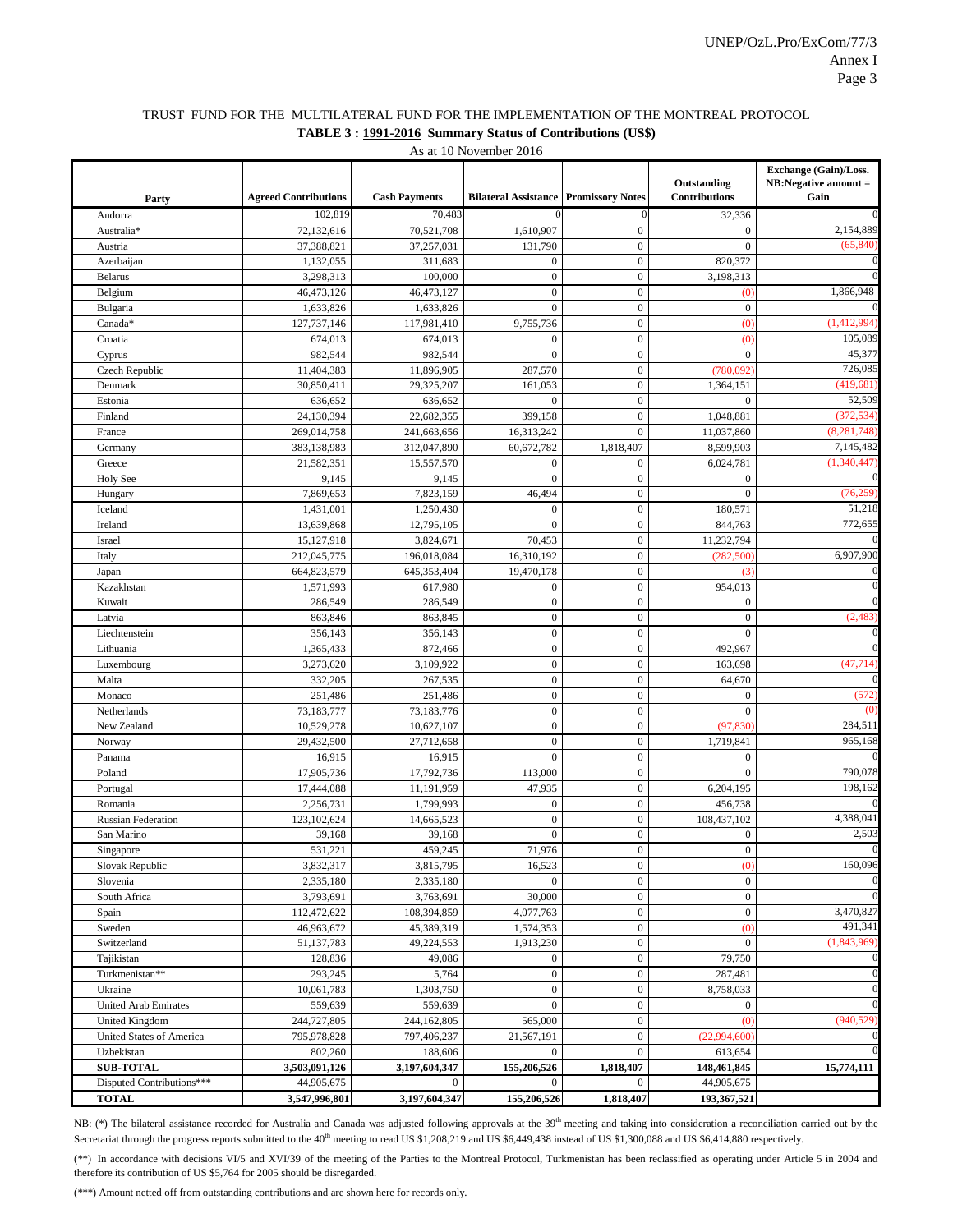## Annex I Page 4 UNEP/OzL.Pro/ExCom/77/3

## TRUST FUND FOR THE MULTILATERAL FUND FOR THE IMPLEMENTATION OF THE MONTREAL PROTOCOL **TABLE 4 : Status of Contributions for 2015-2016 (US\$)**

|                                                          | As at 10 November 2016      |                      |                             |                         |                              |  |  |  |
|----------------------------------------------------------|-----------------------------|----------------------|-----------------------------|-------------------------|------------------------------|--|--|--|
| Party                                                    | <b>Agreed Contributions</b> | <b>Cash Payments</b> | <b>Bilateral Assistance</b> | <b>Promissory Notes</b> | Outstanding<br>Contributions |  |  |  |
| Andorra                                                  | 32,336                      | $\theta$             | $\mathbf{0}$                | $\mathbf{0}$            | 32,336                       |  |  |  |
| Australia                                                | 8,382,962                   | 8,382,962            | $\boldsymbol{0}$            | $\mathbf{0}$            | $\overline{0}$               |  |  |  |
| Austria                                                  | 3,225,460                   | 3,225,460            | $\boldsymbol{0}$            | $\mathbf{0}$            | $\Omega$                     |  |  |  |
| Azerbaijan                                               | 161,678                     | $\boldsymbol{0}$     | $\overline{0}$              | $\mathbf{0}$            | 161.678                      |  |  |  |
| <b>Belarus</b>                                           | 226,348                     | $\mathbf{0}$         | $\mathbf{0}$                | $\mathbf{0}$            | 226,348                      |  |  |  |
| Belgium                                                  | 4,033,846                   | 4,033,846            | $\boldsymbol{0}$            | $\overline{0}$          | $\boldsymbol{0}$             |  |  |  |
| Bulgaria                                                 | 189,970                     | 189,970              | $\boldsymbol{0}$            | $\mathbf{0}$            | $\mathbf{0}$                 |  |  |  |
| Canada                                                   | 12,061,118                  | 12,061,118           | $\mathbf{0}$                | $\mathbf{0}$            | $\mathbf{0}$                 |  |  |  |
| Croatia                                                  | 509,284                     | 509,284              | $\boldsymbol{0}$            | $\mathbf{0}$            | (0)                          |  |  |  |
| Cyprus                                                   | 189,970                     | 189.970              | $\boldsymbol{0}$            | $\mathbf{0}$            | $\overline{0}$               |  |  |  |
| Czech Republic                                           | 1,560,184                   | 2,340,276            | $\boldsymbol{0}$            | $\mathbf{0}$            | (780,092)                    |  |  |  |
| Denmark                                                  | 2,728,302                   | 1,364,151            | $\mathbf{0}$                | $\mathbf{0}$            | 1,364,151                    |  |  |  |
| Estonia                                                  | 161,678                     | 161,678              | $\mathbf{0}$                | $\mathbf{0}$            | $\overline{0}$               |  |  |  |
| Finland                                                  | 2,097,762                   | 1,048,881            | $\boldsymbol{0}$            | $\mathbf{0}$            | 1,048,881                    |  |  |  |
| France                                                   | 22,606,512                  | 11,257,491           | 330,222                     | $\theta$                | 11,018,799                   |  |  |  |
| Germany                                                  | 28,863,418                  | 17,318,051           | 4,658,409                   | 5,772,684               | 1,114,275                    |  |  |  |
| Greece                                                   | 2,578,752                   | $\mathbf{0}$         | $\boldsymbol{0}$            | $\mathbf{0}$            | 2,578,752                    |  |  |  |
| Holy See                                                 | 4,042                       | 4,042                | $\boldsymbol{0}$            | $\mathbf{0}$            | $\boldsymbol{0}$             |  |  |  |
| Hungary                                                  | 1,075,154                   | 1,075,154            | $\mathbf{0}$                | $\mathbf{0}$            | $\overline{0}$               |  |  |  |
| Iceland                                                  | 109,132                     | $\mathbf{0}$         | $\boldsymbol{0}$            | $\overline{0}$          | 109,132                      |  |  |  |
| Ireland                                                  | 1,689,526                   | 844,763              | $\mathbf{0}$                | $\mathbf{0}$            | 844.763                      |  |  |  |
| Israel                                                   | 1,600,604                   | $\theta$             | $\overline{0}$              | $\mathbf{0}$            | 1,600,604                    |  |  |  |
| Italy                                                    | 17,978,502                  | 17,978,502           | 355,950                     | $\mathbf{0}$            | (355,950)                    |  |  |  |
| Japan                                                    | 43,786,222                  | 43,605,422           | 229,673                     | $\mathbf{0}$            | (48, 873)                    |  |  |  |
| Kazakhstan                                               | 489,074                     | $\mathbf{0}$         | $\boldsymbol{0}$            | $\boldsymbol{0}$        | 489,074                      |  |  |  |
| Latvia                                                   | 189,970                     | 189,970              | $\mathbf{0}$                | $\mathbf{0}$            | $\mathbf{0}$                 |  |  |  |
| Liechtenstein                                            | 36,378                      | 36,378               | $\boldsymbol{0}$            | $\boldsymbol{0}$        | $\Omega$                     |  |  |  |
| Lithuania                                                | 295,060                     | $\overline{0}$       | $\boldsymbol{0}$            | $\mathbf{0}$            | 295,060                      |  |  |  |
| Luxembourg                                               | 327,396                     | 163,698              | $\mathbf{0}$                | $\mathbf{0}$            | 163,698                      |  |  |  |
| Malta                                                    | 64,670                      | $\overline{0}$       | $\boldsymbol{0}$            | $\mathbf{0}$            | 64,670                       |  |  |  |
| Monaco                                                   | 48,504                      | 48,504               | $\boldsymbol{0}$            | $\overline{0}$          | $\mathbf{0}$                 |  |  |  |
| Netherlands                                              | 6,685,352                   | 6,685,352            | $\mathbf{0}$                | $\overline{0}$          | $\overline{0}$               |  |  |  |
| New Zealand                                              | 1,022,608                   | 1,120,438            | $\mathbf{0}$                | $\mathbf{0}$            | (97, 830)                    |  |  |  |
| Norway                                                   | 3,439,682                   | 1,719,841            | $\mathbf{0}$                | $\mathbf{0}$            | 1,719,841                    |  |  |  |
| Poland                                                   | 3,722,618                   | 3,722,618            | $\boldsymbol{0}$            | $\mathbf{0}$            | (0)                          |  |  |  |
| Portugal                                                 | 1,915,874                   | $\overline{0}$       | $\mathbf{0}$                | $\mathbf{0}$            | 1,915,874                    |  |  |  |
| Romania                                                  | 913,476                     | 456,738              | $\overline{0}$              | $\mathbf{0}$            | 456,738                      |  |  |  |
| <b>Russian Federation</b>                                | 9,854,224                   | 9,215,741            | 666.676                     | $\overline{0}$          | (28, 193)                    |  |  |  |
| San Marino                                               | 12,126                      | 12,126               | $\boldsymbol{0}$            | $\boldsymbol{0}$        | $\mathbf{0}$                 |  |  |  |
| Slovak Republic                                          | 691,170                     | 691,170              | $\mathbf{0}$                | $\mathbf{0}$            | (0)                          |  |  |  |
| Slovenia                                                 | 404.192                     | 404.192              | $\mathbf{0}$                | $\mathbf{0}$            | $\overline{0}$               |  |  |  |
| Spain                                                    | 12,016,656                  | 12,016,656           | $\boldsymbol{0}$            | $\mathbf{0}$            | $\mathbf{0}$                 |  |  |  |
| Sweden                                                   | 3,880,252                   | 3,880,252            | $\boldsymbol{0}$            | $\boldsymbol{0}$        | $\boldsymbol{0}$             |  |  |  |
| Switzerland                                              | 4,231,900                   | 4,231,900            | $\boldsymbol{0}$            | $\boldsymbol{0}$        | $\overline{0}$               |  |  |  |
| Tajikistan                                               | 12,126                      | $\mathbf{0}$         | $\boldsymbol{0}$            | $\boldsymbol{0}$        | 12,126                       |  |  |  |
| Ukraine                                                  | 400,151                     | $\theta$             | $\boldsymbol{0}$            | $\boldsymbol{0}$        | 400,151                      |  |  |  |
| <b>United Kingdom</b><br><b>United States of America</b> | 20,933,152                  | 20,933,152           | $\boldsymbol{0}$            | $\mathbf{0}$            | $\overline{0}$               |  |  |  |
|                                                          | 63,714,602<br>60,628        | 86,709,201           | $\boldsymbol{0}$            | $\boldsymbol{0}$        | (22,994,599)                 |  |  |  |
| Uzbekistan                                               |                             | $\mathbf{0}$         | $\boldsymbol{0}$            | $\mathbf{0}$            | 60,628                       |  |  |  |
| <b>TOTAL</b>                                             | 291,214,603                 | 277,828,949          | 6,240,930                   | 5,772,684               | 1,372,040                    |  |  |  |
| Disputed Contributions(*)                                | 452,064                     | $\overline{0}$       | $\overline{0}$              | $\overline{0}$          | 452,064                      |  |  |  |
| <b>TOTAL</b>                                             | 291,666,667                 | 277,828,949          | 6,240,930                   | 5,772,684               | 1,824,104                    |  |  |  |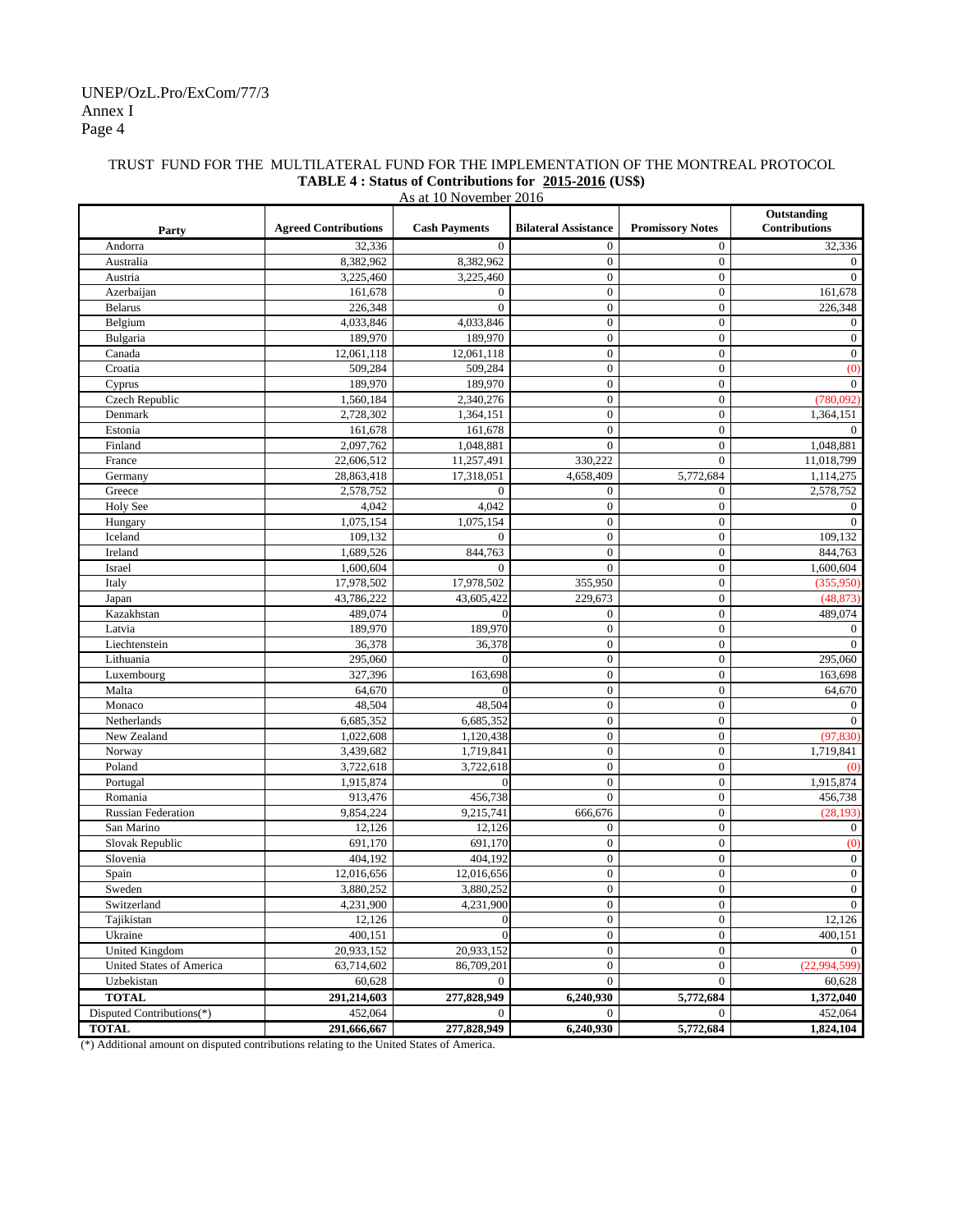| Outstanding<br><b>Agreed Contributions</b><br><b>Bilateral Assistance</b><br><b>Promissory Notes</b><br>Contributions<br><b>Cash Payments</b><br>Party<br>Andorra<br>16,168<br>16,168<br>Australia<br>4,191,481<br>4,191,481.00<br>0<br>1,612,730<br>Austria<br>1,612,730<br>$\mathbf{0}$<br>Azerbaijan<br>80,839<br>80.839<br><b>Belarus</b><br>113,174<br>113,174<br>2,016,923<br>2,016,923.00<br>Belgium<br>0<br>94,985<br>94,985.00<br>$\boldsymbol{0}$<br>Bulgaria<br>Canada<br>6,030,559<br>6,030,558.90<br>$\boldsymbol{0}$<br>Croatia<br>254,642<br>254,642.00<br>$\boldsymbol{0}$<br>94,985<br>94,985.00<br>Cyprus<br>$\mathbf{0}$<br>Czech Republic<br>780,092<br>1,560,184<br>(780,092)<br>Denmark<br>1,364,151<br>1,364,151<br>Estonia<br>80,839<br>80,839<br>0<br>Finland<br>1,048,881<br>1,048,881<br>11,303,256<br>19,061<br>11,284,195<br>France<br>1,772,067<br>Germany<br>14,431,709<br>5,772,684<br>5,772,684<br>1,114,275<br>Greece<br>1,289,376<br>1,289,376<br>Holy See<br>2,021<br>2,021<br>$\mathbf{0}$<br>537,577<br>537,577<br>Hungary<br>$\mathbf{0}$<br>54,566<br>Iceland<br>54,566<br>844,763<br>844,763<br>Ireland<br>Israel<br>800,302<br>800,302<br>Italy<br>8,989,251<br>73,450<br>(73, 450)<br>8,989,251<br>21,893,111<br>21,893,111<br>48,873<br>Japan<br>(48, 873)<br>Kazakhstan<br>244,537<br>244,537<br>94,985<br>94,985<br>Latvia<br>$\boldsymbol{0}$<br>Liechtenstein<br>18,189<br>18,189<br>$\Omega$<br>Lithuania<br>147,530<br>147,530<br>Luxembourg<br>163,698<br>163,698<br>Malta<br>32,335<br>32,335<br>24,252<br>Monaco<br>24,252<br>$\mathbf{0}$<br>Netherlands<br>3,342,676<br>3,342,676<br>$\Omega$<br>New Zealand<br>511,304<br>609,134<br>(97, 830)<br>Norway<br>1,719,841<br>1,719,841<br>Poland<br>1,861,309<br>1,861,309<br>$\mathbf{0}$<br>957,937<br>957,937<br>Portugal<br>456,738<br>456,738<br>Romania<br>4,927,112<br>4,288,629<br><b>Russian Federation</b><br>666,676<br>(28, 193)<br>San Marino<br>6,063<br>6,063<br>$\mathbf{0}$<br>345,585<br>345,585<br>Slovak Republic<br>$\boldsymbol{0}$<br>Slovenia<br>202,096<br>202,096<br>$\boldsymbol{0}$<br>$\boldsymbol{0}$<br>Spain<br>6,008,328<br>6,008,328<br>Sweden<br>1,940,126<br>1,940,126<br>$\boldsymbol{0}$<br>Switzerland<br>2,115,950<br>2,115,950<br>$\boldsymbol{0}$<br>Tajikistan<br>6,063<br>6,063<br>200,076<br>Ukraine<br>200,076<br><b>United Kingdom</b><br>10,466,576<br>10,466,576<br>$\mathbf{0}$<br>United States of America<br>32,083,333<br>55,077,932<br>(22,994,599)<br>30,314<br>Uzbekistan<br>30,314<br><b>TOTAL</b><br>145,833,333<br>139,533,801<br>2,580,127<br>5,772,684<br>(2,053,278) | As at 10 November 2016 |  |  |  |  |  |  |  |  |
|----------------------------------------------------------------------------------------------------------------------------------------------------------------------------------------------------------------------------------------------------------------------------------------------------------------------------------------------------------------------------------------------------------------------------------------------------------------------------------------------------------------------------------------------------------------------------------------------------------------------------------------------------------------------------------------------------------------------------------------------------------------------------------------------------------------------------------------------------------------------------------------------------------------------------------------------------------------------------------------------------------------------------------------------------------------------------------------------------------------------------------------------------------------------------------------------------------------------------------------------------------------------------------------------------------------------------------------------------------------------------------------------------------------------------------------------------------------------------------------------------------------------------------------------------------------------------------------------------------------------------------------------------------------------------------------------------------------------------------------------------------------------------------------------------------------------------------------------------------------------------------------------------------------------------------------------------------------------------------------------------------------------------------------------------------------------------------------------------------------------------------------------------------------------------------------------------------------------------------------------------------------------------------------------------------------------------------------------------------------------------------------------------------------------------------------------------------------------------------------------------------------------------------------------------------------------------------------------------------------------------------------|------------------------|--|--|--|--|--|--|--|--|
|                                                                                                                                                                                                                                                                                                                                                                                                                                                                                                                                                                                                                                                                                                                                                                                                                                                                                                                                                                                                                                                                                                                                                                                                                                                                                                                                                                                                                                                                                                                                                                                                                                                                                                                                                                                                                                                                                                                                                                                                                                                                                                                                                                                                                                                                                                                                                                                                                                                                                                                                                                                                                                        |                        |  |  |  |  |  |  |  |  |
|                                                                                                                                                                                                                                                                                                                                                                                                                                                                                                                                                                                                                                                                                                                                                                                                                                                                                                                                                                                                                                                                                                                                                                                                                                                                                                                                                                                                                                                                                                                                                                                                                                                                                                                                                                                                                                                                                                                                                                                                                                                                                                                                                                                                                                                                                                                                                                                                                                                                                                                                                                                                                                        |                        |  |  |  |  |  |  |  |  |
|                                                                                                                                                                                                                                                                                                                                                                                                                                                                                                                                                                                                                                                                                                                                                                                                                                                                                                                                                                                                                                                                                                                                                                                                                                                                                                                                                                                                                                                                                                                                                                                                                                                                                                                                                                                                                                                                                                                                                                                                                                                                                                                                                                                                                                                                                                                                                                                                                                                                                                                                                                                                                                        |                        |  |  |  |  |  |  |  |  |
|                                                                                                                                                                                                                                                                                                                                                                                                                                                                                                                                                                                                                                                                                                                                                                                                                                                                                                                                                                                                                                                                                                                                                                                                                                                                                                                                                                                                                                                                                                                                                                                                                                                                                                                                                                                                                                                                                                                                                                                                                                                                                                                                                                                                                                                                                                                                                                                                                                                                                                                                                                                                                                        |                        |  |  |  |  |  |  |  |  |
|                                                                                                                                                                                                                                                                                                                                                                                                                                                                                                                                                                                                                                                                                                                                                                                                                                                                                                                                                                                                                                                                                                                                                                                                                                                                                                                                                                                                                                                                                                                                                                                                                                                                                                                                                                                                                                                                                                                                                                                                                                                                                                                                                                                                                                                                                                                                                                                                                                                                                                                                                                                                                                        |                        |  |  |  |  |  |  |  |  |
|                                                                                                                                                                                                                                                                                                                                                                                                                                                                                                                                                                                                                                                                                                                                                                                                                                                                                                                                                                                                                                                                                                                                                                                                                                                                                                                                                                                                                                                                                                                                                                                                                                                                                                                                                                                                                                                                                                                                                                                                                                                                                                                                                                                                                                                                                                                                                                                                                                                                                                                                                                                                                                        |                        |  |  |  |  |  |  |  |  |
|                                                                                                                                                                                                                                                                                                                                                                                                                                                                                                                                                                                                                                                                                                                                                                                                                                                                                                                                                                                                                                                                                                                                                                                                                                                                                                                                                                                                                                                                                                                                                                                                                                                                                                                                                                                                                                                                                                                                                                                                                                                                                                                                                                                                                                                                                                                                                                                                                                                                                                                                                                                                                                        |                        |  |  |  |  |  |  |  |  |
|                                                                                                                                                                                                                                                                                                                                                                                                                                                                                                                                                                                                                                                                                                                                                                                                                                                                                                                                                                                                                                                                                                                                                                                                                                                                                                                                                                                                                                                                                                                                                                                                                                                                                                                                                                                                                                                                                                                                                                                                                                                                                                                                                                                                                                                                                                                                                                                                                                                                                                                                                                                                                                        |                        |  |  |  |  |  |  |  |  |
|                                                                                                                                                                                                                                                                                                                                                                                                                                                                                                                                                                                                                                                                                                                                                                                                                                                                                                                                                                                                                                                                                                                                                                                                                                                                                                                                                                                                                                                                                                                                                                                                                                                                                                                                                                                                                                                                                                                                                                                                                                                                                                                                                                                                                                                                                                                                                                                                                                                                                                                                                                                                                                        |                        |  |  |  |  |  |  |  |  |
|                                                                                                                                                                                                                                                                                                                                                                                                                                                                                                                                                                                                                                                                                                                                                                                                                                                                                                                                                                                                                                                                                                                                                                                                                                                                                                                                                                                                                                                                                                                                                                                                                                                                                                                                                                                                                                                                                                                                                                                                                                                                                                                                                                                                                                                                                                                                                                                                                                                                                                                                                                                                                                        |                        |  |  |  |  |  |  |  |  |
|                                                                                                                                                                                                                                                                                                                                                                                                                                                                                                                                                                                                                                                                                                                                                                                                                                                                                                                                                                                                                                                                                                                                                                                                                                                                                                                                                                                                                                                                                                                                                                                                                                                                                                                                                                                                                                                                                                                                                                                                                                                                                                                                                                                                                                                                                                                                                                                                                                                                                                                                                                                                                                        |                        |  |  |  |  |  |  |  |  |
|                                                                                                                                                                                                                                                                                                                                                                                                                                                                                                                                                                                                                                                                                                                                                                                                                                                                                                                                                                                                                                                                                                                                                                                                                                                                                                                                                                                                                                                                                                                                                                                                                                                                                                                                                                                                                                                                                                                                                                                                                                                                                                                                                                                                                                                                                                                                                                                                                                                                                                                                                                                                                                        |                        |  |  |  |  |  |  |  |  |
|                                                                                                                                                                                                                                                                                                                                                                                                                                                                                                                                                                                                                                                                                                                                                                                                                                                                                                                                                                                                                                                                                                                                                                                                                                                                                                                                                                                                                                                                                                                                                                                                                                                                                                                                                                                                                                                                                                                                                                                                                                                                                                                                                                                                                                                                                                                                                                                                                                                                                                                                                                                                                                        |                        |  |  |  |  |  |  |  |  |
|                                                                                                                                                                                                                                                                                                                                                                                                                                                                                                                                                                                                                                                                                                                                                                                                                                                                                                                                                                                                                                                                                                                                                                                                                                                                                                                                                                                                                                                                                                                                                                                                                                                                                                                                                                                                                                                                                                                                                                                                                                                                                                                                                                                                                                                                                                                                                                                                                                                                                                                                                                                                                                        |                        |  |  |  |  |  |  |  |  |
|                                                                                                                                                                                                                                                                                                                                                                                                                                                                                                                                                                                                                                                                                                                                                                                                                                                                                                                                                                                                                                                                                                                                                                                                                                                                                                                                                                                                                                                                                                                                                                                                                                                                                                                                                                                                                                                                                                                                                                                                                                                                                                                                                                                                                                                                                                                                                                                                                                                                                                                                                                                                                                        |                        |  |  |  |  |  |  |  |  |
|                                                                                                                                                                                                                                                                                                                                                                                                                                                                                                                                                                                                                                                                                                                                                                                                                                                                                                                                                                                                                                                                                                                                                                                                                                                                                                                                                                                                                                                                                                                                                                                                                                                                                                                                                                                                                                                                                                                                                                                                                                                                                                                                                                                                                                                                                                                                                                                                                                                                                                                                                                                                                                        |                        |  |  |  |  |  |  |  |  |
|                                                                                                                                                                                                                                                                                                                                                                                                                                                                                                                                                                                                                                                                                                                                                                                                                                                                                                                                                                                                                                                                                                                                                                                                                                                                                                                                                                                                                                                                                                                                                                                                                                                                                                                                                                                                                                                                                                                                                                                                                                                                                                                                                                                                                                                                                                                                                                                                                                                                                                                                                                                                                                        |                        |  |  |  |  |  |  |  |  |
|                                                                                                                                                                                                                                                                                                                                                                                                                                                                                                                                                                                                                                                                                                                                                                                                                                                                                                                                                                                                                                                                                                                                                                                                                                                                                                                                                                                                                                                                                                                                                                                                                                                                                                                                                                                                                                                                                                                                                                                                                                                                                                                                                                                                                                                                                                                                                                                                                                                                                                                                                                                                                                        |                        |  |  |  |  |  |  |  |  |
|                                                                                                                                                                                                                                                                                                                                                                                                                                                                                                                                                                                                                                                                                                                                                                                                                                                                                                                                                                                                                                                                                                                                                                                                                                                                                                                                                                                                                                                                                                                                                                                                                                                                                                                                                                                                                                                                                                                                                                                                                                                                                                                                                                                                                                                                                                                                                                                                                                                                                                                                                                                                                                        |                        |  |  |  |  |  |  |  |  |
|                                                                                                                                                                                                                                                                                                                                                                                                                                                                                                                                                                                                                                                                                                                                                                                                                                                                                                                                                                                                                                                                                                                                                                                                                                                                                                                                                                                                                                                                                                                                                                                                                                                                                                                                                                                                                                                                                                                                                                                                                                                                                                                                                                                                                                                                                                                                                                                                                                                                                                                                                                                                                                        |                        |  |  |  |  |  |  |  |  |
|                                                                                                                                                                                                                                                                                                                                                                                                                                                                                                                                                                                                                                                                                                                                                                                                                                                                                                                                                                                                                                                                                                                                                                                                                                                                                                                                                                                                                                                                                                                                                                                                                                                                                                                                                                                                                                                                                                                                                                                                                                                                                                                                                                                                                                                                                                                                                                                                                                                                                                                                                                                                                                        |                        |  |  |  |  |  |  |  |  |
|                                                                                                                                                                                                                                                                                                                                                                                                                                                                                                                                                                                                                                                                                                                                                                                                                                                                                                                                                                                                                                                                                                                                                                                                                                                                                                                                                                                                                                                                                                                                                                                                                                                                                                                                                                                                                                                                                                                                                                                                                                                                                                                                                                                                                                                                                                                                                                                                                                                                                                                                                                                                                                        |                        |  |  |  |  |  |  |  |  |
|                                                                                                                                                                                                                                                                                                                                                                                                                                                                                                                                                                                                                                                                                                                                                                                                                                                                                                                                                                                                                                                                                                                                                                                                                                                                                                                                                                                                                                                                                                                                                                                                                                                                                                                                                                                                                                                                                                                                                                                                                                                                                                                                                                                                                                                                                                                                                                                                                                                                                                                                                                                                                                        |                        |  |  |  |  |  |  |  |  |
|                                                                                                                                                                                                                                                                                                                                                                                                                                                                                                                                                                                                                                                                                                                                                                                                                                                                                                                                                                                                                                                                                                                                                                                                                                                                                                                                                                                                                                                                                                                                                                                                                                                                                                                                                                                                                                                                                                                                                                                                                                                                                                                                                                                                                                                                                                                                                                                                                                                                                                                                                                                                                                        |                        |  |  |  |  |  |  |  |  |
|                                                                                                                                                                                                                                                                                                                                                                                                                                                                                                                                                                                                                                                                                                                                                                                                                                                                                                                                                                                                                                                                                                                                                                                                                                                                                                                                                                                                                                                                                                                                                                                                                                                                                                                                                                                                                                                                                                                                                                                                                                                                                                                                                                                                                                                                                                                                                                                                                                                                                                                                                                                                                                        |                        |  |  |  |  |  |  |  |  |
|                                                                                                                                                                                                                                                                                                                                                                                                                                                                                                                                                                                                                                                                                                                                                                                                                                                                                                                                                                                                                                                                                                                                                                                                                                                                                                                                                                                                                                                                                                                                                                                                                                                                                                                                                                                                                                                                                                                                                                                                                                                                                                                                                                                                                                                                                                                                                                                                                                                                                                                                                                                                                                        |                        |  |  |  |  |  |  |  |  |
|                                                                                                                                                                                                                                                                                                                                                                                                                                                                                                                                                                                                                                                                                                                                                                                                                                                                                                                                                                                                                                                                                                                                                                                                                                                                                                                                                                                                                                                                                                                                                                                                                                                                                                                                                                                                                                                                                                                                                                                                                                                                                                                                                                                                                                                                                                                                                                                                                                                                                                                                                                                                                                        |                        |  |  |  |  |  |  |  |  |
|                                                                                                                                                                                                                                                                                                                                                                                                                                                                                                                                                                                                                                                                                                                                                                                                                                                                                                                                                                                                                                                                                                                                                                                                                                                                                                                                                                                                                                                                                                                                                                                                                                                                                                                                                                                                                                                                                                                                                                                                                                                                                                                                                                                                                                                                                                                                                                                                                                                                                                                                                                                                                                        |                        |  |  |  |  |  |  |  |  |
|                                                                                                                                                                                                                                                                                                                                                                                                                                                                                                                                                                                                                                                                                                                                                                                                                                                                                                                                                                                                                                                                                                                                                                                                                                                                                                                                                                                                                                                                                                                                                                                                                                                                                                                                                                                                                                                                                                                                                                                                                                                                                                                                                                                                                                                                                                                                                                                                                                                                                                                                                                                                                                        |                        |  |  |  |  |  |  |  |  |
|                                                                                                                                                                                                                                                                                                                                                                                                                                                                                                                                                                                                                                                                                                                                                                                                                                                                                                                                                                                                                                                                                                                                                                                                                                                                                                                                                                                                                                                                                                                                                                                                                                                                                                                                                                                                                                                                                                                                                                                                                                                                                                                                                                                                                                                                                                                                                                                                                                                                                                                                                                                                                                        |                        |  |  |  |  |  |  |  |  |
|                                                                                                                                                                                                                                                                                                                                                                                                                                                                                                                                                                                                                                                                                                                                                                                                                                                                                                                                                                                                                                                                                                                                                                                                                                                                                                                                                                                                                                                                                                                                                                                                                                                                                                                                                                                                                                                                                                                                                                                                                                                                                                                                                                                                                                                                                                                                                                                                                                                                                                                                                                                                                                        |                        |  |  |  |  |  |  |  |  |
|                                                                                                                                                                                                                                                                                                                                                                                                                                                                                                                                                                                                                                                                                                                                                                                                                                                                                                                                                                                                                                                                                                                                                                                                                                                                                                                                                                                                                                                                                                                                                                                                                                                                                                                                                                                                                                                                                                                                                                                                                                                                                                                                                                                                                                                                                                                                                                                                                                                                                                                                                                                                                                        |                        |  |  |  |  |  |  |  |  |
|                                                                                                                                                                                                                                                                                                                                                                                                                                                                                                                                                                                                                                                                                                                                                                                                                                                                                                                                                                                                                                                                                                                                                                                                                                                                                                                                                                                                                                                                                                                                                                                                                                                                                                                                                                                                                                                                                                                                                                                                                                                                                                                                                                                                                                                                                                                                                                                                                                                                                                                                                                                                                                        |                        |  |  |  |  |  |  |  |  |
|                                                                                                                                                                                                                                                                                                                                                                                                                                                                                                                                                                                                                                                                                                                                                                                                                                                                                                                                                                                                                                                                                                                                                                                                                                                                                                                                                                                                                                                                                                                                                                                                                                                                                                                                                                                                                                                                                                                                                                                                                                                                                                                                                                                                                                                                                                                                                                                                                                                                                                                                                                                                                                        |                        |  |  |  |  |  |  |  |  |
|                                                                                                                                                                                                                                                                                                                                                                                                                                                                                                                                                                                                                                                                                                                                                                                                                                                                                                                                                                                                                                                                                                                                                                                                                                                                                                                                                                                                                                                                                                                                                                                                                                                                                                                                                                                                                                                                                                                                                                                                                                                                                                                                                                                                                                                                                                                                                                                                                                                                                                                                                                                                                                        |                        |  |  |  |  |  |  |  |  |
|                                                                                                                                                                                                                                                                                                                                                                                                                                                                                                                                                                                                                                                                                                                                                                                                                                                                                                                                                                                                                                                                                                                                                                                                                                                                                                                                                                                                                                                                                                                                                                                                                                                                                                                                                                                                                                                                                                                                                                                                                                                                                                                                                                                                                                                                                                                                                                                                                                                                                                                                                                                                                                        |                        |  |  |  |  |  |  |  |  |
|                                                                                                                                                                                                                                                                                                                                                                                                                                                                                                                                                                                                                                                                                                                                                                                                                                                                                                                                                                                                                                                                                                                                                                                                                                                                                                                                                                                                                                                                                                                                                                                                                                                                                                                                                                                                                                                                                                                                                                                                                                                                                                                                                                                                                                                                                                                                                                                                                                                                                                                                                                                                                                        |                        |  |  |  |  |  |  |  |  |
|                                                                                                                                                                                                                                                                                                                                                                                                                                                                                                                                                                                                                                                                                                                                                                                                                                                                                                                                                                                                                                                                                                                                                                                                                                                                                                                                                                                                                                                                                                                                                                                                                                                                                                                                                                                                                                                                                                                                                                                                                                                                                                                                                                                                                                                                                                                                                                                                                                                                                                                                                                                                                                        |                        |  |  |  |  |  |  |  |  |
|                                                                                                                                                                                                                                                                                                                                                                                                                                                                                                                                                                                                                                                                                                                                                                                                                                                                                                                                                                                                                                                                                                                                                                                                                                                                                                                                                                                                                                                                                                                                                                                                                                                                                                                                                                                                                                                                                                                                                                                                                                                                                                                                                                                                                                                                                                                                                                                                                                                                                                                                                                                                                                        |                        |  |  |  |  |  |  |  |  |
|                                                                                                                                                                                                                                                                                                                                                                                                                                                                                                                                                                                                                                                                                                                                                                                                                                                                                                                                                                                                                                                                                                                                                                                                                                                                                                                                                                                                                                                                                                                                                                                                                                                                                                                                                                                                                                                                                                                                                                                                                                                                                                                                                                                                                                                                                                                                                                                                                                                                                                                                                                                                                                        |                        |  |  |  |  |  |  |  |  |
|                                                                                                                                                                                                                                                                                                                                                                                                                                                                                                                                                                                                                                                                                                                                                                                                                                                                                                                                                                                                                                                                                                                                                                                                                                                                                                                                                                                                                                                                                                                                                                                                                                                                                                                                                                                                                                                                                                                                                                                                                                                                                                                                                                                                                                                                                                                                                                                                                                                                                                                                                                                                                                        |                        |  |  |  |  |  |  |  |  |
|                                                                                                                                                                                                                                                                                                                                                                                                                                                                                                                                                                                                                                                                                                                                                                                                                                                                                                                                                                                                                                                                                                                                                                                                                                                                                                                                                                                                                                                                                                                                                                                                                                                                                                                                                                                                                                                                                                                                                                                                                                                                                                                                                                                                                                                                                                                                                                                                                                                                                                                                                                                                                                        |                        |  |  |  |  |  |  |  |  |
|                                                                                                                                                                                                                                                                                                                                                                                                                                                                                                                                                                                                                                                                                                                                                                                                                                                                                                                                                                                                                                                                                                                                                                                                                                                                                                                                                                                                                                                                                                                                                                                                                                                                                                                                                                                                                                                                                                                                                                                                                                                                                                                                                                                                                                                                                                                                                                                                                                                                                                                                                                                                                                        |                        |  |  |  |  |  |  |  |  |
|                                                                                                                                                                                                                                                                                                                                                                                                                                                                                                                                                                                                                                                                                                                                                                                                                                                                                                                                                                                                                                                                                                                                                                                                                                                                                                                                                                                                                                                                                                                                                                                                                                                                                                                                                                                                                                                                                                                                                                                                                                                                                                                                                                                                                                                                                                                                                                                                                                                                                                                                                                                                                                        |                        |  |  |  |  |  |  |  |  |
|                                                                                                                                                                                                                                                                                                                                                                                                                                                                                                                                                                                                                                                                                                                                                                                                                                                                                                                                                                                                                                                                                                                                                                                                                                                                                                                                                                                                                                                                                                                                                                                                                                                                                                                                                                                                                                                                                                                                                                                                                                                                                                                                                                                                                                                                                                                                                                                                                                                                                                                                                                                                                                        |                        |  |  |  |  |  |  |  |  |
|                                                                                                                                                                                                                                                                                                                                                                                                                                                                                                                                                                                                                                                                                                                                                                                                                                                                                                                                                                                                                                                                                                                                                                                                                                                                                                                                                                                                                                                                                                                                                                                                                                                                                                                                                                                                                                                                                                                                                                                                                                                                                                                                                                                                                                                                                                                                                                                                                                                                                                                                                                                                                                        |                        |  |  |  |  |  |  |  |  |
|                                                                                                                                                                                                                                                                                                                                                                                                                                                                                                                                                                                                                                                                                                                                                                                                                                                                                                                                                                                                                                                                                                                                                                                                                                                                                                                                                                                                                                                                                                                                                                                                                                                                                                                                                                                                                                                                                                                                                                                                                                                                                                                                                                                                                                                                                                                                                                                                                                                                                                                                                                                                                                        |                        |  |  |  |  |  |  |  |  |
|                                                                                                                                                                                                                                                                                                                                                                                                                                                                                                                                                                                                                                                                                                                                                                                                                                                                                                                                                                                                                                                                                                                                                                                                                                                                                                                                                                                                                                                                                                                                                                                                                                                                                                                                                                                                                                                                                                                                                                                                                                                                                                                                                                                                                                                                                                                                                                                                                                                                                                                                                                                                                                        |                        |  |  |  |  |  |  |  |  |
|                                                                                                                                                                                                                                                                                                                                                                                                                                                                                                                                                                                                                                                                                                                                                                                                                                                                                                                                                                                                                                                                                                                                                                                                                                                                                                                                                                                                                                                                                                                                                                                                                                                                                                                                                                                                                                                                                                                                                                                                                                                                                                                                                                                                                                                                                                                                                                                                                                                                                                                                                                                                                                        |                        |  |  |  |  |  |  |  |  |
|                                                                                                                                                                                                                                                                                                                                                                                                                                                                                                                                                                                                                                                                                                                                                                                                                                                                                                                                                                                                                                                                                                                                                                                                                                                                                                                                                                                                                                                                                                                                                                                                                                                                                                                                                                                                                                                                                                                                                                                                                                                                                                                                                                                                                                                                                                                                                                                                                                                                                                                                                                                                                                        |                        |  |  |  |  |  |  |  |  |
|                                                                                                                                                                                                                                                                                                                                                                                                                                                                                                                                                                                                                                                                                                                                                                                                                                                                                                                                                                                                                                                                                                                                                                                                                                                                                                                                                                                                                                                                                                                                                                                                                                                                                                                                                                                                                                                                                                                                                                                                                                                                                                                                                                                                                                                                                                                                                                                                                                                                                                                                                                                                                                        |                        |  |  |  |  |  |  |  |  |

#### TRUST FUND FOR THE MULTILATERAL FUND FOR THE IMPLEMENTATION OF THE MONTREAL PROTOCOL **TABLE 5 : Status of Contributions for 2016 (US\$)**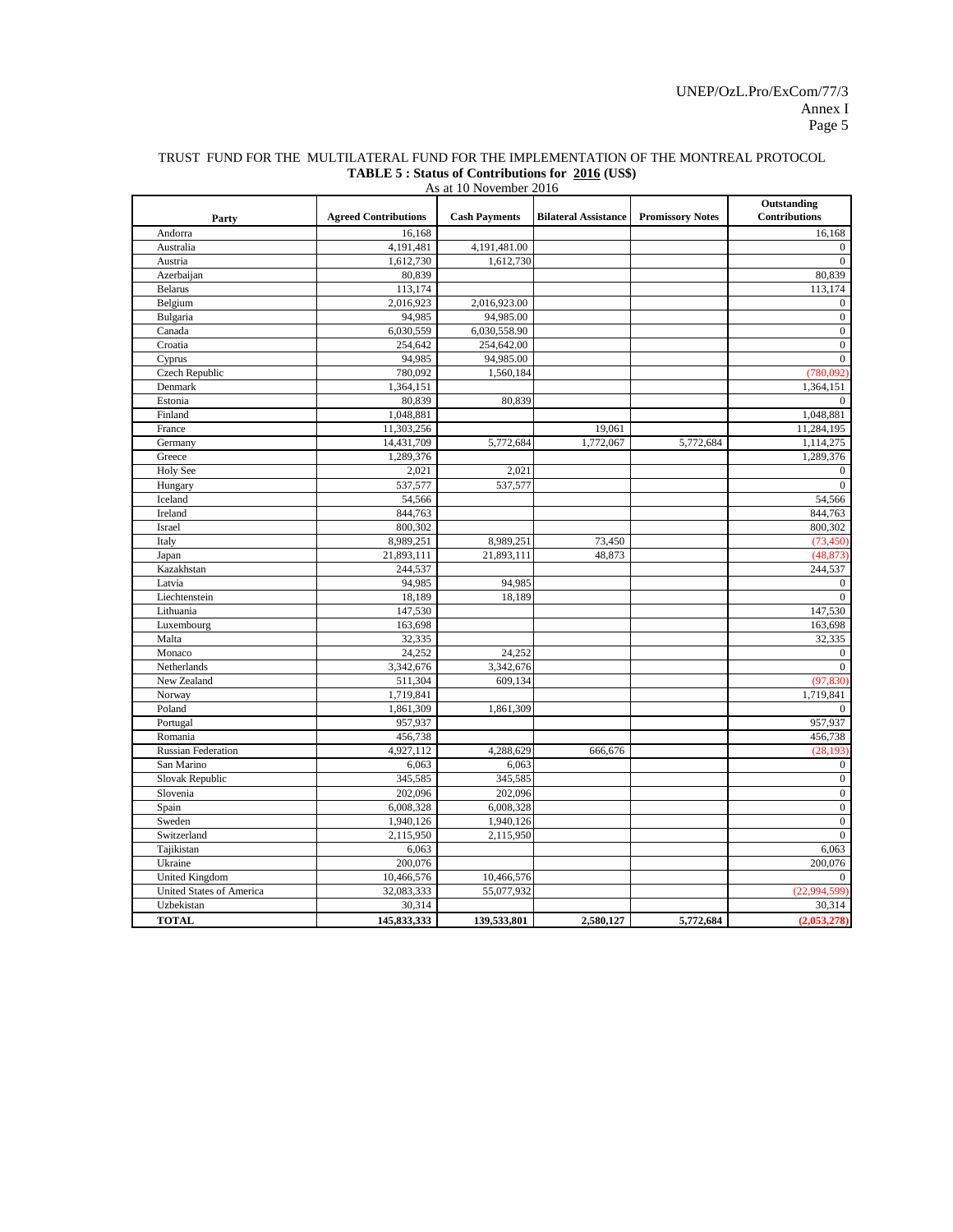#### Annex I Page 6 UNEP/OzL.Pro/ExCom/77/3

## TRUST FUND FOR THE MULTILATERAL FUND FOR THE IMPLEMENTATION OF THE MONTREAL PROTOCOL **TABLE 6 : Status of Contributions for 2015 (US\$)**

|                           |                             | As at 10 November 2016 |                             |                         |                                     |
|---------------------------|-----------------------------|------------------------|-----------------------------|-------------------------|-------------------------------------|
| Party                     | <b>Agreed Contributions</b> | <b>Cash Payments</b>   | <b>Bilateral Assistance</b> | <b>Promissory Notes</b> | Outstanding<br><b>Contributions</b> |
| Andorra                   | 16,168                      |                        |                             |                         | 16,168                              |
| Australia                 | 4,191,481                   | 4,191,481.00           |                             |                         | $\boldsymbol{0}$                    |
| Austria                   | 1,612,730                   | 1,612,730.00           |                             |                         | $\boldsymbol{0}$                    |
| Azerbaijan                | 80,839                      |                        |                             |                         | 80,839                              |
| <b>Belarus</b>            | 113,174                     |                        |                             |                         | 113,174                             |
| Belgium                   | 2,016,923                   | 2,016,923.00           |                             |                         | $\boldsymbol{0}$                    |
| Bulgaria                  | 94,985                      | 94,985.00              |                             |                         | $\boldsymbol{0}$                    |
| Canada                    | 6,030,559                   | 6,030,558.90           |                             |                         | $\overline{0}$                      |
| Croatia                   | 254,642                     | 254,642.44             |                             |                         | (0)                                 |
| Cyprus                    | 94,985                      | 94,985.00              |                             |                         | $\boldsymbol{0}$                    |
| Czech Republic            | 780,092                     | 780,092.00             |                             |                         | $\boldsymbol{0}$                    |
| Denmark                   | 1,364,151                   | 1,364,151.00           |                             |                         | $\boldsymbol{0}$                    |
| Estonia                   | 80,839                      | 80,839.00              |                             |                         | $\boldsymbol{0}$                    |
| Finland                   | 1,048,881                   | 1,048,881.00           |                             |                         | $\overline{0}$                      |
| France                    | 11,303,256                  | 11,257,491.00          | 311,161                     |                         | (265,<br>396                        |
| Germany                   | 14,431,709                  | 11,545,367.09          | 2,886,342                   |                         | $\omega$                            |
| Greece                    | 1,289,376                   |                        |                             |                         | 1,289,376                           |
| Holy See                  | 2,021                       | 2,021.00               |                             |                         | $\boldsymbol{0}$                    |
| Hungary                   | 537,577                     | 537,577.00             |                             |                         | $\overline{0}$                      |
| Iceland                   | 54,566                      |                        |                             |                         | 54,566                              |
| Ireland                   | 844,763                     | 844,763.00             |                             |                         | $\Omega$                            |
| Israel                    | 800,302                     |                        |                             |                         | 800,302                             |
| Italy                     | 8,989,251                   | 8,989,250.99           | 282,500                     |                         | (282, 500)                          |
| Japan                     | 21,893,111                  | 21,712,311.00          | 180,800                     |                         | $\overline{0}$                      |
| Kazakhstan                | 244,537                     |                        |                             |                         | 244,537                             |
| Latvia                    | 94,985                      | 94,985.00              |                             |                         | $\mathbf{0}$                        |
| Liechtenstein             | 18,189                      | 18,189.00              |                             |                         | $\theta$                            |
| Lithuania                 | 147,530                     |                        |                             |                         | 147,530                             |
| Luxembourg                | 163,698                     | 163,698.00             |                             |                         | $\mathbf{0}$                        |
| Malta                     | 32,335                      |                        |                             |                         | 32,335                              |
| Monaco                    | 24,252                      | 24,252.00              |                             |                         | $\boldsymbol{0}$                    |
| Netherlands               | 3,342,676                   | 3,342,676.00           |                             |                         | $\boldsymbol{0}$                    |
| New Zealand               | 511,304                     | 511,304.00             |                             |                         | $\boldsymbol{0}$                    |
| Norway                    | 1,719,841                   | 1,719,841.00           |                             |                         | $\boldsymbol{0}$                    |
| Poland                    | 1,861,309                   | 1,861,309.40           |                             |                         | (0)                                 |
| Portugal                  | 957,937                     |                        |                             |                         | 957,937                             |
| Romania                   | 456,738                     | 456,738.00             |                             |                         | $\boldsymbol{0}$                    |
| <b>Russian Federation</b> | 4,927,112                   | 4,927,112.49           |                             |                         | (0)                                 |
| San Marino                | 6,063                       | 6,063.00               |                             |                         | $\boldsymbol{0}$                    |
| Slovak Republic           | 345,585                     | 345,585.18             |                             |                         | $\overline{0}$                      |
| Slovenia                  | 202,096                     | 202,096.00             |                             |                         | $\boldsymbol{0}$                    |
| Spain                     | 6,008,328                   | 6,008,328.00           |                             |                         | $\boldsymbol{0}$                    |
| Sweden                    | 1,940,126                   | 1,940,126.00           |                             |                         | $\boldsymbol{0}$                    |
| Switzerland               | 2,115,950                   | 2,115,950.00           |                             |                         | $\overline{0}$                      |
| Tajikistan                | 6,063                       |                        |                             |                         | 6,063                               |
| Ukraine                   | 200,076                     |                        |                             |                         | 200,076                             |
| United Kingdom            | 10,466,576                  | 10,466,576.00          |                             |                         | $\Omega$                            |
| United States of America  | 31,631,269                  | 31,631,269.40          |                             |                         | (0)                                 |
| Uzbekistan                | 30,314                      |                        |                             |                         | 30,314                              |
| <b>TOTAL</b>              | 145,381,269                 | 138,295,148            | 3,660,803                   |                         | 3,425,319                           |
| Disputed Contributions(*) | 452,064                     |                        |                             |                         | 452,064                             |
|                           |                             |                        |                             |                         |                                     |
| <b>TOTAL</b>              | 145,833,333                 | 138,295,148            | 3,660,803                   |                         | 3,877,383                           |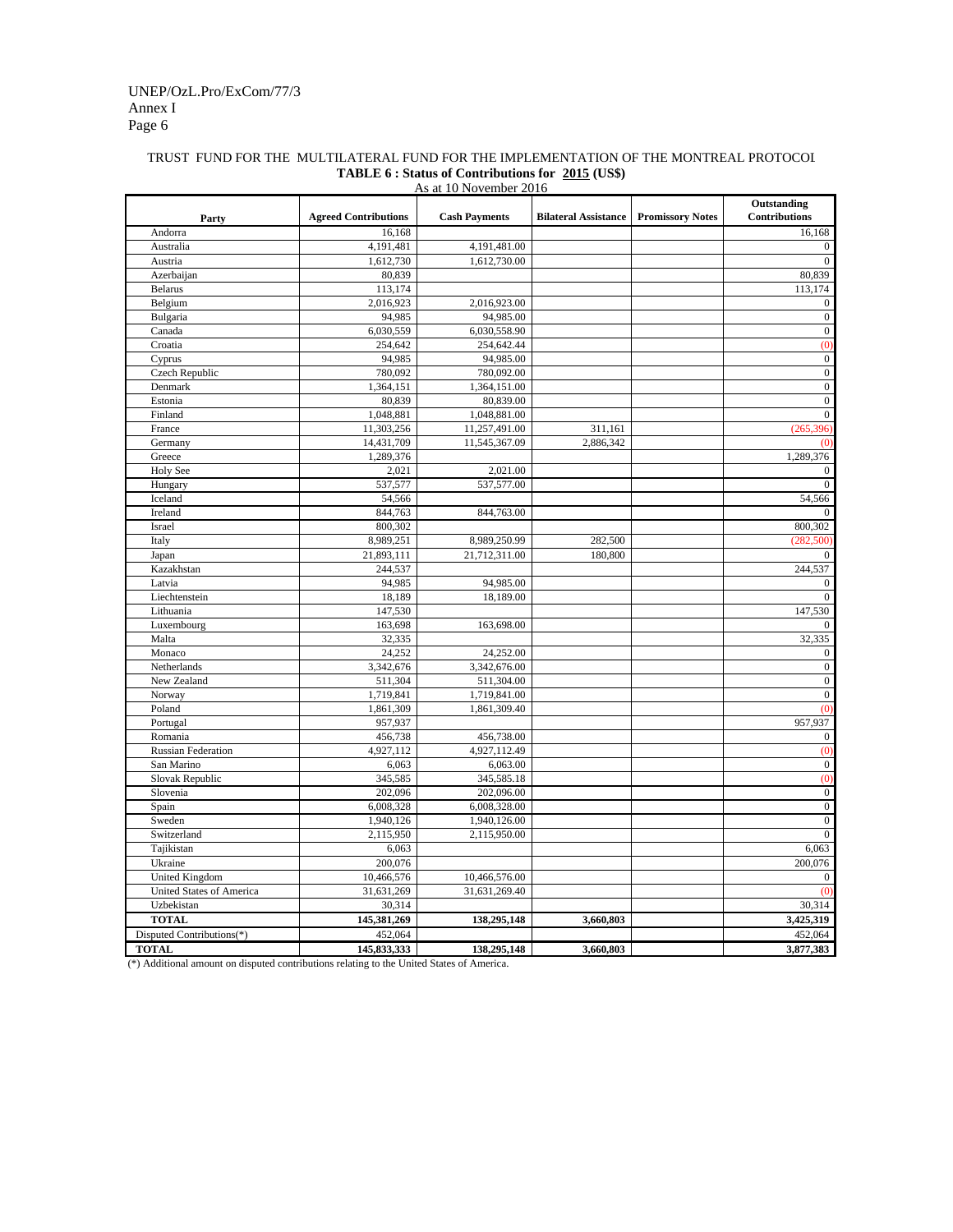#### TRUST FUND FOR THE MULTILATERAL FUND FOR THE IMPLEMENTATION OF THE MONTREAL PROTOCOL **TABLE 7 : Status of Contributions for 2012 - 2014 (US\$)**

| As at 10 November 2016    |                             |                      |                             |                         |                              |  |  |
|---------------------------|-----------------------------|----------------------|-----------------------------|-------------------------|------------------------------|--|--|
| Party                     | <b>Agreed Contributions</b> | <b>Cash Payments</b> | <b>Bilateral Assistance</b> | <b>Promissory Notes</b> | Outstanding<br>Contributions |  |  |
| Andorra                   | 35,720                      | 35,787               | $\overline{0}$              | $\Omega$                | $-67$                        |  |  |
| Australia                 | 9,863,697                   | 9,863,697            | $\mathbf{0}$                | $\mathbf{0}$            | $\overline{0}$               |  |  |
| Austria                   | 4,342,476                   | 4,342,476            | $\boldsymbol{0}$            | $\mathbf{0}$            | $\theta$                     |  |  |
| Azerbaijan                | 76,542                      | $\Omega$             | $\overline{0}$              | $\overline{0}$          | 76,542                       |  |  |
| <b>Belarus</b>            | 214,317                     | $\Omega$             | $\overline{0}$              | $\mathbf{0}$            | 214,317                      |  |  |
| Belgium                   | 5,485,501                   | 5,485,501            | $\overline{0}$              | $\overline{0}$          | $\mathbf{0}$                 |  |  |
| Bulgaria                  | 193,906                     | 193,906              | $\overline{0}$              | $\boldsymbol{0}$        | $\overline{0}$               |  |  |
| Canada                    | 16,364,653                  | 16,364,653           | $\overline{0}$              | $\overline{0}$          | $\overline{0}$               |  |  |
| Croatia                   | 164,729                     | 164,729              | $\mathbf{0}$                | $\overline{0}$          | $\theta$                     |  |  |
| Cyprus                    | 234,728                     | 234,728              | $\bf{0}$                    | $\boldsymbol{0}$        | $\overline{0}$               |  |  |
| Czech Republic            | 1,780,874                   | 1,780,874            | $\overline{0}$              | $\overline{0}$          | $\overline{0}$               |  |  |
| Denmark                   | 3,755,655                   | 3,755,655            | $\overline{0}$              | $\mathbf{0}$            | $\overline{0}$               |  |  |
| Estonia                   | 204,112                     | 204,112              | $\overline{0}$              | $\boldsymbol{0}$        | $\theta$                     |  |  |
| Finland                   | 2,888,180                   | 2,888,180            | $\overline{0}$              | $\Omega$                | $\theta$                     |  |  |
| France                    | 31,244,394                  | 30,205,709           | 1,038,685                   | $\Omega$                | $\theta$                     |  |  |
| Germany                   | 40,914,185                  | 30,912,940           | 8,182,837                   | 1,818,408               | $\Omega$                     |  |  |
| Greece                    | 3,526,029                   | 80,000               | $\bf{0}$                    | $\overline{0}$          | 3,446,029                    |  |  |
| Holy See                  | 5,103                       | 5,103                | $\overline{0}$              | $\overline{0}$          |                              |  |  |
| Hungary                   | 1,484,912                   | 1,484,912            | $\mathbf{0}$                | $\boldsymbol{0}$        | $\Omega$                     |  |  |
| Iceland                   | 214,317                     | 142,878              | $\mathbf{0}$                | $\overline{0}$          | 71,439                       |  |  |
| Ireland                   | 2,541,190                   | 2,541,190            | $\overline{0}$              | $\Omega$                |                              |  |  |
| Israel                    | 1,959,472                   | $\Omega$             | $\overline{0}$              | $\mathbf{0}$            | 1,959,472                    |  |  |
| Italy                     | 25,508,856                  | 24,700,925           | 807,931                     | $\overline{0}$          |                              |  |  |
| Japan                     | 63,937,981                  | 62,378,802           | 1,559,180                   | $\boldsymbol{0}$        |                              |  |  |
| Kazakhstan                | 386,718                     |                      | $\overline{0}$              | $\overline{0}$          | 386,718                      |  |  |
| Latvia                    | 193,906                     | 193,906              | $\mathbf{0}$                | $\overline{0}$          | $\Omega$                     |  |  |
| Liechtenstein             | 45,925                      | 45,925               | $\overline{0}$              | $\boldsymbol{0}$        |                              |  |  |
| Lithuania                 | 331,681                     | 133,775              | $\overline{0}$              | $\overline{0}$          | 197,906                      |  |  |
| Luxembourg                | 459,251                     | 459,251              | $\mathbf{0}$                | $\boldsymbol{0}$        | $\Omega$                     |  |  |
| Malta                     | 86,747                      | 86,747               | $\mathbf{0}$                | $\boldsymbol{0}$        | $\theta$                     |  |  |
| Monaco                    | 15,308                      | 15,308               | $\mathbf{0}$                | $\overline{0}$          | $\overline{0}$               |  |  |
| Netherlands               | 9,465,679                   | 9,465,679            | $\overline{0}$              | $\overline{0}$          | $\theta$                     |  |  |
| New Zealand               | 1,393,062                   | 1,393,062            | $\mathbf{0}$                | $\overline{0}$          | $\Omega$                     |  |  |
| Norway                    | 4,444,532                   | 4,444,532            | $\overline{0}$              | $\overline{0}$          | $\theta$                     |  |  |
| Poland                    | 4,225,112                   | 4,225,112            | $\overline{0}$              | $\overline{0}$          | $\sqrt{ }$                   |  |  |
| Portugal                  | 2,607,527                   | $\Omega$             | $\mathbf{0}$                | $\boldsymbol{0}$        | 2,607,527                    |  |  |
| Romania                   | 903,194                     | 903,194              | $\overline{0}$              | $\overline{0}$          |                              |  |  |
| <b>Russian Federation</b> | 8,174,672                   | 5,449,782            | $\overline{0}$              | $\overline{0}$          | 2,724,891                    |  |  |
| San Marino                | 15,308                      | 15,308               | $\overline{0}$              | $\boldsymbol{0}$        |                              |  |  |
| Slovak Republic           | 724,596                     | 724,596              | $\mathbf{0}$                | $\overline{0}$          | $\overline{0}$               |  |  |
| Slovenia                  | 525,588                     | 525,588              | $\overline{0}$              | $\overline{0}$          | $\overline{0}$               |  |  |
| Spain                     | 16,211,570                  | 15,318,570           | 893,000                     | $\overline{0}$          | $\overline{0}$               |  |  |
| Sweden                    | 5,429,370                   | 5,429,370            | $\mathbf{0}$                | $\overline{0}$          | $\theta$                     |  |  |
| Switzerland               | 5,766,155                   | 5,766,155            | $\overline{0}$              | $\mathbf{0}$            |                              |  |  |
| Tajikistan                | 10,206                      | $\mathbf{0}$         | $\overline{0}$              | $\overline{0}$          | 10,206                       |  |  |
| Ukraine                   | 443,943                     | $\Omega$             | $\overline{0}$              | $\overline{0}$          | 443,943                      |  |  |
| <b>United Kingdom</b>     | 33,698,837                  | 33,698,837           | $\overline{0}$              | $\overline{0}$          |                              |  |  |
| United States of America  | 84,522,090                  | 84,522,090           | $\mathbf{0}$                | $\Omega$                | $\Omega$                     |  |  |
| Uzbekistan                | 51,028                      | $\Omega$             | $\overline{0}$              | $\Omega$                | 51,028                       |  |  |
| <b>TOTAL</b>              | 397,073,537                 | 370,583,545          | 12,481,633                  | 1,818,408               | 12,189,951                   |  |  |
| Disputed Contributions(*) | 3,477,910                   |                      |                             |                         | 3,477,910                    |  |  |
| <b>TOTAL</b>              | 400,551,447                 | 370,583,545          | 12,481,633                  | 1,818,408               | 15,667,861                   |  |  |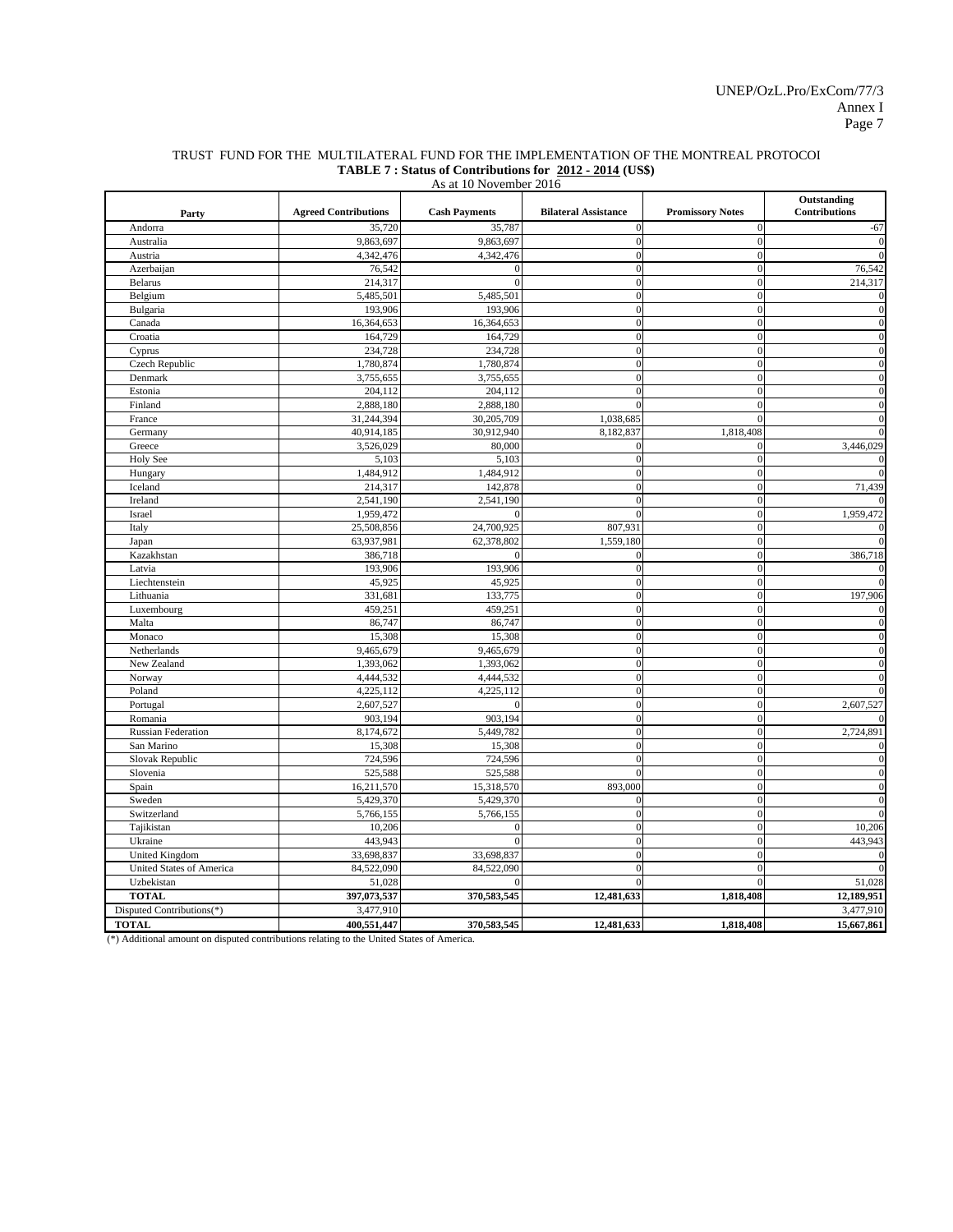### Annex I Page 8 UNEP/OzL.Pro/ExCom/77/3

#### TRUST FUND FOR THE MULTILATERAL FUND FOR THE IMPLEMENTATION OF THE MONTREAL PROTOCOL **TABLE 8 : Status of Contributions for 2014 (US\$)** As at 10 November 2016

|                                 | <b>Agreed Contributions</b> | <b>Cash Payments</b> | <b>Bilateral Assistance</b> | <b>Promissory Notes</b> | Outstanding<br><b>Contributions</b> |
|---------------------------------|-----------------------------|----------------------|-----------------------------|-------------------------|-------------------------------------|
| Party<br>Andorra                | 11.907                      | 11,907               |                             |                         | $\overline{0}$                      |
| Australia                       | 3,287,899                   | 3,287,899            |                             |                         | $\overline{0}$                      |
| Austria                         | 1,447,492                   | 1,447,492            |                             |                         | $\overline{0}$                      |
| Azerbaijan                      | 25,514                      |                      |                             |                         | 25,514                              |
| Belarus                         | 71,439                      |                      |                             |                         | 71,439                              |
| Belgium                         | 1,828,500                   | 1,828,500            |                             |                         | $\boldsymbol{0}$                    |
| Bulgaria                        | 64,635                      | 64,635               |                             |                         | $\overline{0}$                      |
| Canada                          | 5,454,884                   | 5,454,884            |                             |                         | (0)                                 |
| Croatia                         | 164,729                     | 164,729              |                             |                         | $\boldsymbol{0}$                    |
| Cyprus                          | 78,243                      | 78,243               |                             |                         | $\boldsymbol{0}$                    |
| Czech Republic                  | 593,625                     | 593,625              |                             |                         | $\mathbf{0}$                        |
| Denmark                         | 1,251,885                   | 1,251,885            |                             |                         | $\overline{0}$                      |
| Estonia                         | 68,037                      | 68,037               |                             |                         | $\overline{0}$                      |
| Finland                         | 962,727                     | 962,727              |                             |                         | $\overline{0}$                      |
| France                          | 10,414,798                  | 9,755,199            | 659,599                     |                         | $\overline{0}$                      |
| Germany                         | 13,638,062                  | 3,636,816            | 2,688,494                   | 1,818,408               | 5,494,343                           |
| Greece                          | 1,175,343                   |                      |                             |                         | 1,175,343                           |
| <b>Holy See</b>                 | 1,701                       | 1,701                |                             |                         | $\Omega$                            |
| Hungary                         | 494,971                     | 494,971              |                             |                         | $\theta$                            |
| Iceland                         | 71,439                      |                      |                             |                         | 71,439                              |
| Ireland                         | 847,063                     | 847,063              |                             |                         |                                     |
| Israel                          | 653,157                     |                      |                             |                         | 653,157                             |
| Italy                           | 8,502,952                   | 7,762,821            | 740,131                     |                         | (0)                                 |
| Japan                           | 21,312,660                  | 21,193,445           | 119,215                     |                         | $\theta$                            |
| Kazakhstan                      | 128,906                     |                      |                             |                         | 128,906                             |
| Latvia                          | 64,635                      | 64,635               |                             |                         | $\boldsymbol{0}$                    |
| Liechtenstein                   | 15,308                      | 15,308               |                             |                         | $\overline{0}$                      |
| Lithuania                       | 110,560                     |                      |                             |                         | 110,560                             |
| Luxembourg                      | 153,084                     | 153,084              |                             |                         | $\theta$                            |
| Malta                           | 28,916                      | 28,916               |                             |                         | $\mathbf{0}$                        |
| Monaco                          | 5,103                       | 5,103                |                             |                         | $\overline{0}$                      |
| Netherlands                     | 3,155,226                   | 3,155,226            |                             |                         | $\mathbf{0}$                        |
| New Zealand                     | 464,354                     | 464,354              |                             |                         | $\overline{0}$                      |
| Norway                          | 1,481,511                   | 1,481,511            |                             |                         | $\overline{0}$                      |
| Poland                          | 1,408,371                   | 1,408,371            |                             |                         | $\overline{0}$                      |
| Portugal                        | 869,176                     |                      |                             |                         | 869,176                             |
| Romania                         | 301,065                     | 301,065              |                             |                         | (0)                                 |
| <b>Russian Federation</b>       | 2,724,891                   | 2,724,891            |                             |                         | $\boldsymbol{0}$                    |
| San Marino                      | 5,103                       | 5,103                |                             |                         | $\boldsymbol{0}$                    |
| Slovak Republic                 | 241,532                     | 241,532              |                             |                         | $\overline{0}$                      |
| Slovenia                        | 175,196                     | 175,196              |                             |                         | $\overline{0}$                      |
| Spain                           | 5,403,857                   | 5,403,857            |                             |                         | $\boldsymbol{0}$                    |
| Sweden                          | 1,809,790                   | 1,809,790            |                             |                         | $\overline{0}$                      |
| Switzerland                     | 1,922,052                   | 1,922,052            |                             |                         | $\theta$                            |
| Tajikistan                      | 3,402                       |                      |                             |                         | 3,402                               |
| Ukraine                         | 147,981                     |                      |                             |                         | 147,981                             |
| <b>United Kingdom</b>           | 11,232,946                  | 11,232,946           |                             |                         | $\sqrt{ }$                          |
| <b>United States of America</b> | 28,619,010                  | 28,619,010           |                             |                         |                                     |
| Uzbekistan                      | 17,009                      |                      |                             |                         | 17,009                              |
| <b>TOTAL</b>                    | 132,912,645                 | 118,118,528          | 4,207,439                   | 1,818,408               | 8,768,269                           |
| Disputed Contributions(*)       | 714,323                     |                      |                             |                         | 714,323                             |
| <b>TOTAL</b>                    | 133,626,968                 | 118,118,528          | 4,207,439                   | 1,818,408               | 9,482,593                           |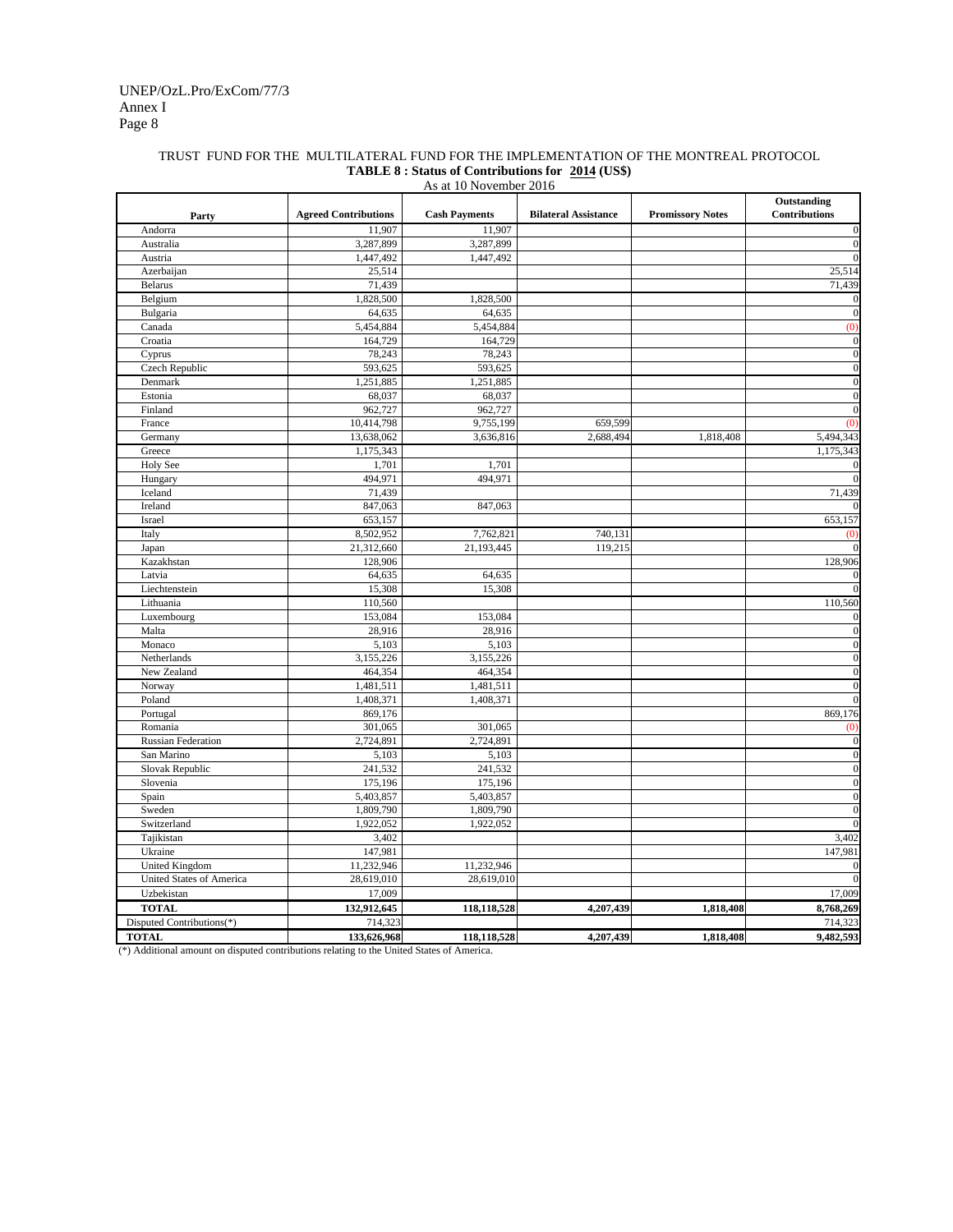|                           | <b>Agreed Contributions</b> | <b>Cash Payments</b> | <b>Bilateral Assistance</b> | <b>Promissory Notes</b> | Outstanding<br>Contributions |
|---------------------------|-----------------------------|----------------------|-----------------------------|-------------------------|------------------------------|
| Party<br>Andorra          | 11,907                      | 11,907               |                             |                         | $\boldsymbol{0}$             |
| Australia                 | 3,287,899                   | 3,287,899            |                             |                         | $\boldsymbol{0}$             |
| Austria                   | 1,447,492                   | 1,447,492            |                             |                         | $\mathbf{0}$                 |
| Azerbaijan                | 25,514                      |                      |                             |                         | 25,514                       |
| <b>Belarus</b>            | 71,439                      |                      |                             |                         | 71,439                       |
| Belgium                   | 1,828,500                   | 1,828,500            |                             |                         | $\bf{0}$                     |
| Bulgaria                  | 64,635                      | 64,635               |                             |                         | $\boldsymbol{0}$             |
| Canada                    | 5,454,884                   | 5,454,884            |                             |                         | $\overline{0}$               |
| Croatia                   | $\Omega$                    |                      |                             |                         |                              |
| Cyprus                    | 78,243                      | 78,243               |                             |                         | $\overline{0}$               |
| Czech Republic            | 593,625                     | 593,625              |                             |                         | $\boldsymbol{0}$             |
| Denmark                   | 1,251,885                   | 1,251,885            |                             |                         | $\boldsymbol{0}$             |
| Estonia                   | 68,037                      | 68,037               |                             |                         | $\boldsymbol{0}$             |
| Finland                   | 962,727                     | 962,727              |                             |                         | $\mathbf{0}$                 |
| France                    | 10,414,798                  | 10,324,398           | 90,400                      |                         | $\boldsymbol{0}$             |
| Germany                   | 13,638,062                  | 13,638,062           | 2,766,731                   |                         | (2,766,731)                  |
| Greece                    | 1,175,343                   |                      |                             |                         | 1,175,343                    |
| <b>Holy See</b>           | 1,701                       | 1,701                |                             |                         | $\bf{0}$                     |
| Hungary                   | 494,971                     | 494,971              |                             |                         | $\overline{0}$               |
| Iceland                   | 71,439                      | 71,439               |                             |                         | $\boldsymbol{0}$             |
| Ireland                   | 847,063                     | 847,063              |                             |                         | $\mathbf{0}$                 |
| Israel                    | 653,157                     |                      |                             |                         | 653,157                      |
| Italy                     | 8,502,952                   | 8,502,952            |                             |                         | $\overline{0}$               |
| Japan                     | 21,312,660                  | 21,312,660           |                             |                         | $\overline{0}$               |
| Kazakhstan                | 128,906                     |                      |                             |                         | 128,906                      |
| Latvia                    | 64,635                      | 64,635               |                             |                         | $\mathbf{0}$                 |
| Liechtenstein             | 15,308                      | 15,308               |                             |                         | $\overline{0}$               |
| Lithuania                 | 110,560                     | 23,215               |                             |                         | 87,346                       |
| Luxembourg                | 153,084                     | 153,084              |                             |                         | $\mathbf{0}$                 |
| Malta                     | 28,916                      | 28,916               |                             |                         | $\mathbf{0}$                 |
| Monaco                    | 5,103                       | 5,103                |                             |                         | $\boldsymbol{0}$             |
| Netherlands               | 3,155,226                   | 3,155,226            |                             |                         | $\boldsymbol{0}$             |
| New Zealand               | 464,354                     | 464,354              |                             |                         | $\mathbf{0}$                 |
| Norway                    | 1,481,511                   | 1,481,511            |                             |                         | $\boldsymbol{0}$             |
| Poland                    | 1,408,371                   | 1,408,371            |                             |                         | $\boldsymbol{0}$             |
| Portugal                  | 869,176                     |                      |                             |                         | 869,176                      |
| Romania                   | 301,065                     | 301,065              |                             |                         | $\overline{0}$               |
| <b>Russian Federation</b> | 2,724,891                   | 2,724,891            |                             |                         | $\overline{0}$               |
| San Marino                | 5,103                       | 5,103                |                             |                         | $\boldsymbol{0}$             |
| Slovak Republic           | 241,532                     | 241,532              |                             |                         | $\boldsymbol{0}$             |
| Slovenia                  | 175,196                     | 175,196              |                             |                         | $\boldsymbol{0}$             |
| Spain                     | 5,403,857                   | 5,403,857            |                             |                         | $\overline{0}$               |
| Sweden                    | 1,809,790                   | 1,809,790            |                             |                         | $\boldsymbol{0}$             |
| Switzerland               | 1,922,052                   | 1,922,052            |                             |                         | $\boldsymbol{0}$             |
| Tajikistan                | 3,402                       |                      |                             |                         | 3,402                        |
| Ukraine                   | 147,981                     |                      |                             |                         | 147,981                      |
| <b>United Kingdom</b>     | 11,232,946                  | 11,232,946           |                             |                         | $\boldsymbol{0}$             |
| United States of America  | 28,364,323                  | 28,364,323           |                             |                         | $\overline{0}$               |
| Uzbekistan                | 17,009                      |                      |                             |                         | 17,009                       |
| <b>TOTAL</b>              | 132,493,229                 | 129,223,556          | 2,857,131                   |                         | 412,543                      |
| Disputed Contributions(*) | 969,010                     |                      |                             |                         | 969,010                      |
| <b>TOTAL</b>              | 133,462,239                 | 129,223,556          | 2,857,131                   |                         | 1,381,553                    |

#### TRUST FUND FOR THE MULTILATERAL FUND FOR THE IMPLEMENTATION OF THE MONTREAL PROTOCOL **TABLE 9 : Status of Contributions for 2013 (US\$)** As at 10 November 2016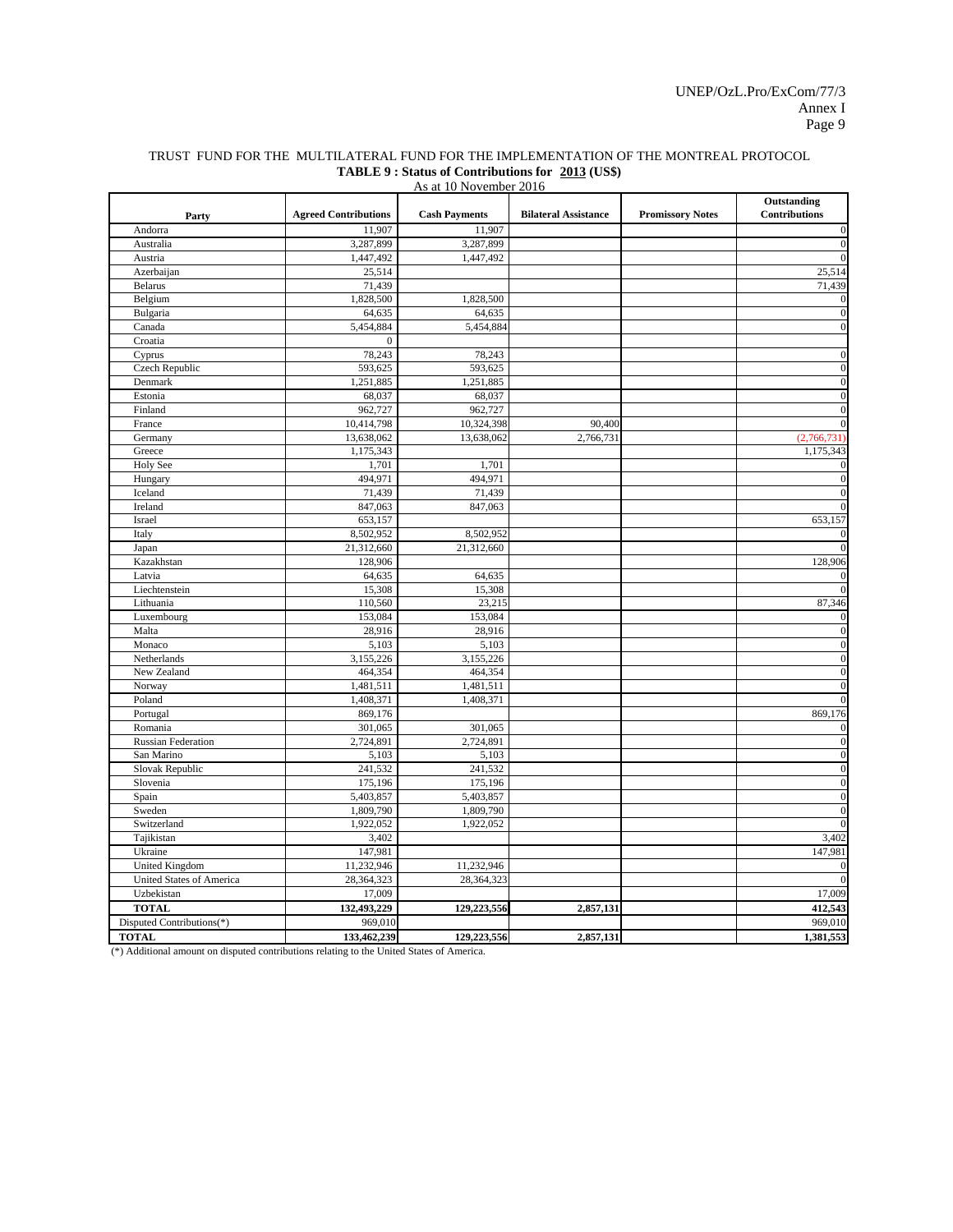#### Annex I Page 10 UNEP/OzL.Pro/ExCom/77/3

## TRUST FUND FOR THE MULTILATERAL FUND FOR THE IMPLEMENTATION OF THE MONTREAL PROTOCOL **TABLE 10 : Status of Contributions for 2012 (US\$)**

|                           | As at 10 November 2016      |                      |                             |                         |                                     |  |  |  |
|---------------------------|-----------------------------|----------------------|-----------------------------|-------------------------|-------------------------------------|--|--|--|
| Party                     | <b>Agreed Contributions</b> | <b>Cash Payments</b> | <b>Bilateral Assistance</b> | <b>Promissory Notes</b> | Outstanding<br><b>Contributions</b> |  |  |  |
| Andorra                   | 11,907                      | 11,974               |                             |                         | (67)                                |  |  |  |
| Australia                 | 3,287,899                   | 3,287,899            |                             |                         | $\mathbf{0}$                        |  |  |  |
| Austria                   | 1,447,492                   | 1,447,492            |                             |                         | $\Omega$                            |  |  |  |
| Azerbaijan                | 25,514                      |                      |                             |                         | 25,514                              |  |  |  |
| <b>Belarus</b>            | 71,439                      |                      |                             |                         | 71,439                              |  |  |  |
| Belgium                   | 1,828,500                   | 1,828,500            |                             |                         | $\boldsymbol{0}$                    |  |  |  |
| Bulgaria                  | 64,635                      | 64,635               |                             |                         | $\boldsymbol{0}$                    |  |  |  |
| Canada                    | 5,454,884                   | 5,454,884            |                             |                         | $\mathbf{0}$                        |  |  |  |
| Croatia                   | $\overline{0}$              |                      |                             |                         |                                     |  |  |  |
| Cyprus                    | 78,243                      | 78,243               |                             |                         | $\mathbf{0}$                        |  |  |  |
| Czech Republic            | 593,625                     | 593,625              |                             |                         | $\mathbf{0}$                        |  |  |  |
| Denmark                   | 1,251,885                   | 1,251,885            |                             |                         | $\mathbf{0}$                        |  |  |  |
| Estonia                   | 68,037                      | 68,037               |                             |                         | $\boldsymbol{0}$                    |  |  |  |
| Finland                   | 962,727                     | 962,727              |                             |                         | $\mathbf{0}$                        |  |  |  |
| France                    | 10,414,798                  | 10,126,112           | 288,686                     |                         | $\mathbf{0}$                        |  |  |  |
| Germany                   | 13,638,062                  | 13,638,062           | 2,727,612                   |                         | (2,727,612)                         |  |  |  |
| Greece                    | 1,175,343                   | 80,000               |                             |                         | 1,095,343                           |  |  |  |
| Holy See                  | 1,701                       | 1,701                |                             |                         | $\mathbf{0}$                        |  |  |  |
| Hungary                   | 494,971                     | 494,971              |                             |                         | $\mathbf{0}$                        |  |  |  |
| Iceland                   | 71,439                      | 71,439               |                             |                         | $\boldsymbol{0}$                    |  |  |  |
| Ireland                   | 847,063                     | 847,063              |                             |                         | $\mathbf{0}$                        |  |  |  |
| Israel                    | 653,157                     |                      |                             |                         | 653,157                             |  |  |  |
| Italy                     | 8,502,952                   | 8,435,152            | 67,800                      |                         | (0)                                 |  |  |  |
| Japan                     | 21,312,660                  | 19,872,696           | 1,439,965                   |                         | $\Omega$                            |  |  |  |
| Kazakhstan                | 128,906                     |                      |                             |                         | 128,906                             |  |  |  |
| Latvia                    | 64,635                      | 64,635               |                             |                         | $\bf{0}$                            |  |  |  |
| Liechtenstein             | 15,308                      | 15,308               |                             |                         | $\mathbf{0}$                        |  |  |  |
| Lithuania                 | 110,560                     | 110,560              |                             |                         | $\mathbf{0}$                        |  |  |  |
| Luxembourg                | 153,084                     | 153,084              |                             |                         | $\mathbf{0}$                        |  |  |  |
| Malta                     | 28,916                      | 28,916               |                             |                         | $\mathbf{0}$                        |  |  |  |
| Monaco                    | 5,103                       | 5,103                |                             |                         | $\boldsymbol{0}$                    |  |  |  |
| Netherlands               | 3,155,226                   | 3,155,226            |                             |                         | $\mathbf{0}$                        |  |  |  |
| New Zealand               | 464,354                     | 464,354              |                             |                         | $\mathbf{0}$                        |  |  |  |
| Norway                    | 1,481,511                   | 1,481,511            |                             |                         | $\mathbf{0}$                        |  |  |  |
| Poland                    | 1,408,371                   | 1,408,371            |                             |                         | $\mathbf{0}$                        |  |  |  |
| Portugal                  | 869,176                     |                      |                             |                         | 869,176                             |  |  |  |
| Romania                   | 301,065                     | 301,065              |                             |                         | $\mathbf{0}$                        |  |  |  |
| <b>Russian Federation</b> | 2,724,891                   |                      |                             |                         | 2,724,891                           |  |  |  |
| San Marino                | 5,103                       | 5,103                |                             |                         | $\boldsymbol{0}$                    |  |  |  |
| Slovak Republic           | 241,532                     | 241,532              |                             |                         | $\boldsymbol{0}$                    |  |  |  |
| Slovenia                  | 175,196                     | 175,196              |                             |                         | $\theta$                            |  |  |  |
| Spain                     | 5,403,857                   | 4,510,857            | 893,000                     |                         | $\boldsymbol{0}$                    |  |  |  |
| Sweden                    | 1,809,790                   | 1,809,790            |                             |                         | $\boldsymbol{0}$                    |  |  |  |
| Switzerland               | 1,922,052                   | 1,922,052            |                             |                         | $\mathbf{0}$                        |  |  |  |
| Tajikistan                | 3,402                       |                      |                             |                         | 3,402                               |  |  |  |
| Ukraine                   | 147,981                     |                      |                             |                         | 147,981                             |  |  |  |
| <b>United Kingdom</b>     | 11,232,946                  | 11,232,946           |                             |                         | $\boldsymbol{0}$                    |  |  |  |
| United States of America  | 27,538,756                  | 27,538,756           |                             |                         | $\mathbf{0}$                        |  |  |  |
| Uzbekistan                | 17,009                      |                      |                             |                         | 17,009                              |  |  |  |
| <b>TOTAL</b>              | 131,667,662                 | 123,241,460          | 5,417,063                   |                         | 3,009,139                           |  |  |  |
| Disputed Contributions(*) | 1,794,577                   |                      |                             |                         | 1,794,577                           |  |  |  |
| <b>TOTAL</b>              | 133,462,239                 | 123,241,460          | 5,417,063                   |                         | 4,803,716                           |  |  |  |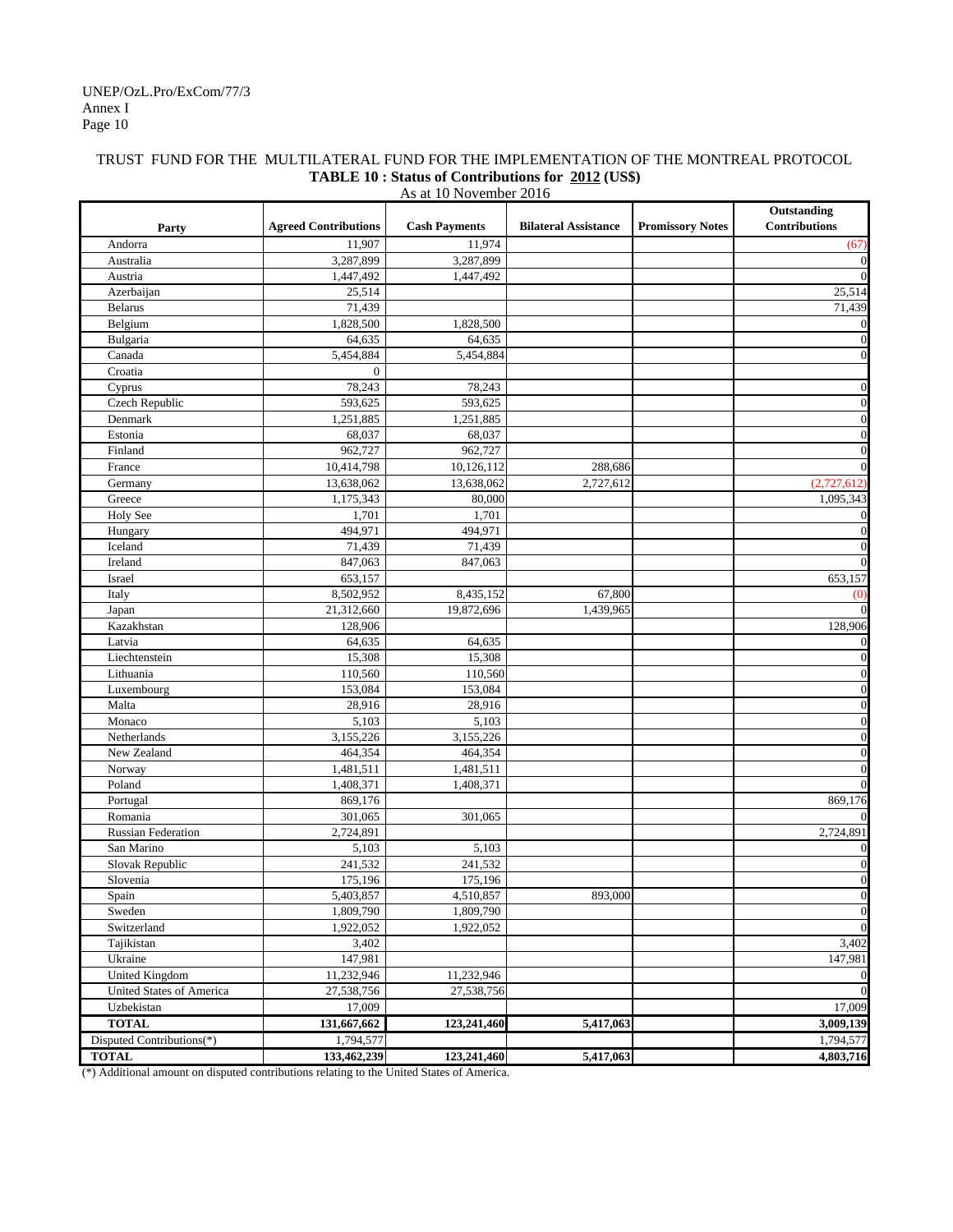| Outstanding<br><b>Agreed Contributions</b><br><b>Contributions</b><br><b>Cash Payments</b><br><b>Bilateral Assistance</b><br><b>Promissory Notes</b><br>Party<br>Andorra<br>34,764<br>34,697<br>$\bf{0}$<br>$\Omega$<br>$\overline{0}$<br>8,339,133<br>Australia<br>8,678,133<br>339,000<br>4,307,501<br>4,307,501<br>$\theta$<br>Austria<br>24,281<br>$\theta$<br>Azerbaijan<br>$\overline{0}$<br>$\theta$<br>97,125<br><b>Belarus</b><br>$\theta$<br>$\theta$<br>Belgium<br>5,351,596<br>5,351,596<br>$\theta$<br>$\Omega$<br>Bulgaria<br>97,125<br>$\overline{0}$<br>97,125<br>$\theta$<br>14,457,080<br>14,028,245<br>$\overline{0}$<br>Canada<br>428,835<br>Cyprus<br>213,675<br>213,675<br>$\theta$<br>Czech Republic<br>1,364,608<br>1,143,128<br>221,480<br>$\overline{0}$<br>Denmark<br>3,588,775<br>3,588,775<br>$\mathbf{0}$<br>$\Omega$<br>Estonia<br>77,700<br>77,700<br>$\theta$<br>$\theta$<br>2,738,929<br>2,738,929<br>$\theta$<br>Finland<br>30,599,281<br>$\theta$<br>France<br>29,546,764<br>1,052,517<br>(0)<br>41,652,124<br>33,321,699<br>8,330,424<br>$\overline{1}$<br>Germany<br>Greece<br>2,894,330<br>2,894,330<br>$\theta$<br>(0)<br>$\overline{0}$<br>$\overline{0}$<br>Hungary<br>1,184,927<br>1,184,927<br>$\overline{0}$<br>Iceland<br>179,682<br>179,682<br>$\overline{0}$<br>2,161,035<br>2,161,035<br>$\theta$<br>Ireland<br>2,034,772<br>Israel<br>2,034,772<br>$\overline{0}$<br>$\theta$<br>$\overline{0}$<br>Italy<br>24,664,934<br>23,856,984<br>807,950<br>$\theta$<br>80,730,431<br>78,896,665<br>1,833,766<br>Japan<br>Kazakhstan<br>$\overline{0}$<br>78,221<br>140,801<br>62,580<br>$\mathbf{0}$<br>$\overline{0}$<br>Latvia<br>87,413<br>87,413<br>$\Omega$<br>Liechtenstein<br>48,563<br>48,563<br>$\theta$<br>$\Omega$<br>Lithuania<br>150,544<br>150,543<br>$\theta$<br>$\theta$<br>412,782<br>$\theta$<br>Luxembourg<br>412,782<br>$\theta$<br>Malta<br>82,556<br>$\theta$<br>$\theta$<br>82,556<br>$\theta$<br>14,569<br>14,569<br>$\theta$<br>Monaco<br>9,095,771<br>9,095,771<br>$\theta$<br>Netherlands<br>$\theta$<br>New Zealand<br>1,243,202<br>1,243,202<br>$\theta$<br>$\theta$<br>3,797,594<br>$\overline{0}$<br>Norway<br>3,797,594<br>$\theta$<br>Poland<br>2,432,985<br>2,432,985<br>$\theta$<br>$\theta$<br>$\overline{0}$<br>Portugal<br>2,559,248<br>932,219<br>$\overline{0}$<br>1,627,029<br>339,938<br>339,938<br>$\theta$<br>Romania<br>$\Omega$<br>5,827,509<br>$\theta$<br><b>Russian Federation</b><br>5,827,509<br>11,734<br>11,734<br>$\overline{0}$<br>San Marino<br>Slovak Republic<br>305,944<br>305,944<br>$\theta$<br>$\theta$<br>$\overline{0}$<br>Slovenia<br>466,201<br>466,201<br>$\theta$<br>893,000<br>$\overline{0}$<br>565,000<br>Spain<br>14,413,373<br>12,955,373<br>$\theta$<br>5,201,052<br>Sweden<br>5,201,052<br>$\theta$<br>5,905,210<br>$\overline{0}$<br>Switzerland<br>5,905,210<br>$\theta$<br>$\overline{0}$<br>Tajikistan<br>4,857<br>$\overline{0}$<br>4,857<br>$\boldsymbol{0}$<br>$\theta$<br>$\theta$<br>Ukraine<br>218,532<br>$\theta$<br>218,532<br>United Kingdom<br>32,255,265<br>32,255,265<br>$\overline{0}$<br>$\mathbf{0}$<br>United States of America<br>87,594,208<br>$\overline{0}$<br>87,594,208<br>$\theta$<br>$\omega$<br>38,850<br>$\theta$<br>38,850<br>Uzbekistan<br><b>SUB-TOTAL</b><br>399,781,507<br>13,906,972<br>(1)<br>10,516,247<br>375,358,289<br>Disputed Contributions(*)<br>$\overline{0}$<br>405,792<br>$\Omega$<br>405,792<br><b>TOTAL</b><br>400,187,299<br>375,358,289<br>13,906,972<br>$-1$ | As at 10 November 2016 |  |  |  |  |                |  |  |
|----------------------------------------------------------------------------------------------------------------------------------------------------------------------------------------------------------------------------------------------------------------------------------------------------------------------------------------------------------------------------------------------------------------------------------------------------------------------------------------------------------------------------------------------------------------------------------------------------------------------------------------------------------------------------------------------------------------------------------------------------------------------------------------------------------------------------------------------------------------------------------------------------------------------------------------------------------------------------------------------------------------------------------------------------------------------------------------------------------------------------------------------------------------------------------------------------------------------------------------------------------------------------------------------------------------------------------------------------------------------------------------------------------------------------------------------------------------------------------------------------------------------------------------------------------------------------------------------------------------------------------------------------------------------------------------------------------------------------------------------------------------------------------------------------------------------------------------------------------------------------------------------------------------------------------------------------------------------------------------------------------------------------------------------------------------------------------------------------------------------------------------------------------------------------------------------------------------------------------------------------------------------------------------------------------------------------------------------------------------------------------------------------------------------------------------------------------------------------------------------------------------------------------------------------------------------------------------------------------------------------------------------------------------------------------------------------------------------------------------------------------------------------------------------------------------------------------------------------------------------------------------------------------------------------------------------------------------------------------------------------------------------------------------------------------------------------------------------------------------------------------------------------------------------------------------------------------------------------------------------------------------------------------------------------------------------------------------------------------------------------------------------------------------------------------------------------------------------------------------------------------------------------------------|------------------------|--|--|--|--|----------------|--|--|
|                                                                                                                                                                                                                                                                                                                                                                                                                                                                                                                                                                                                                                                                                                                                                                                                                                                                                                                                                                                                                                                                                                                                                                                                                                                                                                                                                                                                                                                                                                                                                                                                                                                                                                                                                                                                                                                                                                                                                                                                                                                                                                                                                                                                                                                                                                                                                                                                                                                                                                                                                                                                                                                                                                                                                                                                                                                                                                                                                                                                                                                                                                                                                                                                                                                                                                                                                                                                                                                                                                                                        |                        |  |  |  |  |                |  |  |
|                                                                                                                                                                                                                                                                                                                                                                                                                                                                                                                                                                                                                                                                                                                                                                                                                                                                                                                                                                                                                                                                                                                                                                                                                                                                                                                                                                                                                                                                                                                                                                                                                                                                                                                                                                                                                                                                                                                                                                                                                                                                                                                                                                                                                                                                                                                                                                                                                                                                                                                                                                                                                                                                                                                                                                                                                                                                                                                                                                                                                                                                                                                                                                                                                                                                                                                                                                                                                                                                                                                                        |                        |  |  |  |  | 67             |  |  |
|                                                                                                                                                                                                                                                                                                                                                                                                                                                                                                                                                                                                                                                                                                                                                                                                                                                                                                                                                                                                                                                                                                                                                                                                                                                                                                                                                                                                                                                                                                                                                                                                                                                                                                                                                                                                                                                                                                                                                                                                                                                                                                                                                                                                                                                                                                                                                                                                                                                                                                                                                                                                                                                                                                                                                                                                                                                                                                                                                                                                                                                                                                                                                                                                                                                                                                                                                                                                                                                                                                                                        |                        |  |  |  |  | $\overline{0}$ |  |  |
|                                                                                                                                                                                                                                                                                                                                                                                                                                                                                                                                                                                                                                                                                                                                                                                                                                                                                                                                                                                                                                                                                                                                                                                                                                                                                                                                                                                                                                                                                                                                                                                                                                                                                                                                                                                                                                                                                                                                                                                                                                                                                                                                                                                                                                                                                                                                                                                                                                                                                                                                                                                                                                                                                                                                                                                                                                                                                                                                                                                                                                                                                                                                                                                                                                                                                                                                                                                                                                                                                                                                        |                        |  |  |  |  |                |  |  |
|                                                                                                                                                                                                                                                                                                                                                                                                                                                                                                                                                                                                                                                                                                                                                                                                                                                                                                                                                                                                                                                                                                                                                                                                                                                                                                                                                                                                                                                                                                                                                                                                                                                                                                                                                                                                                                                                                                                                                                                                                                                                                                                                                                                                                                                                                                                                                                                                                                                                                                                                                                                                                                                                                                                                                                                                                                                                                                                                                                                                                                                                                                                                                                                                                                                                                                                                                                                                                                                                                                                                        |                        |  |  |  |  | 24,281         |  |  |
|                                                                                                                                                                                                                                                                                                                                                                                                                                                                                                                                                                                                                                                                                                                                                                                                                                                                                                                                                                                                                                                                                                                                                                                                                                                                                                                                                                                                                                                                                                                                                                                                                                                                                                                                                                                                                                                                                                                                                                                                                                                                                                                                                                                                                                                                                                                                                                                                                                                                                                                                                                                                                                                                                                                                                                                                                                                                                                                                                                                                                                                                                                                                                                                                                                                                                                                                                                                                                                                                                                                                        |                        |  |  |  |  | 97,125         |  |  |
|                                                                                                                                                                                                                                                                                                                                                                                                                                                                                                                                                                                                                                                                                                                                                                                                                                                                                                                                                                                                                                                                                                                                                                                                                                                                                                                                                                                                                                                                                                                                                                                                                                                                                                                                                                                                                                                                                                                                                                                                                                                                                                                                                                                                                                                                                                                                                                                                                                                                                                                                                                                                                                                                                                                                                                                                                                                                                                                                                                                                                                                                                                                                                                                                                                                                                                                                                                                                                                                                                                                                        |                        |  |  |  |  | $\mathbf{0}$   |  |  |
|                                                                                                                                                                                                                                                                                                                                                                                                                                                                                                                                                                                                                                                                                                                                                                                                                                                                                                                                                                                                                                                                                                                                                                                                                                                                                                                                                                                                                                                                                                                                                                                                                                                                                                                                                                                                                                                                                                                                                                                                                                                                                                                                                                                                                                                                                                                                                                                                                                                                                                                                                                                                                                                                                                                                                                                                                                                                                                                                                                                                                                                                                                                                                                                                                                                                                                                                                                                                                                                                                                                                        |                        |  |  |  |  | $\overline{0}$ |  |  |
|                                                                                                                                                                                                                                                                                                                                                                                                                                                                                                                                                                                                                                                                                                                                                                                                                                                                                                                                                                                                                                                                                                                                                                                                                                                                                                                                                                                                                                                                                                                                                                                                                                                                                                                                                                                                                                                                                                                                                                                                                                                                                                                                                                                                                                                                                                                                                                                                                                                                                                                                                                                                                                                                                                                                                                                                                                                                                                                                                                                                                                                                                                                                                                                                                                                                                                                                                                                                                                                                                                                                        |                        |  |  |  |  | $\Omega$       |  |  |
|                                                                                                                                                                                                                                                                                                                                                                                                                                                                                                                                                                                                                                                                                                                                                                                                                                                                                                                                                                                                                                                                                                                                                                                                                                                                                                                                                                                                                                                                                                                                                                                                                                                                                                                                                                                                                                                                                                                                                                                                                                                                                                                                                                                                                                                                                                                                                                                                                                                                                                                                                                                                                                                                                                                                                                                                                                                                                                                                                                                                                                                                                                                                                                                                                                                                                                                                                                                                                                                                                                                                        |                        |  |  |  |  |                |  |  |
|                                                                                                                                                                                                                                                                                                                                                                                                                                                                                                                                                                                                                                                                                                                                                                                                                                                                                                                                                                                                                                                                                                                                                                                                                                                                                                                                                                                                                                                                                                                                                                                                                                                                                                                                                                                                                                                                                                                                                                                                                                                                                                                                                                                                                                                                                                                                                                                                                                                                                                                                                                                                                                                                                                                                                                                                                                                                                                                                                                                                                                                                                                                                                                                                                                                                                                                                                                                                                                                                                                                                        |                        |  |  |  |  | $\overline{0}$ |  |  |
|                                                                                                                                                                                                                                                                                                                                                                                                                                                                                                                                                                                                                                                                                                                                                                                                                                                                                                                                                                                                                                                                                                                                                                                                                                                                                                                                                                                                                                                                                                                                                                                                                                                                                                                                                                                                                                                                                                                                                                                                                                                                                                                                                                                                                                                                                                                                                                                                                                                                                                                                                                                                                                                                                                                                                                                                                                                                                                                                                                                                                                                                                                                                                                                                                                                                                                                                                                                                                                                                                                                                        |                        |  |  |  |  | $\mathbf{0}$   |  |  |
|                                                                                                                                                                                                                                                                                                                                                                                                                                                                                                                                                                                                                                                                                                                                                                                                                                                                                                                                                                                                                                                                                                                                                                                                                                                                                                                                                                                                                                                                                                                                                                                                                                                                                                                                                                                                                                                                                                                                                                                                                                                                                                                                                                                                                                                                                                                                                                                                                                                                                                                                                                                                                                                                                                                                                                                                                                                                                                                                                                                                                                                                                                                                                                                                                                                                                                                                                                                                                                                                                                                                        |                        |  |  |  |  | $\theta$       |  |  |
|                                                                                                                                                                                                                                                                                                                                                                                                                                                                                                                                                                                                                                                                                                                                                                                                                                                                                                                                                                                                                                                                                                                                                                                                                                                                                                                                                                                                                                                                                                                                                                                                                                                                                                                                                                                                                                                                                                                                                                                                                                                                                                                                                                                                                                                                                                                                                                                                                                                                                                                                                                                                                                                                                                                                                                                                                                                                                                                                                                                                                                                                                                                                                                                                                                                                                                                                                                                                                                                                                                                                        |                        |  |  |  |  | $\Omega$       |  |  |
|                                                                                                                                                                                                                                                                                                                                                                                                                                                                                                                                                                                                                                                                                                                                                                                                                                                                                                                                                                                                                                                                                                                                                                                                                                                                                                                                                                                                                                                                                                                                                                                                                                                                                                                                                                                                                                                                                                                                                                                                                                                                                                                                                                                                                                                                                                                                                                                                                                                                                                                                                                                                                                                                                                                                                                                                                                                                                                                                                                                                                                                                                                                                                                                                                                                                                                                                                                                                                                                                                                                                        |                        |  |  |  |  |                |  |  |
|                                                                                                                                                                                                                                                                                                                                                                                                                                                                                                                                                                                                                                                                                                                                                                                                                                                                                                                                                                                                                                                                                                                                                                                                                                                                                                                                                                                                                                                                                                                                                                                                                                                                                                                                                                                                                                                                                                                                                                                                                                                                                                                                                                                                                                                                                                                                                                                                                                                                                                                                                                                                                                                                                                                                                                                                                                                                                                                                                                                                                                                                                                                                                                                                                                                                                                                                                                                                                                                                                                                                        |                        |  |  |  |  |                |  |  |
|                                                                                                                                                                                                                                                                                                                                                                                                                                                                                                                                                                                                                                                                                                                                                                                                                                                                                                                                                                                                                                                                                                                                                                                                                                                                                                                                                                                                                                                                                                                                                                                                                                                                                                                                                                                                                                                                                                                                                                                                                                                                                                                                                                                                                                                                                                                                                                                                                                                                                                                                                                                                                                                                                                                                                                                                                                                                                                                                                                                                                                                                                                                                                                                                                                                                                                                                                                                                                                                                                                                                        |                        |  |  |  |  |                |  |  |
|                                                                                                                                                                                                                                                                                                                                                                                                                                                                                                                                                                                                                                                                                                                                                                                                                                                                                                                                                                                                                                                                                                                                                                                                                                                                                                                                                                                                                                                                                                                                                                                                                                                                                                                                                                                                                                                                                                                                                                                                                                                                                                                                                                                                                                                                                                                                                                                                                                                                                                                                                                                                                                                                                                                                                                                                                                                                                                                                                                                                                                                                                                                                                                                                                                                                                                                                                                                                                                                                                                                                        |                        |  |  |  |  | $\mathbf{0}$   |  |  |
|                                                                                                                                                                                                                                                                                                                                                                                                                                                                                                                                                                                                                                                                                                                                                                                                                                                                                                                                                                                                                                                                                                                                                                                                                                                                                                                                                                                                                                                                                                                                                                                                                                                                                                                                                                                                                                                                                                                                                                                                                                                                                                                                                                                                                                                                                                                                                                                                                                                                                                                                                                                                                                                                                                                                                                                                                                                                                                                                                                                                                                                                                                                                                                                                                                                                                                                                                                                                                                                                                                                                        |                        |  |  |  |  | $\Omega$       |  |  |
|                                                                                                                                                                                                                                                                                                                                                                                                                                                                                                                                                                                                                                                                                                                                                                                                                                                                                                                                                                                                                                                                                                                                                                                                                                                                                                                                                                                                                                                                                                                                                                                                                                                                                                                                                                                                                                                                                                                                                                                                                                                                                                                                                                                                                                                                                                                                                                                                                                                                                                                                                                                                                                                                                                                                                                                                                                                                                                                                                                                                                                                                                                                                                                                                                                                                                                                                                                                                                                                                                                                                        |                        |  |  |  |  |                |  |  |
|                                                                                                                                                                                                                                                                                                                                                                                                                                                                                                                                                                                                                                                                                                                                                                                                                                                                                                                                                                                                                                                                                                                                                                                                                                                                                                                                                                                                                                                                                                                                                                                                                                                                                                                                                                                                                                                                                                                                                                                                                                                                                                                                                                                                                                                                                                                                                                                                                                                                                                                                                                                                                                                                                                                                                                                                                                                                                                                                                                                                                                                                                                                                                                                                                                                                                                                                                                                                                                                                                                                                        |                        |  |  |  |  |                |  |  |
|                                                                                                                                                                                                                                                                                                                                                                                                                                                                                                                                                                                                                                                                                                                                                                                                                                                                                                                                                                                                                                                                                                                                                                                                                                                                                                                                                                                                                                                                                                                                                                                                                                                                                                                                                                                                                                                                                                                                                                                                                                                                                                                                                                                                                                                                                                                                                                                                                                                                                                                                                                                                                                                                                                                                                                                                                                                                                                                                                                                                                                                                                                                                                                                                                                                                                                                                                                                                                                                                                                                                        |                        |  |  |  |  |                |  |  |
|                                                                                                                                                                                                                                                                                                                                                                                                                                                                                                                                                                                                                                                                                                                                                                                                                                                                                                                                                                                                                                                                                                                                                                                                                                                                                                                                                                                                                                                                                                                                                                                                                                                                                                                                                                                                                                                                                                                                                                                                                                                                                                                                                                                                                                                                                                                                                                                                                                                                                                                                                                                                                                                                                                                                                                                                                                                                                                                                                                                                                                                                                                                                                                                                                                                                                                                                                                                                                                                                                                                                        |                        |  |  |  |  |                |  |  |
|                                                                                                                                                                                                                                                                                                                                                                                                                                                                                                                                                                                                                                                                                                                                                                                                                                                                                                                                                                                                                                                                                                                                                                                                                                                                                                                                                                                                                                                                                                                                                                                                                                                                                                                                                                                                                                                                                                                                                                                                                                                                                                                                                                                                                                                                                                                                                                                                                                                                                                                                                                                                                                                                                                                                                                                                                                                                                                                                                                                                                                                                                                                                                                                                                                                                                                                                                                                                                                                                                                                                        |                        |  |  |  |  |                |  |  |
|                                                                                                                                                                                                                                                                                                                                                                                                                                                                                                                                                                                                                                                                                                                                                                                                                                                                                                                                                                                                                                                                                                                                                                                                                                                                                                                                                                                                                                                                                                                                                                                                                                                                                                                                                                                                                                                                                                                                                                                                                                                                                                                                                                                                                                                                                                                                                                                                                                                                                                                                                                                                                                                                                                                                                                                                                                                                                                                                                                                                                                                                                                                                                                                                                                                                                                                                                                                                                                                                                                                                        |                        |  |  |  |  | $\Omega$       |  |  |
|                                                                                                                                                                                                                                                                                                                                                                                                                                                                                                                                                                                                                                                                                                                                                                                                                                                                                                                                                                                                                                                                                                                                                                                                                                                                                                                                                                                                                                                                                                                                                                                                                                                                                                                                                                                                                                                                                                                                                                                                                                                                                                                                                                                                                                                                                                                                                                                                                                                                                                                                                                                                                                                                                                                                                                                                                                                                                                                                                                                                                                                                                                                                                                                                                                                                                                                                                                                                                                                                                                                                        |                        |  |  |  |  |                |  |  |
|                                                                                                                                                                                                                                                                                                                                                                                                                                                                                                                                                                                                                                                                                                                                                                                                                                                                                                                                                                                                                                                                                                                                                                                                                                                                                                                                                                                                                                                                                                                                                                                                                                                                                                                                                                                                                                                                                                                                                                                                                                                                                                                                                                                                                                                                                                                                                                                                                                                                                                                                                                                                                                                                                                                                                                                                                                                                                                                                                                                                                                                                                                                                                                                                                                                                                                                                                                                                                                                                                                                                        |                        |  |  |  |  |                |  |  |
|                                                                                                                                                                                                                                                                                                                                                                                                                                                                                                                                                                                                                                                                                                                                                                                                                                                                                                                                                                                                                                                                                                                                                                                                                                                                                                                                                                                                                                                                                                                                                                                                                                                                                                                                                                                                                                                                                                                                                                                                                                                                                                                                                                                                                                                                                                                                                                                                                                                                                                                                                                                                                                                                                                                                                                                                                                                                                                                                                                                                                                                                                                                                                                                                                                                                                                                                                                                                                                                                                                                                        |                        |  |  |  |  |                |  |  |
|                                                                                                                                                                                                                                                                                                                                                                                                                                                                                                                                                                                                                                                                                                                                                                                                                                                                                                                                                                                                                                                                                                                                                                                                                                                                                                                                                                                                                                                                                                                                                                                                                                                                                                                                                                                                                                                                                                                                                                                                                                                                                                                                                                                                                                                                                                                                                                                                                                                                                                                                                                                                                                                                                                                                                                                                                                                                                                                                                                                                                                                                                                                                                                                                                                                                                                                                                                                                                                                                                                                                        |                        |  |  |  |  | $\Omega$       |  |  |
|                                                                                                                                                                                                                                                                                                                                                                                                                                                                                                                                                                                                                                                                                                                                                                                                                                                                                                                                                                                                                                                                                                                                                                                                                                                                                                                                                                                                                                                                                                                                                                                                                                                                                                                                                                                                                                                                                                                                                                                                                                                                                                                                                                                                                                                                                                                                                                                                                                                                                                                                                                                                                                                                                                                                                                                                                                                                                                                                                                                                                                                                                                                                                                                                                                                                                                                                                                                                                                                                                                                                        |                        |  |  |  |  | $\theta$       |  |  |
|                                                                                                                                                                                                                                                                                                                                                                                                                                                                                                                                                                                                                                                                                                                                                                                                                                                                                                                                                                                                                                                                                                                                                                                                                                                                                                                                                                                                                                                                                                                                                                                                                                                                                                                                                                                                                                                                                                                                                                                                                                                                                                                                                                                                                                                                                                                                                                                                                                                                                                                                                                                                                                                                                                                                                                                                                                                                                                                                                                                                                                                                                                                                                                                                                                                                                                                                                                                                                                                                                                                                        |                        |  |  |  |  |                |  |  |
|                                                                                                                                                                                                                                                                                                                                                                                                                                                                                                                                                                                                                                                                                                                                                                                                                                                                                                                                                                                                                                                                                                                                                                                                                                                                                                                                                                                                                                                                                                                                                                                                                                                                                                                                                                                                                                                                                                                                                                                                                                                                                                                                                                                                                                                                                                                                                                                                                                                                                                                                                                                                                                                                                                                                                                                                                                                                                                                                                                                                                                                                                                                                                                                                                                                                                                                                                                                                                                                                                                                                        |                        |  |  |  |  |                |  |  |
|                                                                                                                                                                                                                                                                                                                                                                                                                                                                                                                                                                                                                                                                                                                                                                                                                                                                                                                                                                                                                                                                                                                                                                                                                                                                                                                                                                                                                                                                                                                                                                                                                                                                                                                                                                                                                                                                                                                                                                                                                                                                                                                                                                                                                                                                                                                                                                                                                                                                                                                                                                                                                                                                                                                                                                                                                                                                                                                                                                                                                                                                                                                                                                                                                                                                                                                                                                                                                                                                                                                                        |                        |  |  |  |  |                |  |  |
|                                                                                                                                                                                                                                                                                                                                                                                                                                                                                                                                                                                                                                                                                                                                                                                                                                                                                                                                                                                                                                                                                                                                                                                                                                                                                                                                                                                                                                                                                                                                                                                                                                                                                                                                                                                                                                                                                                                                                                                                                                                                                                                                                                                                                                                                                                                                                                                                                                                                                                                                                                                                                                                                                                                                                                                                                                                                                                                                                                                                                                                                                                                                                                                                                                                                                                                                                                                                                                                                                                                                        |                        |  |  |  |  |                |  |  |
|                                                                                                                                                                                                                                                                                                                                                                                                                                                                                                                                                                                                                                                                                                                                                                                                                                                                                                                                                                                                                                                                                                                                                                                                                                                                                                                                                                                                                                                                                                                                                                                                                                                                                                                                                                                                                                                                                                                                                                                                                                                                                                                                                                                                                                                                                                                                                                                                                                                                                                                                                                                                                                                                                                                                                                                                                                                                                                                                                                                                                                                                                                                                                                                                                                                                                                                                                                                                                                                                                                                                        |                        |  |  |  |  |                |  |  |
|                                                                                                                                                                                                                                                                                                                                                                                                                                                                                                                                                                                                                                                                                                                                                                                                                                                                                                                                                                                                                                                                                                                                                                                                                                                                                                                                                                                                                                                                                                                                                                                                                                                                                                                                                                                                                                                                                                                                                                                                                                                                                                                                                                                                                                                                                                                                                                                                                                                                                                                                                                                                                                                                                                                                                                                                                                                                                                                                                                                                                                                                                                                                                                                                                                                                                                                                                                                                                                                                                                                                        |                        |  |  |  |  |                |  |  |
|                                                                                                                                                                                                                                                                                                                                                                                                                                                                                                                                                                                                                                                                                                                                                                                                                                                                                                                                                                                                                                                                                                                                                                                                                                                                                                                                                                                                                                                                                                                                                                                                                                                                                                                                                                                                                                                                                                                                                                                                                                                                                                                                                                                                                                                                                                                                                                                                                                                                                                                                                                                                                                                                                                                                                                                                                                                                                                                                                                                                                                                                                                                                                                                                                                                                                                                                                                                                                                                                                                                                        |                        |  |  |  |  |                |  |  |
|                                                                                                                                                                                                                                                                                                                                                                                                                                                                                                                                                                                                                                                                                                                                                                                                                                                                                                                                                                                                                                                                                                                                                                                                                                                                                                                                                                                                                                                                                                                                                                                                                                                                                                                                                                                                                                                                                                                                                                                                                                                                                                                                                                                                                                                                                                                                                                                                                                                                                                                                                                                                                                                                                                                                                                                                                                                                                                                                                                                                                                                                                                                                                                                                                                                                                                                                                                                                                                                                                                                                        |                        |  |  |  |  |                |  |  |
|                                                                                                                                                                                                                                                                                                                                                                                                                                                                                                                                                                                                                                                                                                                                                                                                                                                                                                                                                                                                                                                                                                                                                                                                                                                                                                                                                                                                                                                                                                                                                                                                                                                                                                                                                                                                                                                                                                                                                                                                                                                                                                                                                                                                                                                                                                                                                                                                                                                                                                                                                                                                                                                                                                                                                                                                                                                                                                                                                                                                                                                                                                                                                                                                                                                                                                                                                                                                                                                                                                                                        |                        |  |  |  |  |                |  |  |
|                                                                                                                                                                                                                                                                                                                                                                                                                                                                                                                                                                                                                                                                                                                                                                                                                                                                                                                                                                                                                                                                                                                                                                                                                                                                                                                                                                                                                                                                                                                                                                                                                                                                                                                                                                                                                                                                                                                                                                                                                                                                                                                                                                                                                                                                                                                                                                                                                                                                                                                                                                                                                                                                                                                                                                                                                                                                                                                                                                                                                                                                                                                                                                                                                                                                                                                                                                                                                                                                                                                                        |                        |  |  |  |  |                |  |  |
|                                                                                                                                                                                                                                                                                                                                                                                                                                                                                                                                                                                                                                                                                                                                                                                                                                                                                                                                                                                                                                                                                                                                                                                                                                                                                                                                                                                                                                                                                                                                                                                                                                                                                                                                                                                                                                                                                                                                                                                                                                                                                                                                                                                                                                                                                                                                                                                                                                                                                                                                                                                                                                                                                                                                                                                                                                                                                                                                                                                                                                                                                                                                                                                                                                                                                                                                                                                                                                                                                                                                        |                        |  |  |  |  |                |  |  |
|                                                                                                                                                                                                                                                                                                                                                                                                                                                                                                                                                                                                                                                                                                                                                                                                                                                                                                                                                                                                                                                                                                                                                                                                                                                                                                                                                                                                                                                                                                                                                                                                                                                                                                                                                                                                                                                                                                                                                                                                                                                                                                                                                                                                                                                                                                                                                                                                                                                                                                                                                                                                                                                                                                                                                                                                                                                                                                                                                                                                                                                                                                                                                                                                                                                                                                                                                                                                                                                                                                                                        |                        |  |  |  |  |                |  |  |
|                                                                                                                                                                                                                                                                                                                                                                                                                                                                                                                                                                                                                                                                                                                                                                                                                                                                                                                                                                                                                                                                                                                                                                                                                                                                                                                                                                                                                                                                                                                                                                                                                                                                                                                                                                                                                                                                                                                                                                                                                                                                                                                                                                                                                                                                                                                                                                                                                                                                                                                                                                                                                                                                                                                                                                                                                                                                                                                                                                                                                                                                                                                                                                                                                                                                                                                                                                                                                                                                                                                                        |                        |  |  |  |  |                |  |  |
|                                                                                                                                                                                                                                                                                                                                                                                                                                                                                                                                                                                                                                                                                                                                                                                                                                                                                                                                                                                                                                                                                                                                                                                                                                                                                                                                                                                                                                                                                                                                                                                                                                                                                                                                                                                                                                                                                                                                                                                                                                                                                                                                                                                                                                                                                                                                                                                                                                                                                                                                                                                                                                                                                                                                                                                                                                                                                                                                                                                                                                                                                                                                                                                                                                                                                                                                                                                                                                                                                                                                        |                        |  |  |  |  |                |  |  |
|                                                                                                                                                                                                                                                                                                                                                                                                                                                                                                                                                                                                                                                                                                                                                                                                                                                                                                                                                                                                                                                                                                                                                                                                                                                                                                                                                                                                                                                                                                                                                                                                                                                                                                                                                                                                                                                                                                                                                                                                                                                                                                                                                                                                                                                                                                                                                                                                                                                                                                                                                                                                                                                                                                                                                                                                                                                                                                                                                                                                                                                                                                                                                                                                                                                                                                                                                                                                                                                                                                                                        |                        |  |  |  |  |                |  |  |
|                                                                                                                                                                                                                                                                                                                                                                                                                                                                                                                                                                                                                                                                                                                                                                                                                                                                                                                                                                                                                                                                                                                                                                                                                                                                                                                                                                                                                                                                                                                                                                                                                                                                                                                                                                                                                                                                                                                                                                                                                                                                                                                                                                                                                                                                                                                                                                                                                                                                                                                                                                                                                                                                                                                                                                                                                                                                                                                                                                                                                                                                                                                                                                                                                                                                                                                                                                                                                                                                                                                                        |                        |  |  |  |  |                |  |  |
|                                                                                                                                                                                                                                                                                                                                                                                                                                                                                                                                                                                                                                                                                                                                                                                                                                                                                                                                                                                                                                                                                                                                                                                                                                                                                                                                                                                                                                                                                                                                                                                                                                                                                                                                                                                                                                                                                                                                                                                                                                                                                                                                                                                                                                                                                                                                                                                                                                                                                                                                                                                                                                                                                                                                                                                                                                                                                                                                                                                                                                                                                                                                                                                                                                                                                                                                                                                                                                                                                                                                        |                        |  |  |  |  |                |  |  |
|                                                                                                                                                                                                                                                                                                                                                                                                                                                                                                                                                                                                                                                                                                                                                                                                                                                                                                                                                                                                                                                                                                                                                                                                                                                                                                                                                                                                                                                                                                                                                                                                                                                                                                                                                                                                                                                                                                                                                                                                                                                                                                                                                                                                                                                                                                                                                                                                                                                                                                                                                                                                                                                                                                                                                                                                                                                                                                                                                                                                                                                                                                                                                                                                                                                                                                                                                                                                                                                                                                                                        |                        |  |  |  |  |                |  |  |
|                                                                                                                                                                                                                                                                                                                                                                                                                                                                                                                                                                                                                                                                                                                                                                                                                                                                                                                                                                                                                                                                                                                                                                                                                                                                                                                                                                                                                                                                                                                                                                                                                                                                                                                                                                                                                                                                                                                                                                                                                                                                                                                                                                                                                                                                                                                                                                                                                                                                                                                                                                                                                                                                                                                                                                                                                                                                                                                                                                                                                                                                                                                                                                                                                                                                                                                                                                                                                                                                                                                                        |                        |  |  |  |  |                |  |  |
|                                                                                                                                                                                                                                                                                                                                                                                                                                                                                                                                                                                                                                                                                                                                                                                                                                                                                                                                                                                                                                                                                                                                                                                                                                                                                                                                                                                                                                                                                                                                                                                                                                                                                                                                                                                                                                                                                                                                                                                                                                                                                                                                                                                                                                                                                                                                                                                                                                                                                                                                                                                                                                                                                                                                                                                                                                                                                                                                                                                                                                                                                                                                                                                                                                                                                                                                                                                                                                                                                                                                        |                        |  |  |  |  |                |  |  |
|                                                                                                                                                                                                                                                                                                                                                                                                                                                                                                                                                                                                                                                                                                                                                                                                                                                                                                                                                                                                                                                                                                                                                                                                                                                                                                                                                                                                                                                                                                                                                                                                                                                                                                                                                                                                                                                                                                                                                                                                                                                                                                                                                                                                                                                                                                                                                                                                                                                                                                                                                                                                                                                                                                                                                                                                                                                                                                                                                                                                                                                                                                                                                                                                                                                                                                                                                                                                                                                                                                                                        |                        |  |  |  |  | 10,922,039     |  |  |

## TRUST FUND FOR THE MULTILATERAL FUND FOR THE IMPLEMENTATION OF THE MONTREAL PROTOCOL **TABLE 11 : Summary Status of Contributions for 2009-2011 (US\$)**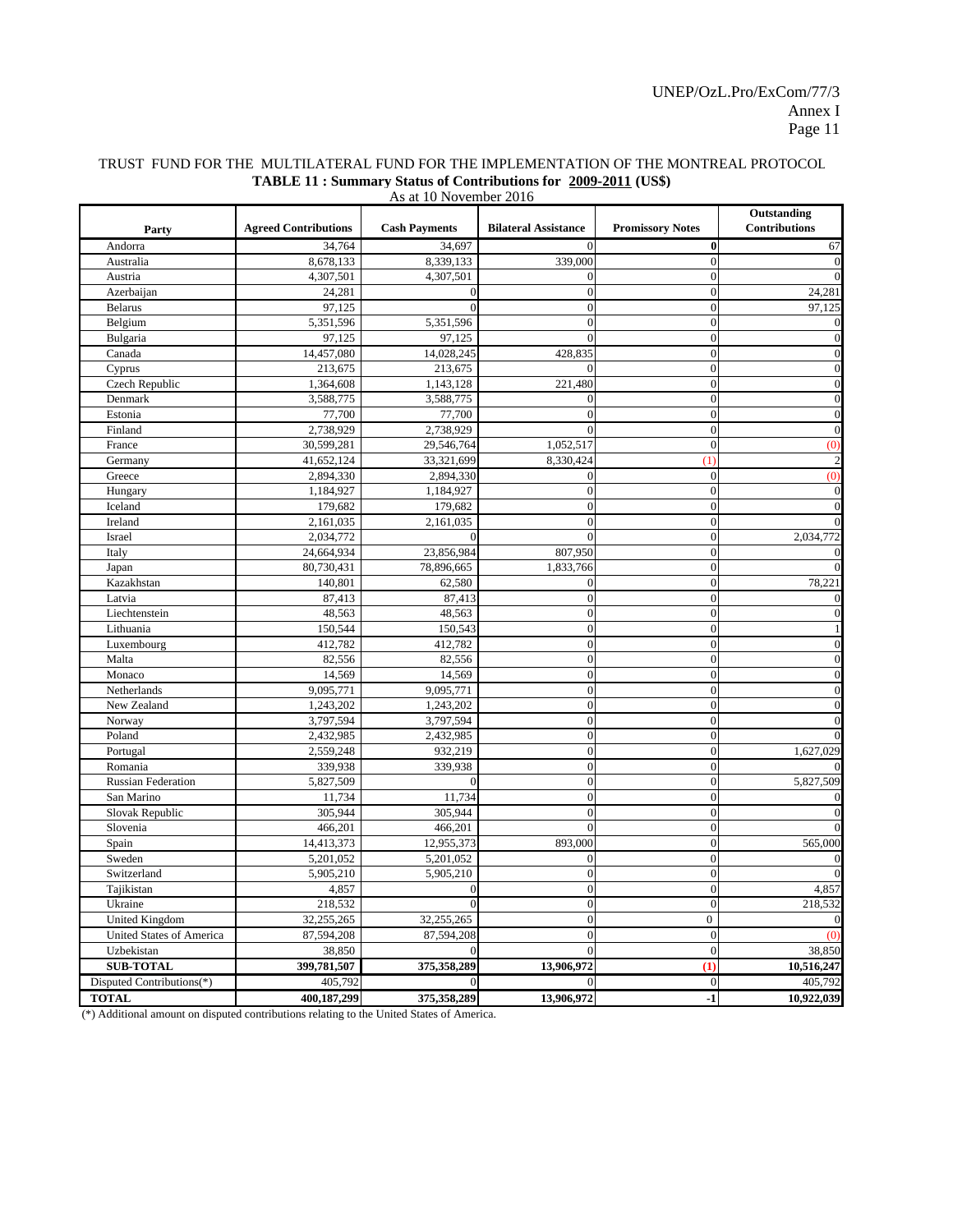## Annex I Page 12 UNEP/OzL.Pro/ExCom/77/3

#### TRUST FUND FOR THE MULTILATERAL FUND FOR THE IMPLEMENTATION OF THE MONTREAL PROTOCOL **TABLE 12 : Status of Contributions for 2011 (US\$)** As at 10 November 2016

| 12,948<br>12,881<br>Andorra<br>Australia<br>2,892,711<br>2,553,711<br>339,000<br>Austria<br>1,435,834<br>1,435,834<br>8,094<br>Azerbaijan<br>32,375<br><b>Belarus</b><br>Belgium<br>1,783,865<br>1,783,865<br>Bulgaria<br>32,375<br>32,375<br>Canada<br>4,819,027<br>4,819,027<br>71,225<br>Cyprus<br>71,225<br>Czech Republic<br>454,869<br>415,319<br>39,550<br>Denmark<br>1,196,258<br>1,196,258<br>25,900<br>25,900<br>Estonia<br>912,976<br>Finland<br>912,976<br>France<br>10,199,760<br>9,634,760<br>565,000<br>2,776,808<br>5,553,618<br>Germany<br>13,884,041<br>5,553,617<br>(1)<br>Greece<br>964,777<br>964,777<br>394,976<br>394,976<br>0.00<br>Hungary<br>59,894<br>Iceland<br>59,894<br>720,345<br>720,345<br>Ireland<br>678,257<br>678,257<br>Israel<br>Italy<br>8,221,645<br>8,221,645<br>(0)<br>26,910,144<br>26,440,498<br>469,646<br>Japan<br>46,934<br>62,580<br>Kazakhstan<br>Latvia<br>29,138<br>29,138<br>Liechtenstein<br>16,188<br>16,188<br>150,543<br>Lithuania<br>50,181<br>(100, 362)<br>137,594<br>Luxembourg<br>137,594<br>27,519<br>Malta<br>27,519<br>Monaco<br>4,856<br>4,856<br>3,031,924<br>3,031,924<br>Netherlands<br>New Zealand<br>414,401<br>414,401<br>1,265,865<br>Norway<br>1,265,865<br>Poland<br>810,995<br>810,995<br>853,083<br>853,083<br>Portugal<br>113,313<br>113,313<br>Romania<br>1,942,503<br>1,942,503<br><b>Russian Federation</b><br>San Marino<br>4,855<br>4,855<br>101,981<br>Slovak Republic<br>101,981<br>155,400<br>155,400<br>Slovenia<br>4,804,458<br>4,804,458<br>(0)<br>Spain<br>Sweden<br>1,733,684<br>1,733,684<br>Switzerland<br>1,968,403<br>1,968,403<br>Tajikistan<br>1,619<br>1,619<br>72,844<br>Ukraine<br>72,844<br><b>United Kingdom</b><br>10,751,755<br>10,751,755<br>United States of America<br>29,333,333<br>29,333,333<br>Uzbekistan<br>12,950<br>12,950 | Party        | <b>Agreed Contributions</b> | <b>Cash Payments</b> | <b>Bilateral Assistance</b> | <b>Promissory Notes</b> | <b>Outstanding Contributions</b> |
|---------------------------------------------------------------------------------------------------------------------------------------------------------------------------------------------------------------------------------------------------------------------------------------------------------------------------------------------------------------------------------------------------------------------------------------------------------------------------------------------------------------------------------------------------------------------------------------------------------------------------------------------------------------------------------------------------------------------------------------------------------------------------------------------------------------------------------------------------------------------------------------------------------------------------------------------------------------------------------------------------------------------------------------------------------------------------------------------------------------------------------------------------------------------------------------------------------------------------------------------------------------------------------------------------------------------------------------------------------------------------------------------------------------------------------------------------------------------------------------------------------------------------------------------------------------------------------------------------------------------------------------------------------------------------------------------------------------------------------------------------------------------------------------------------------------------------------------------|--------------|-----------------------------|----------------------|-----------------------------|-------------------------|----------------------------------|
|                                                                                                                                                                                                                                                                                                                                                                                                                                                                                                                                                                                                                                                                                                                                                                                                                                                                                                                                                                                                                                                                                                                                                                                                                                                                                                                                                                                                                                                                                                                                                                                                                                                                                                                                                                                                                                             |              |                             |                      |                             |                         | 67                               |
|                                                                                                                                                                                                                                                                                                                                                                                                                                                                                                                                                                                                                                                                                                                                                                                                                                                                                                                                                                                                                                                                                                                                                                                                                                                                                                                                                                                                                                                                                                                                                                                                                                                                                                                                                                                                                                             |              |                             |                      |                             |                         | $\mathbf{0}$                     |
|                                                                                                                                                                                                                                                                                                                                                                                                                                                                                                                                                                                                                                                                                                                                                                                                                                                                                                                                                                                                                                                                                                                                                                                                                                                                                                                                                                                                                                                                                                                                                                                                                                                                                                                                                                                                                                             |              |                             |                      |                             |                         | $\mathbf{0}$                     |
|                                                                                                                                                                                                                                                                                                                                                                                                                                                                                                                                                                                                                                                                                                                                                                                                                                                                                                                                                                                                                                                                                                                                                                                                                                                                                                                                                                                                                                                                                                                                                                                                                                                                                                                                                                                                                                             |              |                             |                      |                             |                         | 8,094                            |
|                                                                                                                                                                                                                                                                                                                                                                                                                                                                                                                                                                                                                                                                                                                                                                                                                                                                                                                                                                                                                                                                                                                                                                                                                                                                                                                                                                                                                                                                                                                                                                                                                                                                                                                                                                                                                                             |              |                             |                      |                             |                         | 32,375                           |
|                                                                                                                                                                                                                                                                                                                                                                                                                                                                                                                                                                                                                                                                                                                                                                                                                                                                                                                                                                                                                                                                                                                                                                                                                                                                                                                                                                                                                                                                                                                                                                                                                                                                                                                                                                                                                                             |              |                             |                      |                             |                         | $\bf{0}$                         |
|                                                                                                                                                                                                                                                                                                                                                                                                                                                                                                                                                                                                                                                                                                                                                                                                                                                                                                                                                                                                                                                                                                                                                                                                                                                                                                                                                                                                                                                                                                                                                                                                                                                                                                                                                                                                                                             |              |                             |                      |                             |                         | $\mathbf{0}$                     |
|                                                                                                                                                                                                                                                                                                                                                                                                                                                                                                                                                                                                                                                                                                                                                                                                                                                                                                                                                                                                                                                                                                                                                                                                                                                                                                                                                                                                                                                                                                                                                                                                                                                                                                                                                                                                                                             |              |                             |                      |                             |                         | $\mathbf{0}$                     |
|                                                                                                                                                                                                                                                                                                                                                                                                                                                                                                                                                                                                                                                                                                                                                                                                                                                                                                                                                                                                                                                                                                                                                                                                                                                                                                                                                                                                                                                                                                                                                                                                                                                                                                                                                                                                                                             |              |                             |                      |                             |                         | $\mathbf{0}$                     |
|                                                                                                                                                                                                                                                                                                                                                                                                                                                                                                                                                                                                                                                                                                                                                                                                                                                                                                                                                                                                                                                                                                                                                                                                                                                                                                                                                                                                                                                                                                                                                                                                                                                                                                                                                                                                                                             |              |                             |                      |                             |                         | $\mathbf{0}$                     |
|                                                                                                                                                                                                                                                                                                                                                                                                                                                                                                                                                                                                                                                                                                                                                                                                                                                                                                                                                                                                                                                                                                                                                                                                                                                                                                                                                                                                                                                                                                                                                                                                                                                                                                                                                                                                                                             |              |                             |                      |                             |                         | $\mathbf{0}$                     |
|                                                                                                                                                                                                                                                                                                                                                                                                                                                                                                                                                                                                                                                                                                                                                                                                                                                                                                                                                                                                                                                                                                                                                                                                                                                                                                                                                                                                                                                                                                                                                                                                                                                                                                                                                                                                                                             |              |                             |                      |                             |                         | $\mathbf{0}$                     |
|                                                                                                                                                                                                                                                                                                                                                                                                                                                                                                                                                                                                                                                                                                                                                                                                                                                                                                                                                                                                                                                                                                                                                                                                                                                                                                                                                                                                                                                                                                                                                                                                                                                                                                                                                                                                                                             |              |                             |                      |                             |                         | $\mathbf{0}$                     |
|                                                                                                                                                                                                                                                                                                                                                                                                                                                                                                                                                                                                                                                                                                                                                                                                                                                                                                                                                                                                                                                                                                                                                                                                                                                                                                                                                                                                                                                                                                                                                                                                                                                                                                                                                                                                                                             |              |                             |                      |                             |                         | $\overline{0}$                   |
|                                                                                                                                                                                                                                                                                                                                                                                                                                                                                                                                                                                                                                                                                                                                                                                                                                                                                                                                                                                                                                                                                                                                                                                                                                                                                                                                                                                                                                                                                                                                                                                                                                                                                                                                                                                                                                             |              |                             |                      |                             |                         |                                  |
|                                                                                                                                                                                                                                                                                                                                                                                                                                                                                                                                                                                                                                                                                                                                                                                                                                                                                                                                                                                                                                                                                                                                                                                                                                                                                                                                                                                                                                                                                                                                                                                                                                                                                                                                                                                                                                             |              |                             |                      |                             |                         | $\overline{0}$                   |
|                                                                                                                                                                                                                                                                                                                                                                                                                                                                                                                                                                                                                                                                                                                                                                                                                                                                                                                                                                                                                                                                                                                                                                                                                                                                                                                                                                                                                                                                                                                                                                                                                                                                                                                                                                                                                                             |              |                             |                      |                             |                         |                                  |
|                                                                                                                                                                                                                                                                                                                                                                                                                                                                                                                                                                                                                                                                                                                                                                                                                                                                                                                                                                                                                                                                                                                                                                                                                                                                                                                                                                                                                                                                                                                                                                                                                                                                                                                                                                                                                                             |              |                             |                      |                             |                         | $\overline{0}$                   |
|                                                                                                                                                                                                                                                                                                                                                                                                                                                                                                                                                                                                                                                                                                                                                                                                                                                                                                                                                                                                                                                                                                                                                                                                                                                                                                                                                                                                                                                                                                                                                                                                                                                                                                                                                                                                                                             |              |                             |                      |                             |                         | $\mathbf{0}$                     |
|                                                                                                                                                                                                                                                                                                                                                                                                                                                                                                                                                                                                                                                                                                                                                                                                                                                                                                                                                                                                                                                                                                                                                                                                                                                                                                                                                                                                                                                                                                                                                                                                                                                                                                                                                                                                                                             |              |                             |                      |                             |                         |                                  |
|                                                                                                                                                                                                                                                                                                                                                                                                                                                                                                                                                                                                                                                                                                                                                                                                                                                                                                                                                                                                                                                                                                                                                                                                                                                                                                                                                                                                                                                                                                                                                                                                                                                                                                                                                                                                                                             |              |                             |                      |                             |                         |                                  |
|                                                                                                                                                                                                                                                                                                                                                                                                                                                                                                                                                                                                                                                                                                                                                                                                                                                                                                                                                                                                                                                                                                                                                                                                                                                                                                                                                                                                                                                                                                                                                                                                                                                                                                                                                                                                                                             |              |                             |                      |                             |                         | $\mathbf{0}$                     |
|                                                                                                                                                                                                                                                                                                                                                                                                                                                                                                                                                                                                                                                                                                                                                                                                                                                                                                                                                                                                                                                                                                                                                                                                                                                                                                                                                                                                                                                                                                                                                                                                                                                                                                                                                                                                                                             |              |                             |                      |                             |                         |                                  |
|                                                                                                                                                                                                                                                                                                                                                                                                                                                                                                                                                                                                                                                                                                                                                                                                                                                                                                                                                                                                                                                                                                                                                                                                                                                                                                                                                                                                                                                                                                                                                                                                                                                                                                                                                                                                                                             |              |                             |                      |                             |                         | $\overline{0}$                   |
|                                                                                                                                                                                                                                                                                                                                                                                                                                                                                                                                                                                                                                                                                                                                                                                                                                                                                                                                                                                                                                                                                                                                                                                                                                                                                                                                                                                                                                                                                                                                                                                                                                                                                                                                                                                                                                             |              |                             |                      |                             |                         | $\overline{0}$                   |
|                                                                                                                                                                                                                                                                                                                                                                                                                                                                                                                                                                                                                                                                                                                                                                                                                                                                                                                                                                                                                                                                                                                                                                                                                                                                                                                                                                                                                                                                                                                                                                                                                                                                                                                                                                                                                                             |              |                             |                      |                             |                         |                                  |
|                                                                                                                                                                                                                                                                                                                                                                                                                                                                                                                                                                                                                                                                                                                                                                                                                                                                                                                                                                                                                                                                                                                                                                                                                                                                                                                                                                                                                                                                                                                                                                                                                                                                                                                                                                                                                                             |              |                             |                      |                             |                         | $\boldsymbol{0}$                 |
|                                                                                                                                                                                                                                                                                                                                                                                                                                                                                                                                                                                                                                                                                                                                                                                                                                                                                                                                                                                                                                                                                                                                                                                                                                                                                                                                                                                                                                                                                                                                                                                                                                                                                                                                                                                                                                             |              |                             |                      |                             |                         | $\overline{0}$                   |
|                                                                                                                                                                                                                                                                                                                                                                                                                                                                                                                                                                                                                                                                                                                                                                                                                                                                                                                                                                                                                                                                                                                                                                                                                                                                                                                                                                                                                                                                                                                                                                                                                                                                                                                                                                                                                                             |              |                             |                      |                             |                         | $\mathbf{0}$                     |
|                                                                                                                                                                                                                                                                                                                                                                                                                                                                                                                                                                                                                                                                                                                                                                                                                                                                                                                                                                                                                                                                                                                                                                                                                                                                                                                                                                                                                                                                                                                                                                                                                                                                                                                                                                                                                                             |              |                             |                      |                             |                         | $\overline{0}$                   |
|                                                                                                                                                                                                                                                                                                                                                                                                                                                                                                                                                                                                                                                                                                                                                                                                                                                                                                                                                                                                                                                                                                                                                                                                                                                                                                                                                                                                                                                                                                                                                                                                                                                                                                                                                                                                                                             |              |                             |                      |                             |                         | $\overline{0}$                   |
|                                                                                                                                                                                                                                                                                                                                                                                                                                                                                                                                                                                                                                                                                                                                                                                                                                                                                                                                                                                                                                                                                                                                                                                                                                                                                                                                                                                                                                                                                                                                                                                                                                                                                                                                                                                                                                             |              |                             |                      |                             |                         | $\overline{0}$                   |
|                                                                                                                                                                                                                                                                                                                                                                                                                                                                                                                                                                                                                                                                                                                                                                                                                                                                                                                                                                                                                                                                                                                                                                                                                                                                                                                                                                                                                                                                                                                                                                                                                                                                                                                                                                                                                                             |              |                             |                      |                             |                         | $\overline{0}$                   |
|                                                                                                                                                                                                                                                                                                                                                                                                                                                                                                                                                                                                                                                                                                                                                                                                                                                                                                                                                                                                                                                                                                                                                                                                                                                                                                                                                                                                                                                                                                                                                                                                                                                                                                                                                                                                                                             |              |                             |                      |                             |                         |                                  |
|                                                                                                                                                                                                                                                                                                                                                                                                                                                                                                                                                                                                                                                                                                                                                                                                                                                                                                                                                                                                                                                                                                                                                                                                                                                                                                                                                                                                                                                                                                                                                                                                                                                                                                                                                                                                                                             |              |                             |                      |                             |                         | $\Omega$                         |
|                                                                                                                                                                                                                                                                                                                                                                                                                                                                                                                                                                                                                                                                                                                                                                                                                                                                                                                                                                                                                                                                                                                                                                                                                                                                                                                                                                                                                                                                                                                                                                                                                                                                                                                                                                                                                                             |              |                             |                      |                             |                         |                                  |
|                                                                                                                                                                                                                                                                                                                                                                                                                                                                                                                                                                                                                                                                                                                                                                                                                                                                                                                                                                                                                                                                                                                                                                                                                                                                                                                                                                                                                                                                                                                                                                                                                                                                                                                                                                                                                                             |              |                             |                      |                             |                         | $\mathbf{0}$                     |
|                                                                                                                                                                                                                                                                                                                                                                                                                                                                                                                                                                                                                                                                                                                                                                                                                                                                                                                                                                                                                                                                                                                                                                                                                                                                                                                                                                                                                                                                                                                                                                                                                                                                                                                                                                                                                                             |              |                             |                      |                             |                         | $\mathbf{0}$                     |
|                                                                                                                                                                                                                                                                                                                                                                                                                                                                                                                                                                                                                                                                                                                                                                                                                                                                                                                                                                                                                                                                                                                                                                                                                                                                                                                                                                                                                                                                                                                                                                                                                                                                                                                                                                                                                                             |              |                             |                      |                             |                         | $\boldsymbol{0}$                 |
|                                                                                                                                                                                                                                                                                                                                                                                                                                                                                                                                                                                                                                                                                                                                                                                                                                                                                                                                                                                                                                                                                                                                                                                                                                                                                                                                                                                                                                                                                                                                                                                                                                                                                                                                                                                                                                             |              |                             |                      |                             |                         |                                  |
|                                                                                                                                                                                                                                                                                                                                                                                                                                                                                                                                                                                                                                                                                                                                                                                                                                                                                                                                                                                                                                                                                                                                                                                                                                                                                                                                                                                                                                                                                                                                                                                                                                                                                                                                                                                                                                             |              |                             |                      |                             |                         | $\boldsymbol{0}$                 |
|                                                                                                                                                                                                                                                                                                                                                                                                                                                                                                                                                                                                                                                                                                                                                                                                                                                                                                                                                                                                                                                                                                                                                                                                                                                                                                                                                                                                                                                                                                                                                                                                                                                                                                                                                                                                                                             |              |                             |                      |                             |                         | $\overline{0}$                   |
|                                                                                                                                                                                                                                                                                                                                                                                                                                                                                                                                                                                                                                                                                                                                                                                                                                                                                                                                                                                                                                                                                                                                                                                                                                                                                                                                                                                                                                                                                                                                                                                                                                                                                                                                                                                                                                             |              |                             |                      |                             |                         |                                  |
|                                                                                                                                                                                                                                                                                                                                                                                                                                                                                                                                                                                                                                                                                                                                                                                                                                                                                                                                                                                                                                                                                                                                                                                                                                                                                                                                                                                                                                                                                                                                                                                                                                                                                                                                                                                                                                             |              |                             |                      |                             |                         |                                  |
|                                                                                                                                                                                                                                                                                                                                                                                                                                                                                                                                                                                                                                                                                                                                                                                                                                                                                                                                                                                                                                                                                                                                                                                                                                                                                                                                                                                                                                                                                                                                                                                                                                                                                                                                                                                                                                             |              |                             |                      |                             |                         | $\mathbf{0}$                     |
|                                                                                                                                                                                                                                                                                                                                                                                                                                                                                                                                                                                                                                                                                                                                                                                                                                                                                                                                                                                                                                                                                                                                                                                                                                                                                                                                                                                                                                                                                                                                                                                                                                                                                                                                                                                                                                             |              |                             |                      |                             |                         | $\overline{0}$                   |
|                                                                                                                                                                                                                                                                                                                                                                                                                                                                                                                                                                                                                                                                                                                                                                                                                                                                                                                                                                                                                                                                                                                                                                                                                                                                                                                                                                                                                                                                                                                                                                                                                                                                                                                                                                                                                                             |              |                             |                      |                             |                         |                                  |
|                                                                                                                                                                                                                                                                                                                                                                                                                                                                                                                                                                                                                                                                                                                                                                                                                                                                                                                                                                                                                                                                                                                                                                                                                                                                                                                                                                                                                                                                                                                                                                                                                                                                                                                                                                                                                                             | <b>TOTAL</b> | 133,398,070                 | 120,168,665          | 4,190,004                   | (1)                     | 9,055,048                        |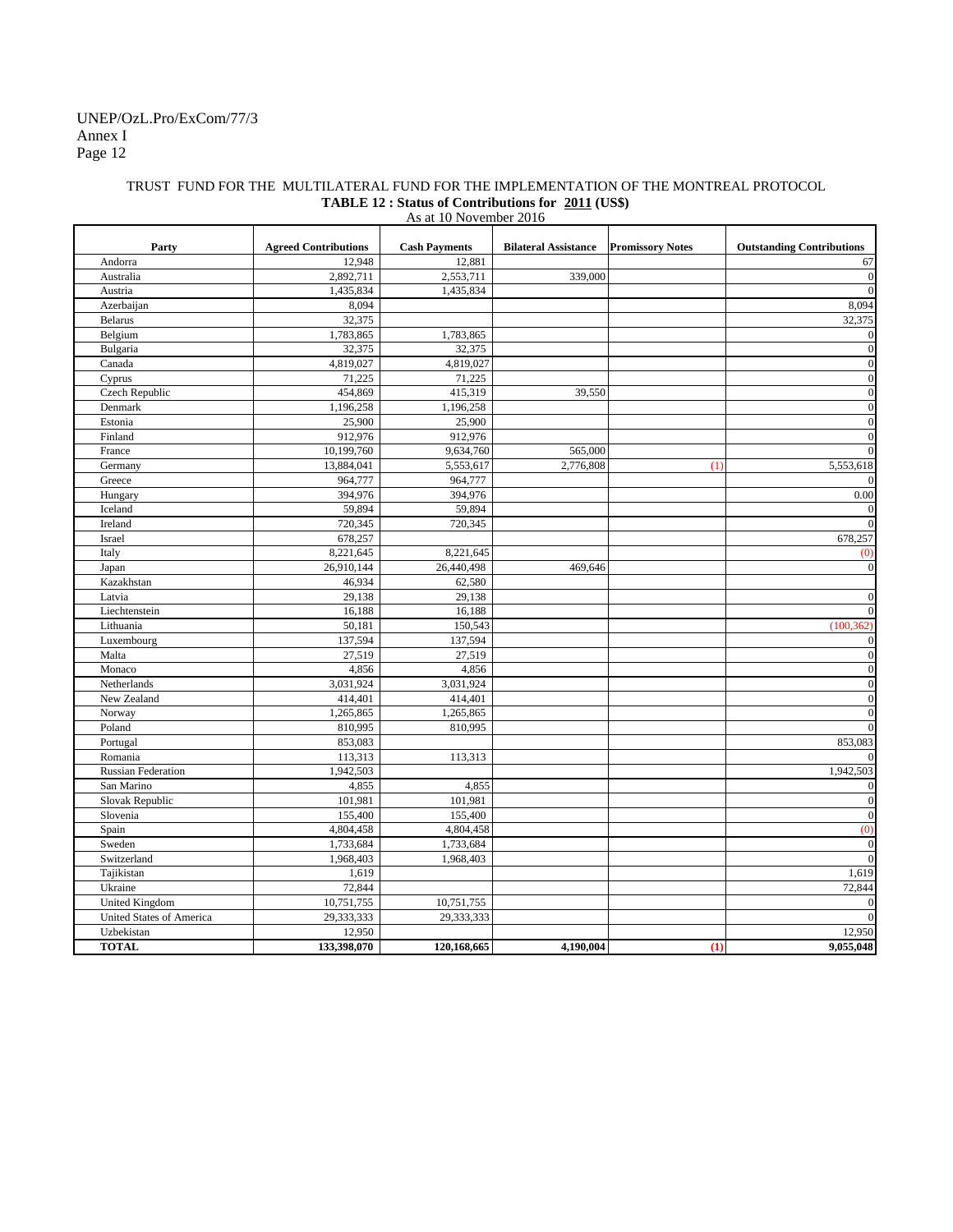|                                 |           |                | Table 13: Status of Promissory Notes as at 10 November 2016 (US\$) |                                                   |                          |                          |                                  |                          |                            |  |  |
|---------------------------------|-----------|----------------|--------------------------------------------------------------------|---------------------------------------------------|--------------------------|--------------------------|----------------------------------|--------------------------|----------------------------|--|--|
| Country                         |           | <b>HELD BY</b> |                                                                    | IMPLEMENTING AGENCY FOR WHICH HELD OR ASSIGNED TO |                          |                          |                                  |                          |                            |  |  |
|                                 | A         |                | WORLD BANK B TREASURER $C = A + B$ TOTAL                           | D<br><b>UNDP</b>                                  | ${\bf E}$<br><b>UNEP</b> | F<br><b>UNIDO</b>        | G<br><b>WORLD</b><br><b>BANK</b> | H<br><b>TREASURER</b>    | $D+E+F+G+H=I$<br>I=C TOTAL |  |  |
|                                 | Net Value | Net Value      | Net Value                                                          | Net Value                                         | Net Value                | Net Value                | Net Value                        | Net Value                | Net Value                  |  |  |
| Canada                          |           |                |                                                                    | $\sim$                                            |                          | $\overline{\phantom{a}}$ |                                  |                          |                            |  |  |
| France                          |           |                | ∩                                                                  | $\overline{\phantom{a}}$                          |                          |                          |                                  | $\Omega$                 | $\overline{0}$             |  |  |
| Germany                         |           | 7,591,092      | 7,591,092                                                          | $\overline{\phantom{a}}$                          |                          | $\overline{\phantom{a}}$ |                                  | 7,591,092                | 7,591,092                  |  |  |
| The Netherlands                 |           |                |                                                                    | $\sim$                                            | $\overline{\phantom{a}}$ | $\overline{\phantom{a}}$ | $\overline{\phantom{a}}$         |                          |                            |  |  |
| United Kingdom                  |           |                |                                                                    | $\overline{\phantom{a}}$                          |                          | $\overline{\phantom{a}}$ | $\overline{\phantom{a}}$         | $\overline{\phantom{a}}$ |                            |  |  |
| <b>United States of America</b> |           |                | $\blacksquare$                                                     | $\overline{\phantom{a}}$                          |                          |                          |                                  | $\Omega$                 | $\Omega$                   |  |  |
| <b>TOTAL</b>                    |           | 7,591,092      | 7,591,092                                                          | $\blacksquare$                                    |                          |                          |                                  | 7,591,092                | 7,591,092                  |  |  |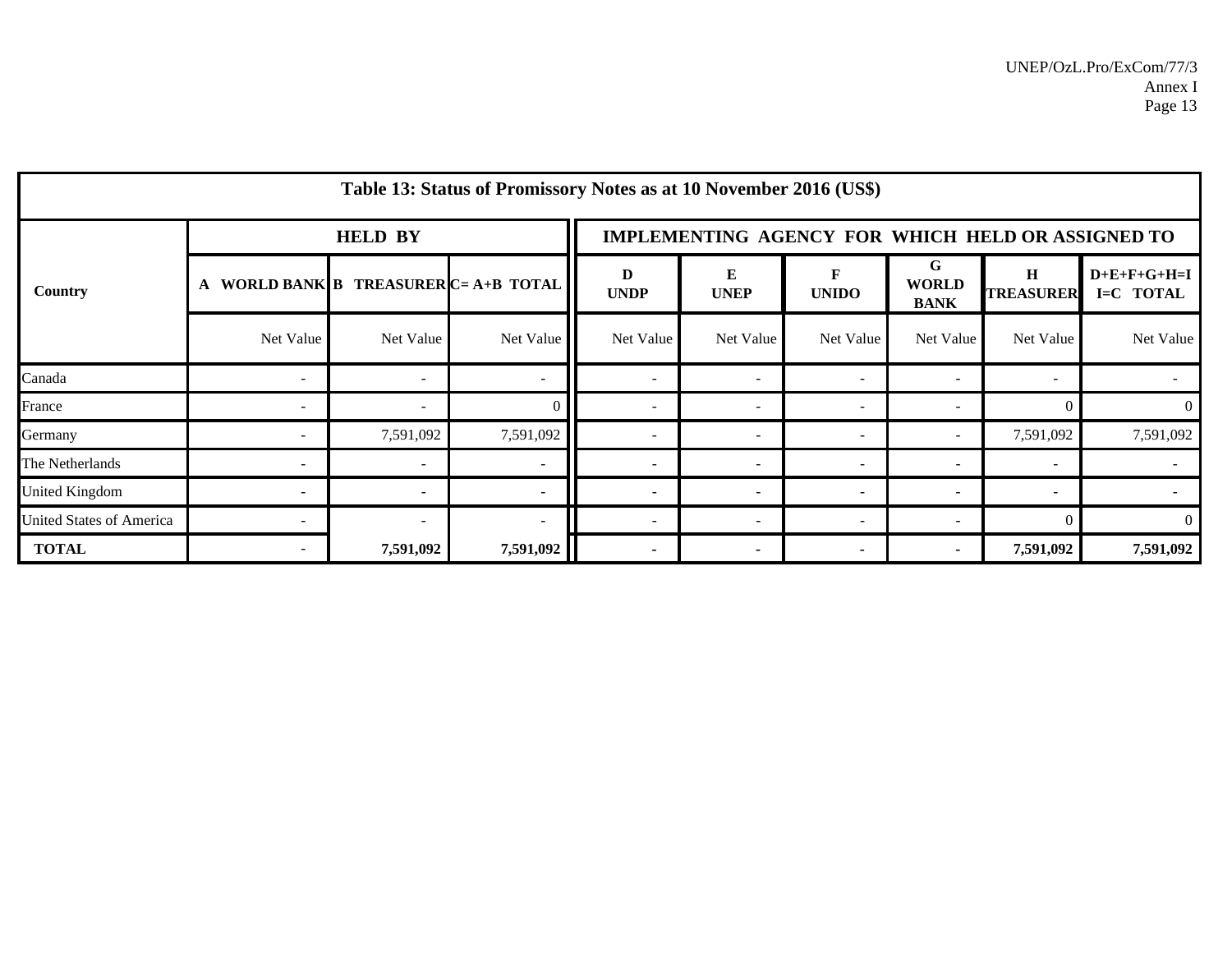| Table 14: 2004-2016 Ledger of Promissory Notes as at 10 November 2016 |                         |                      |                 |                                   |                                             |                                      |                        |                        |                                                    |                        |                                         |                                         |
|-----------------------------------------------------------------------|-------------------------|----------------------|-----------------|-----------------------------------|---------------------------------------------|--------------------------------------|------------------------|------------------------|----------------------------------------------------|------------------------|-----------------------------------------|-----------------------------------------|
|                                                                       |                         |                      | <b>RECEIPTS</b> |                                   |                                             |                                      |                        |                        |                                                    | <b>ENCASHMENTS</b>     |                                         |                                         |
| Date of Submission a                                                  | Year of<br>contribution | Country of<br>Origin | P/Note code     | Denomination/ Type<br>of currency | <b>Amount (in Original</b><br>denomination) | Note Value in USD per<br><b>UNEP</b> | Date of transfer       | Agency                 | <b>Transfer amount in Original</b><br>denomination | Date of<br>Encashment  | <b>Actual Encashment value</b><br>(USD) | Gain /(Loss) to intended value<br>(USD) |
|                                                                       | 2004 - 2012             | Canada               |                 | Can\$                             | 37,801,368.39                               | 31,377,892.52                        |                        |                        | 37,822,572.11                                      | 2005 - 2012            | 34,479,816.33                           | 3,101,923.81                            |
|                                                                       | 2004 - 2012             | France               |                 | Euro                              | 70,874,367.37                               | 87,584,779.29                        |                        |                        | 70,874,367.37                                      | 2006 - 2013            | 93,273,116.31                           | 5,688,337.02                            |
| Dec.201                                                               | 2013                    | France               |                 | Euro                              | 7,436,663.95                                | 10,324,398.10                        |                        | <b>TREASURER</b>       | 7,436,663.95                                       | 9/17/201               | 8,384,678.22                            | 1,939,719.88                            |
|                                                                       | 2014                    | France               |                 | Euro                              | 7,026,669.91                                | 9,755,199.00                         |                        | <b>TREASURER</b>       | 7,026,669.91                                       | 9/17/201               | 7,922,730.75                            | 1,832,468.25                            |
|                                                                       |                         |                      |                 |                                   |                                             | 20,079,597.10                        |                        |                        |                                                    |                        |                                         |                                         |
|                                                                       |                         |                      |                 |                                   |                                             | $\overline{\phantom{a}}$             |                        |                        |                                                    |                        |                                         |                                         |
|                                                                       |                         |                      |                 |                                   |                                             |                                      |                        |                        |                                                    |                        |                                         |                                         |
| 8/9/2004                                                              | 2004                    | Germany              | BU 104 1006 01  | US\$                              | 18,914,439.57                               | 18,914,439.57                        |                        |                        |                                                    |                        |                                         |                                         |
|                                                                       |                         |                      |                 |                                   |                                             |                                      | 8/3/2005<br>8/11/2006  | TREASURER<br>TREASURER | 6,304,813.19<br>6,304,813.19                       | 8/3/2005<br>8/11/2006  | 6,304,813.19<br>6,304,813.19            |                                         |
|                                                                       |                         |                      |                 |                                   |                                             |                                      | 2/16/2007              | TREASURER              | 3,152,406.60                                       | 2/16/2007              | 3,152,406.60                            | $\overline{\phantom{a}}$                |
|                                                                       |                         |                      |                 |                                   |                                             |                                      | 8/10/2007              | TREASURER              | 3.152.406.60                                       | 8/10/2007              | 3.152.406.60                            |                                         |
|                                                                       |                         |                      |                 |                                   |                                             |                                      |                        |                        | 18,914,439.57                                      |                        | 18,914,439.58                           |                                         |
| 7/8/2005                                                              | 2005                    | Germany              | BU 105 1003 01  | US\$                              | 7,565,775.83                                | 7,565,775.83                         |                        |                        |                                                    |                        |                                         |                                         |
|                                                                       |                         |                      |                 |                                   |                                             |                                      | 4/18/2006              | TREASURER              | 1,260,962.64                                       | 4/18/2006              | 1,260,962.64                            |                                         |
|                                                                       |                         |                      |                 |                                   |                                             |                                      | 8/11/2006              | TREASURER              | 1,260,962.64                                       | 8/11/2006              | 1,260,962.64                            | $\sim$                                  |
|                                                                       |                         |                      |                 |                                   |                                             |                                      | 2/16/2007              | TREASURER              | 1,260,962.64                                       | 2/16/2007              | 1,260,962.64                            | $\sim$                                  |
|                                                                       |                         |                      |                 |                                   |                                             |                                      | 8/10/200               | TREASURER              | 1,260,962.64                                       | 8/10/2007              | 1,260,962.64                            | $\sim$                                  |
|                                                                       |                         |                      |                 |                                   |                                             |                                      | 2/12/200               | TREASURER              | 1.260.962.64                                       | 2/12/2008              | 1,260,962.64                            | $\sim$                                  |
|                                                                       |                         |                      |                 |                                   |                                             |                                      | 8/12/2008              | TREASURER              | 1,260,962.63                                       | 8/12/2008              | 1,260,962.64                            |                                         |
|                                                                       |                         |                      |                 |                                   |                                             |                                      |                        |                        | 7,565,775.83                                       |                        | 7,565,775.83                            |                                         |
| 5/10/2006                                                             | 2006                    | Germany              | BU 106 1004 01  | Euro                              | 11,662,922.38                               | 14,473,718.52                        |                        |                        |                                                    |                        |                                         |                                         |
|                                                                       |                         |                      |                 |                                   |                                             | 2,412,286.41                         | 2/28/2007              | TREASURER              | 1,943,820.40                                       | 2/28/2007              | 2,558,067.65                            | 145,781.24                              |
|                                                                       |                         |                      |                 |                                   |                                             | 2,412,286.41<br>2,412,286.42         | 8/10/2007<br>2/12/2008 | TREASURER<br>TREASURER | 1,943,820.40<br>1,943,820.40                       | 8/10/2007<br>2/12/2008 | 2,681,305.85<br>2,821,066.54            | 269,019.44<br>408,780.12                |
|                                                                       |                         |                      |                 |                                   |                                             | 2,412,286.42                         | 8/12/2008              | TREASURER              | 1,943,820.40                                       | 8/12/2008              | 2,930,114.87                            | 517,828.45                              |
|                                                                       |                         |                      |                 |                                   |                                             | 2,412,286.42                         | 2/17/2009              | TREASURER              | 1,943,820.40                                       | 2/17/2009              | 2,492,560.89                            | 80,274.47                               |
|                                                                       |                         |                      |                 |                                   |                                             | 2,412,286.44                         | 8/12/2009              | TREASURER              | 1,943,820.38                                       | 8/12/2009              | 2,760,613.72                            | 348,327.28                              |
|                                                                       |                         |                      |                 |                                   |                                             |                                      |                        |                        | 11,662,922.38                                      |                        | 11,662,922.38                           |                                         |
| 7/23/2007                                                             | 2007                    | Germany              | BU 107 1006 01  | Euro                              | 11,662,922.38                               | 14,473,718.52                        |                        |                        |                                                    |                        |                                         |                                         |
|                                                                       |                         |                      |                 |                                   |                                             | 2,412,286.42                         | 2/12/2008              | TREASURER              | 1,943,820.40                                       | 2/12/2008              | 2,821,066.54                            | 408,780.12                              |
|                                                                       |                         |                      |                 |                                   |                                             | 2,412,286.41                         | 8/12/2008              | TREASURER              | 1,943,820.39                                       | 8/12/2008              | 2,930,114.87                            | 517,828.46                              |
|                                                                       |                         |                      |                 |                                   |                                             | 2,412,286.42                         | 2/17/2009              | TREASURER              | 1,943,820.40                                       | 2/17/2009              | 2,492,560.89                            | 80,274.47                               |
|                                                                       |                         |                      |                 |                                   |                                             | 2,412,286.42                         | 8/12/2009              | <b>TREASURER</b>       | 1,943,820.38                                       | 8/12/2009              | 2,760,613.72                            | 348,327.30                              |
|                                                                       |                         |                      |                 |                                   |                                             | 2,412,286.42                         | 2/11/201               | TREASURER              | 1,943,820.40                                       | 2/11/2010              | 3,179,312.65                            | 767,026.23                              |
|                                                                       |                         |                      |                 |                                   |                                             | 2,412,286.43                         | 8/10/201               | TREASURER              | 1,943,820.41                                       | 8/10/2010              | 2,561,178.36                            | 148,891.93                              |
|                                                                       |                         |                      |                 |                                   |                                             |                                      |                        |                        | 11,662,922.38                                      |                        | 11,662,922.38                           |                                         |
| 8/15/2008                                                             | 2008                    | Germany              | BU 108 1004 01  | Euro                              | 4,665,168.96                                | 5,789,487.42                         |                        |                        |                                                    |                        |                                         |                                         |
|                                                                       |                         |                      |                 |                                   |                                             | 964,914.57                           | 2/17/2009              | TREASURER              | 777,528.16                                         | 2/17/2009              | 997,024.36                              | 32,109.79                               |
|                                                                       |                         |                      |                 |                                   |                                             | 964,914.57<br>964,914.57             | 8/12/2009<br>2/11/201  | TREASURER<br>TREASURER | 777,528.16<br>777,528.16                           | 8/12/2009<br>2/11/2010 | 1,104,245.49<br>529,107.91              | 139,330.92<br>(435,806.66               |
|                                                                       |                         |                      |                 |                                   |                                             | 964,914.57                           | 8/10/201               | TREASURER              | 777,528.16                                         | 8/10/2010              | 1,024,470.50                            | 59,555.93                               |
|                                                                       |                         |                      |                 |                                   |                                             | 964,914.60                           | 2/10/201               | TREASURER              | 777,528.16                                         | 2/10/201               | 1,060,159.65                            | 95,245.05                               |
|                                                                       |                         |                      |                 |                                   |                                             | 964,914.54                           | 6/20/201               | TREASURER              | 777,528.16                                         | 6/20/201               | 1,095,381.67                            | 130,467.13                              |
|                                                                       |                         |                      |                 |                                   |                                             |                                      |                        |                        | 4,665,168.96                                       |                        | 4,665,168.96                            |                                         |
| 12/18/2009                                                            | 2009                    | Germany              | BU 109 1007 01  | Euro                              | 9.121.815.12                                | 13,884,041.00                        |                        |                        |                                                    |                        |                                         |                                         |
|                                                                       |                         |                      |                 |                                   |                                             | 2,314,006.88                         | 2/11/2010              | TREASURER              | 1,520,302.52                                       | 2/11/2010              |                                         |                                         |
|                                                                       |                         |                      |                 |                                   |                                             | 2,314,006.88                         | 8/10/2010              | TREASURER              | 1,520,302.52                                       | 8/10/2010              | 2,003,150.60                            | (310, 856.28)                           |
|                                                                       |                         |                      |                 |                                   |                                             | 2,314,006.88                         | 2/10/201               | TREASURER              | 1,520,302.52                                       | 2/10/2011              | 2,072,932.49                            | (241,074.39                             |
|                                                                       |                         |                      |                 |                                   |                                             | 2,314,006.88                         | 6/20/201               | TREASURER              | 1,520,302.52                                       | 6/20/201               | 2,141,802.19                            | (172,204.69                             |
|                                                                       |                         |                      |                 |                                   |                                             | 2,314,006.88                         | 2/3/2012               | TREASURER              | 1,520,302.52                                       | 2/3/2012               | 2,002,998.57                            | (311,008.31)                            |
|                                                                       |                         |                      |                 |                                   |                                             | 2,314,006.60                         | 8/8/2012               | TREASURER              | 1,520,302.52                                       | 8/8/2012               | 1,881,982.56                            | (432,024.04                             |
|                                                                       |                         |                      |                 |                                   |                                             |                                      |                        |                        | 9,121,815.12                                       |                        | 9,121,815.12                            |                                         |
| 4/14/2010                                                             | 2010                    | Germany              | BU 110 1002 01  | Euro                              | 9,121,815.12                                | 13,884,041.00<br>2,314,006.88        | 2/10/2011              | TREASURER              | 1,520,302.52                                       |                        | 2,072,932.48                            | (241, 074.40)                           |
|                                                                       |                         |                      |                 |                                   |                                             | 2,314,006.88                         | 6/20/2011              | TREASURER              | 1,520,302.52                                       | 2/10/201<br>6/20/2011  | 2,141,802.19                            | (172, 204.69)                           |
|                                                                       |                         |                      |                 |                                   |                                             | 2,314,006.88                         | 2/3/2012               | TREASURER              | 1,520,302.52                                       | 2/3/2012               | 2,002,998.57                            | (311,008.31)                            |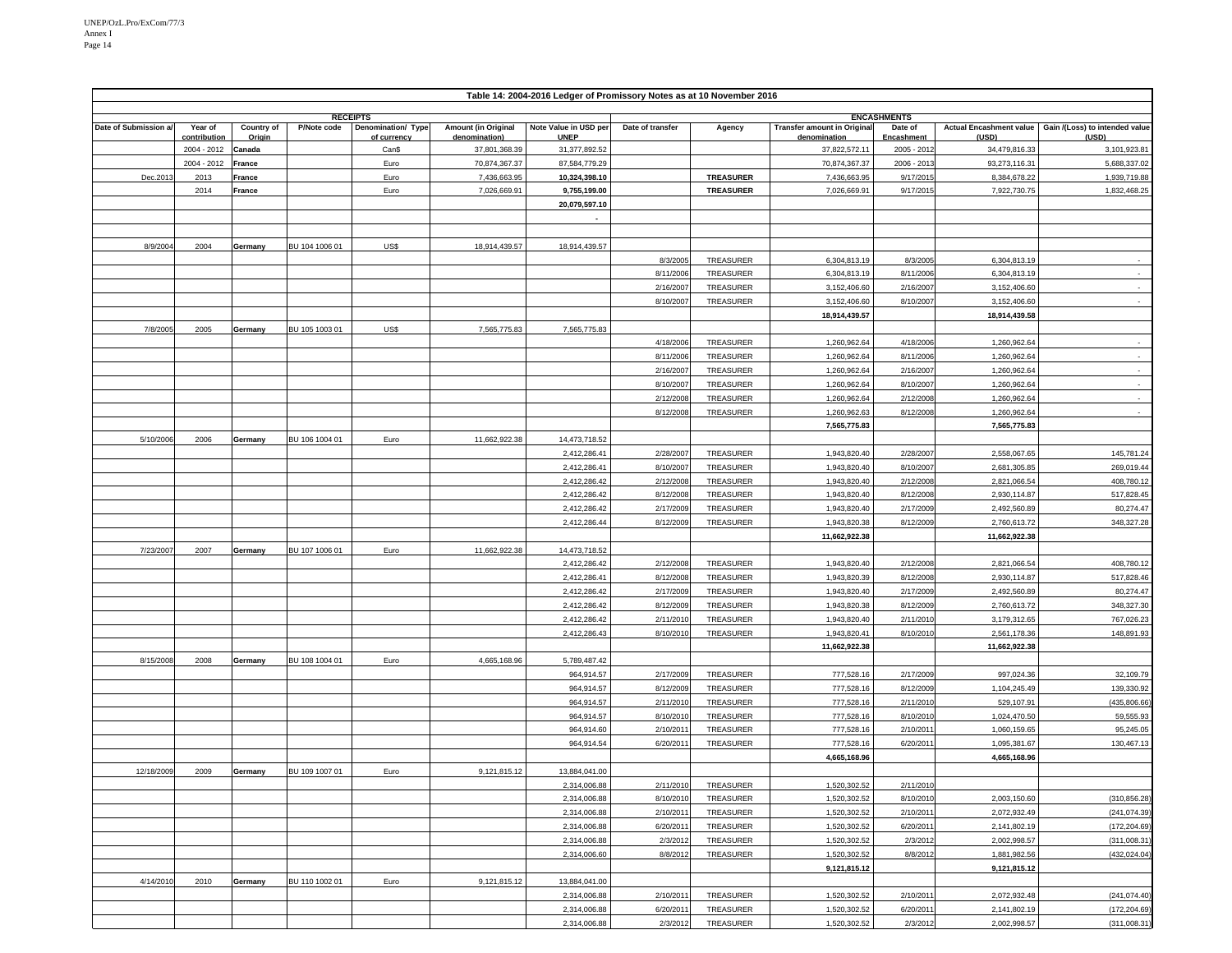|                       | <b>RECEIPTS</b>                |                      |                |                                   |                                      |                                      |                             |                        |                                                    |                                             |                              |                                                                 |
|-----------------------|--------------------------------|----------------------|----------------|-----------------------------------|--------------------------------------|--------------------------------------|-----------------------------|------------------------|----------------------------------------------------|---------------------------------------------|------------------------------|-----------------------------------------------------------------|
| Date of Submission a/ | Year of<br><u>contribution</u> | Country of<br>Origin | P/Note code    | Denomination/ Type<br>of currency | Amount (in Original<br>denomination) | Note Value in USD per<br><b>UNEP</b> | Date of transfer            | Agency                 | <b>Transfer amount in Original</b><br>denomination | <b>ENCASHMENTS</b><br>Date of<br>Encashment | (USD)                        | Actual Encashment value Gain /(Loss) to intended value<br>(USD) |
|                       |                                |                      |                |                                   |                                      | 2,314,006.88                         | 8/8/2012                    | TREASURER              | 1,520,302.52                                       | 8/8/2012                                    | 1,881,982.56                 | (432,024.32                                                     |
|                       |                                |                      |                |                                   |                                      | 2,314,006.88                         | 2/12/2013                   | TREASURER              | 1,520,302.52                                       | 2/12/201                                    | 2,037,357.39                 | (276,649.49)                                                    |
|                       |                                |                      |                |                                   |                                      | 2,314,006.60                         | 8/12/2013                   | TREASURER              | 1,520,302.52                                       | 8/12/201                                    | 2,028,843.72                 | (285, 162.88)                                                   |
|                       |                                |                      |                |                                   |                                      |                                      |                             |                        | 9,121,815.12                                       |                                             | 9,121,815.12                 |                                                                 |
| 4/27/2011             | 2011                           | Germany              | BU 111 1001 01 | Euro                              | 3,648,726.05                         | 5,553,616.51                         |                             |                        |                                                    |                                             |                              |                                                                 |
|                       |                                |                      |                |                                   |                                      | 925,602.75                           | 2/3/2012                    | TREASURER              | 608,121.01                                         | 2/3/201                                     | 801,199.43                   | (124, 403.32)                                                   |
|                       |                                |                      |                |                                   |                                      | 925,602.75                           | 8/8/2012                    | TREASURER              | 608,121.00                                         | 8/8/2012                                    | 752,792.86                   | (172, 809.89)                                                   |
|                       |                                |                      |                |                                   |                                      | 925,602.75                           | 2/12/2013                   | TREASURER              | 608,121.01                                         | 2/12/201                                    | 814,942.98                   | (110,659.77                                                     |
|                       |                                |                      |                |                                   |                                      | 925,602.75                           | 8/12/2013                   | TREASURER              | 608,121.01                                         | 8/12/201                                    | 811,537.48                   | (114,065.27)                                                    |
|                       |                                |                      |                |                                   |                                      | 925,602.75                           | 2/11/201                    | TREASURER              | 608,121.01                                         | 2/11/201                                    | 824,186.40                   | (101, 416.35)                                                   |
|                       |                                |                      |                |                                   |                                      | 925,602.76                           | 8/12/2014                   | TREASURER              | 608,121.00                                         | 8/12/2014                                   | 814,152.39                   | (111, 450.37)                                                   |
|                       |                                |                      |                |                                   |                                      |                                      |                             |                        | 3,648,726.04                                       |                                             | 4,818,811.54                 |                                                                 |
| 1/24/201              | 2012                           | Germany              | BU 113 1001 01 | Euro                              | 9,823,495.77                         | 13,638,061.59                        |                             |                        |                                                    |                                             |                              |                                                                 |
|                       |                                |                      |                |                                   |                                      | 2,273,010.27                         | 2/12/2013                   | TREASURER              | 1,637,249.30                                       | 2/12/201                                    | 2,194,077.79                 | (78, 932.48)                                                    |
|                       |                                |                      |                |                                   |                                      | 2,273,010.26                         | 8/12/2013                   | TREASURER              | 1,637,249.30                                       | 8/12/201                                    | 2,184,909.18                 | (88, 101.08)                                                    |
|                       |                                |                      |                |                                   |                                      | 2,273,010.27                         | 2/11/201                    | TREASURER              | 1,637,249.30                                       | 2/11/201                                    | 2,220,601.22                 | (52, 409.05)                                                    |
|                       |                                |                      |                |                                   |                                      | 2,273,010.27                         | 8/12/2014                   | TREASURER              | 1,637,249.30                                       | 8/12/201                                    | 2,191,949.36                 | (81,060.92)                                                     |
|                       |                                |                      |                |                                   |                                      | 909,204.10                           | 2/10/2015                   | TREASURER              | 654,899.72                                         | 2/10/201                                    | 749,663.71                   | (159, 540.39)                                                   |
|                       |                                |                      |                |                                   |                                      | 3,636,816.42                         | 8/5/2015                    | TREASURER              | 2,619,598.87                                       | 8/5/201                                     | 2,868,722.72                 | (768,093.70                                                     |
|                       |                                |                      |                |                                   |                                      | $\overline{\phantom{a}}$             | <b>BALANCE</b>              | <b>TREASURER</b>       |                                                    |                                             |                              |                                                                 |
|                       |                                |                      |                |                                   |                                      |                                      |                             |                        |                                                    |                                             |                              |                                                                 |
| 3/25/201              | 2013                           | Germany              | BU 113 1004 01 | Euro                              | 9,823,495.77                         | 13,638,061.59                        |                             | 0.720                  |                                                    |                                             |                              |                                                                 |
|                       |                                |                      |                |                                   |                                      | 2,273,010.27                         | 2/11/2014                   | TREASURER              | 1,637,249.30                                       | 2/11/201                                    | 2,220,601.22                 | (52, 409.05)                                                    |
|                       |                                |                      |                |                                   |                                      | 2,273,010.27                         | 8/12/2014                   | TREASURER              | 1,637,249.30                                       | 8/12/201                                    | 2,191,949.36<br>2.191.949.36 | (81,060.92)                                                     |
|                       |                                |                      |                |                                   |                                      | 2,273,010.27                         | 8/12/2014                   | TREASURER              | 1,637,249.30                                       | 8/12/201                                    |                              | (81,060.92)                                                     |
|                       |                                |                      |                |                                   |                                      | 2,273,010.27<br>2,273,010.24         | 2/10/2015<br>8/12/2015      | TREASURER<br>TREASURER | 1,637,249.30<br>1,637,249.30                       | 2/10/2015                                   | 1,874,159.27<br>1,874,159.27 | (398,851.00<br>(398,850.97                                      |
|                       |                                |                      |                |                                   |                                      |                                      |                             | TREASURER              | 1,637,249.30                                       | 8/12/2015                                   | 1,874,159.27                 | (398,851.00                                                     |
|                       |                                |                      |                |                                   |                                      | 2,273,010.27<br>$\blacksquare$       | 2/10/2016<br><b>BALANCE</b> | <b>TREASURER</b>       |                                                    | 2/10/201                                    |                              |                                                                 |
|                       |                                |                      |                |                                   |                                      | $\overline{\phantom{a}}$             |                             |                        |                                                    |                                             |                              |                                                                 |
| 10/2/2014             | 2014                           | Germany              | BU 114 1003 01 | Euro                              | 3,929,398.32                         | 5,455,224.66                         |                             |                        |                                                    |                                             |                              |                                                                 |
|                       |                                |                      |                |                                   |                                      | 1,818,408.22                         | 8/5/2015                    | TREASURER              | 1,309,799.44                                       | 8/5/201                                     | 1,434,361.37                 | (384, 046.85)                                                   |
|                       |                                |                      |                |                                   |                                      | 909,204.11                           | 2/10/2016                   | TREASURER              | 654,899.72                                         | 2/10/201                                    | 727,004.18                   | (182,199.93                                                     |
|                       |                                |                      |                |                                   |                                      | 909,204.11                           |                             | TREASURER              | 654,899.73                                         | 8/10/2016                                   | 726,087.33                   | (183, 116.78)                                                   |
|                       |                                |                      |                |                                   |                                      | 1,818,408.22                         | <b>BALANCE</b>              | <b>TREASURER</b>       |                                                    |                                             |                              |                                                                 |
|                       |                                |                      |                |                                   |                                      |                                      |                             |                        |                                                    |                                             |                              |                                                                 |
| 1/19/201              | 2015                           | Germany              | BU 115 1001 01 | Euro                              | 8,424,308.00                         | 11,545,367.08                        |                             |                        |                                                    |                                             |                              |                                                                 |
|                       |                                |                      |                |                                   |                                      | 4,329,512.66                         | 2/10/201                    | TREASURER              | 3,159,115.50                                       | 2/10/201                                    | 3,616,239.51                 | (713,273.15                                                     |
|                       |                                |                      |                |                                   |                                      | 4,329,512.66                         | 8/5/2015                    | TREASURER              | 3,159,115.50                                       | 8/5/201                                     | 3,459,547.38                 | (869,965.28                                                     |
|                       |                                |                      |                |                                   |                                      | 2,886,341.77                         | 2/10/2016                   | TREASURER              | 2,106,077.00                                       | 2/10/201                                    | 2,337,956.08                 | (548,385.69                                                     |
|                       |                                |                      |                |                                   |                                      | 0.00                                 | <b>BALANCE</b>              | <b>TREASURER</b>       |                                                    |                                             |                              |                                                                 |
| 1/12/201              | 2016                           | Germany              | BU 116 1000 01 | Euro                              | 8,424,308.00                         | 11,545,367.08                        |                             |                        |                                                    |                                             |                              |                                                                 |
|                       |                                |                      |                |                                   |                                      | 1,443,170.89                         | 2/10/2016                   |                        | 1,053,038.50                                       |                                             |                              |                                                                 |
|                       |                                |                      |                |                                   |                                      | 4,329,512.66                         | 8/10/2016                   | TREASURER              | 3,159,115.50                                       | 8/10/201                                    |                              |                                                                 |
|                       |                                |                      |                |                                   |                                      | 5,772,683.53                         | <b>BALANCE</b>              | <b>TREASURER</b>       | 1,053,038.50                                       | 2/10/201                                    |                              |                                                                 |
|                       |                                |                      |                |                                   |                                      |                                      |                             |                        |                                                    |                                             |                              |                                                                 |
| 12/8/2003             | 2004                           | <b>Netherlands</b>   | D 11           | US\$                              | 3,364,061.32                         | 3,364,061.32                         | 11/17/2004                  | TREASURER              | 3,364,061.32                                       | 11/17/200                                   | 3,364,061.32                 |                                                                 |
| 12/8/2003             | 2005                           | <b>Netherlands</b>   | D 11           | US\$                              | 3.364.061.32                         | 3.364.061.32                         | 12/5/2005                   | TREASURER              | 3.364.061.32                                       | 12/5/2005                                   | 3.364.061.32                 |                                                                 |
|                       |                                |                      |                |                                   |                                      |                                      |                             |                        |                                                    |                                             |                              |                                                                 |
| 5/18/200              | 2004                           | UK                   |                | GBP                               | 7.243.564.08                         | 10,718,502.63                        |                             |                        |                                                    |                                             |                              |                                                                 |
|                       |                                |                      |                |                                   |                                      | 1,786,417.11                         | 8/23/2005                   | TREASURER              | 1,207,260.68                                       | 8/23/2005                                   | 2,166,550.02                 | 380,132.91                                                      |
|                       |                                |                      |                |                                   |                                      | 5,359,251.32 Feb. 2006               |                             | TREASURER              | 3,621,782.04 Feb. 2006                             |                                             | 6,303,711.64                 | 944,460.32                                                      |
|                       |                                |                      |                |                                   |                                      | 3,572,834.20                         | 7/24/2006                   | TREASURER              | 3,621,782.04                                       | 7/24/2006                                   | 4,473,383.73                 | 900,549.53                                                      |
|                       |                                |                      |                |                                   |                                      |                                      |                             |                        | 7,243,564.08                                       |                                             | 12,943,645.39                | 2,225,142.76                                                    |
| 6/1/2005              | 2005                           | <b>UK</b>            |                | GBP                               | 7,243,564.08                         | 10,718,502.63                        |                             |                        |                                                    |                                             |                              |                                                                 |
|                       |                                |                      |                |                                   |                                      | 1,786,417.11                         | 7/24/2006                   | TREASURER              | 1,207,260.68                                       | 7/24/2006                                   | 2,236,691.86                 | 450,274.75                                                      |
|                       |                                |                      |                |                                   |                                      | 4,681,386.55                         | 8/9/2006                    | TREASURER              | 3,163,681.03                                       | 8/9/2006                                    | 6,036,303.40                 | 1,354,916.85                                                    |
|                       |                                |                      |                |                                   |                                      | 4,250,698.97                         | 8/16/2006                   | TREASURER              | 2,872,622.37                                       | 8/16/2006                                   | 5,429,236.28                 | 1,178,537.31                                                    |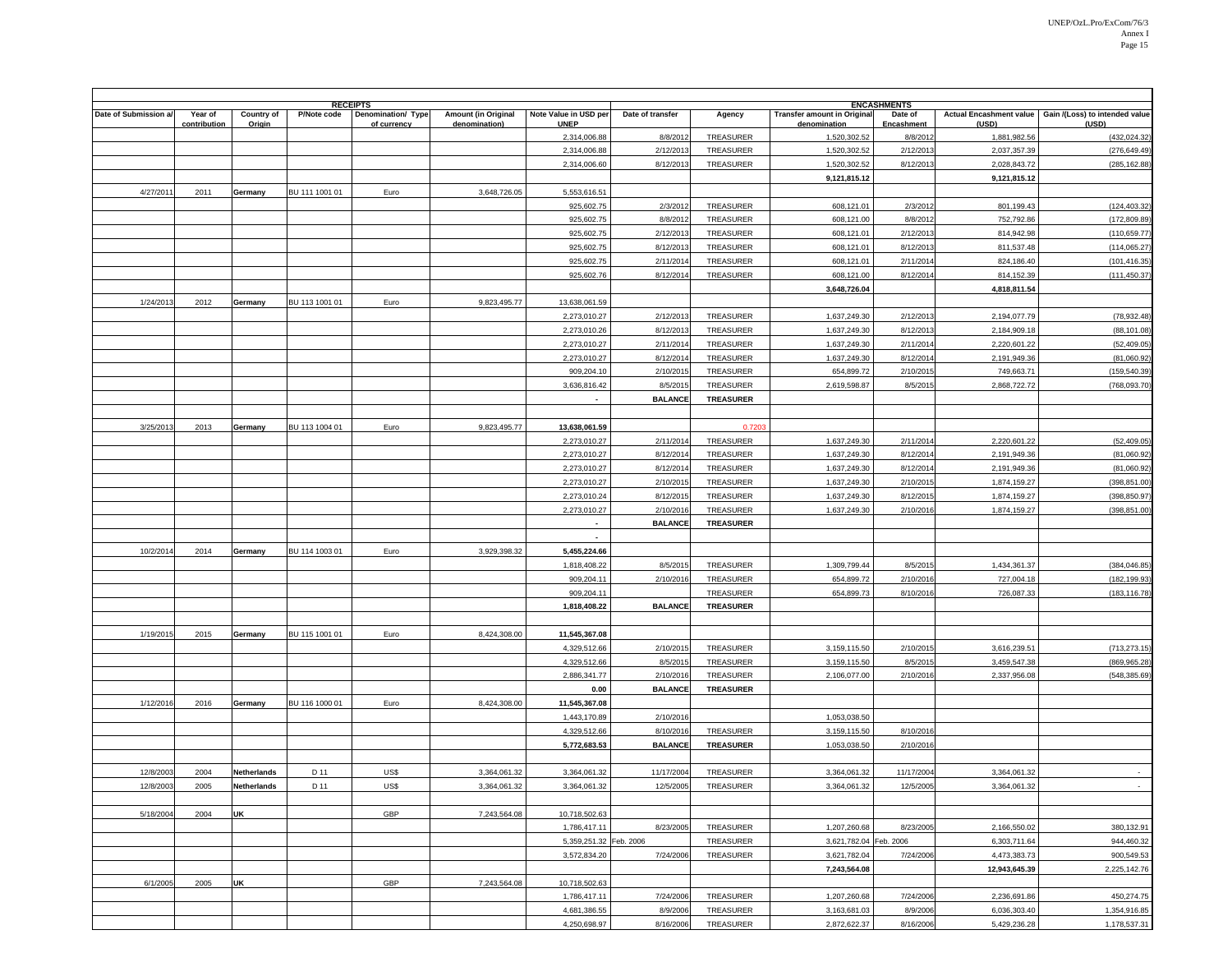| <b>RECEIPTS</b>       |                         |                             |             |                                   |                                             |                                      | <b>ENCASHMENTS</b> |           |                                                    |                       |               |                                                                   |
|-----------------------|-------------------------|-----------------------------|-------------|-----------------------------------|---------------------------------------------|--------------------------------------|--------------------|-----------|----------------------------------------------------|-----------------------|---------------|-------------------------------------------------------------------|
| Date of Submission a/ | Year of<br>contribution | <b>Country of</b><br>Origin | P/Note code | Denomination/ Type<br>of currency | <b>Amount (in Original</b><br>denomination) | Note Value in USD per<br><b>UNEP</b> | Date of transfer   | Agency    | <b>Transfer amount in Original</b><br>denomination | Date of<br>Encashment | (USD)         | Actual Encashment value   Gain /(Loss) to intended value<br>(USD) |
|                       |                         |                             |             |                                   |                                             |                                      |                    |           | 7,243,564.08                                       |                       | 13.702.231.54 | 2,983,728.91                                                      |
|                       |                         |                             |             |                                   |                                             |                                      |                    |           |                                                    |                       |               |                                                                   |
| 5/13/2005             | 2004                    | <b>USA</b>                  |             | US\$                              | 4,920,000.00                                | 4,920,000.00                         | 10/27/2005         | TREASURER | 2,000,000.00                                       | 10/27/2005            | 2,000,000.00  | $\sim$                                                            |
|                       |                         |                             |             |                                   |                                             |                                      | 11/2/2006          | TREASURER | 2,000,000.00                                       | 11/2/2006             | 2,000,000.00  | $\sim$                                                            |
|                       |                         |                             |             |                                   |                                             |                                      | 10/25/2007         | TREASURER | 920,000,00                                         | 10/25/2007            | 920,000,00    | $\sim$                                                            |
|                       |                         |                             |             |                                   |                                             |                                      |                    |           | 4,920,000.00                                       |                       | 4,920,000.00  |                                                                   |
|                       |                         |                             |             |                                   |                                             |                                      |                    |           |                                                    |                       |               |                                                                   |
| 3/1/2006              | 2005                    | <b>USA</b>                  |             | US\$                              | 3,159,700.00                                | 3,159,700.00                         | 11/2/2006          | TREASURER | 2.000.000.00                                       | 11/2/2006             | 2.000.000.00  | $\sim$                                                            |
|                       |                         |                             |             |                                   |                                             |                                      | 10/25/2007         | TREASURER | 1,159,700.00                                       | 10/25/2007            | 1,159,700.00  | $\sim$                                                            |
|                       |                         |                             |             |                                   |                                             |                                      |                    |           | 3,159,700.00                                       |                       | 3,159,700.00  |                                                                   |
|                       |                         |                             |             |                                   |                                             |                                      |                    |           |                                                    |                       |               |                                                                   |
| 4/25/2007             | 2006                    | <b>USA</b>                  |             | US\$                              | 7,315,000.00                                | 7,315,000.00                         | 10/25/2007         | TREASURER | 2,500,000.00                                       | 10/25/2007            | 2,500,000.00  | $\sim$                                                            |
|                       |                         |                             |             |                                   |                                             |                                      | 11/19/2008         | TREASURER | 2.500.000.00                                       | 11/19/2008            | 2.500.000.00  | $\sim$                                                            |
|                       |                         |                             |             |                                   |                                             |                                      | 5/11/2009          | TREASURER | 2,315,000.00                                       | 5/11/2009             | 2,315,000.00  | $\sim 100$                                                        |
|                       |                         |                             |             |                                   |                                             |                                      |                    |           | 7,315,000.00                                       |                       | 7,315,000.00  |                                                                   |
|                       |                         |                             |             |                                   |                                             |                                      |                    |           |                                                    |                       |               |                                                                   |
| 2/21/2008             | 2008                    | <b>USA</b>                  |             | US\$                              | 4,683,000.00                                | 4,683,000.00                         | 11/19/2008         | TREASURER | 2,341,500.00                                       | 11/19/2008            | 2,341,500.00  | $\sim$                                                            |
|                       |                         |                             |             |                                   |                                             |                                      | 5/11/2009          | TREASURER | 2,341,500.00                                       | 5/11/2009             | 2.341.500.00  | $\sim$ 10 $\pm$                                                   |
|                       |                         |                             |             |                                   |                                             |                                      |                    |           | 4,683,000.00                                       |                       | 4,683,000.00  |                                                                   |
|                       |                         |                             |             |                                   |                                             |                                      |                    |           |                                                    |                       |               |                                                                   |
| 4/21/2009             | 2009                    | <b>USA</b>                  |             | US\$                              | 5.697.000.00                                | 5.697.000.00                         |                    |           |                                                    |                       |               |                                                                   |
|                       |                         |                             |             |                                   |                                             |                                      | 5/11/2009          | TREASURER | 1,900,000.00                                       | 5/11/2009             | 1,900,000.00  | $\sim$                                                            |
|                       |                         |                             |             |                                   |                                             |                                      | 11/4/2010          | TREASURER | 1,900,000.00                                       | 11/4/2010             | 1,900,000.00  | $\sim$                                                            |
|                       |                         |                             |             |                                   |                                             |                                      | 11/3/2011          | TREASURER | 1,897,000.00                                       | 11/3/2011             | 1,897,000.00  | $\sim$ 10 $\pm$                                                   |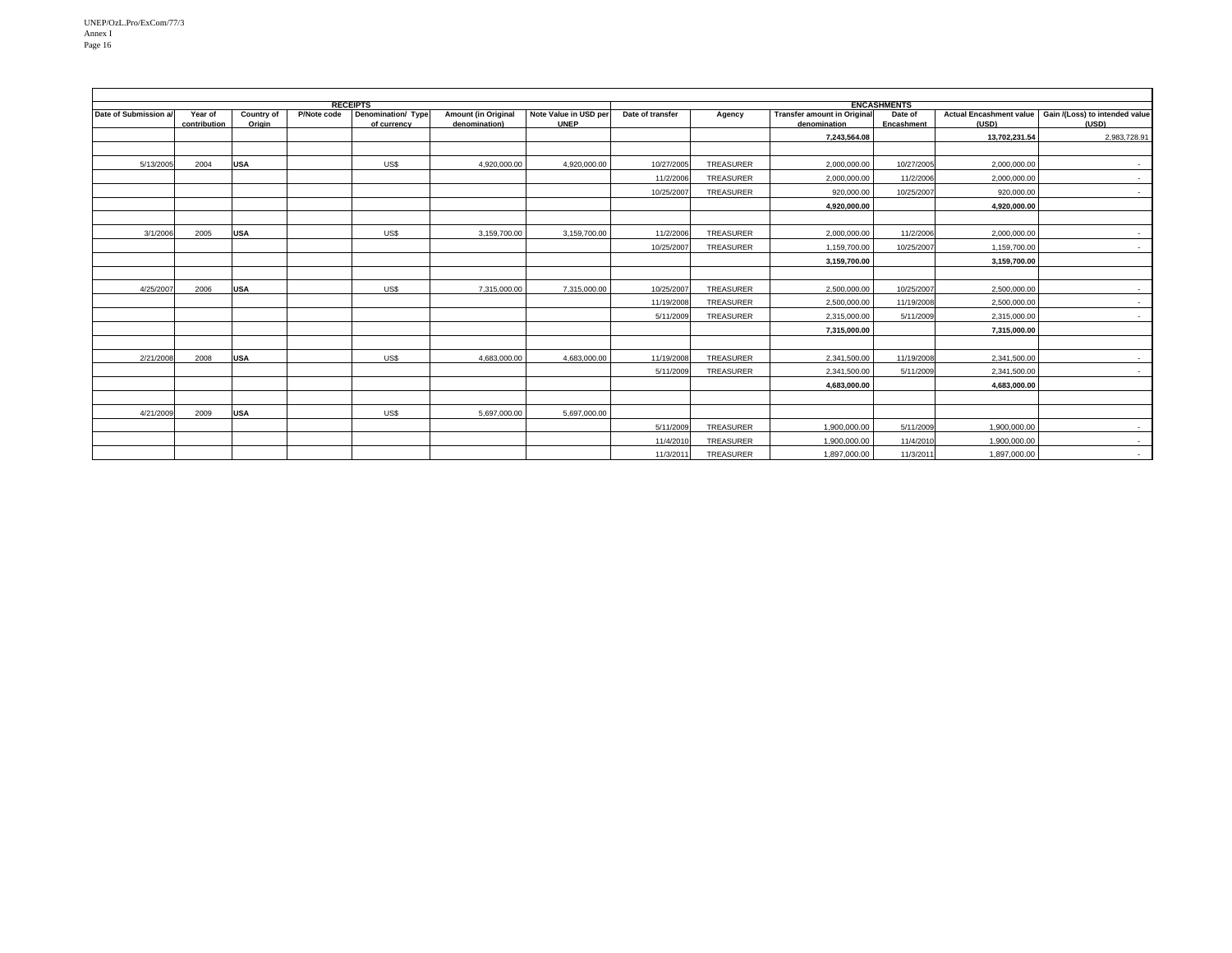## **TRUST FUND FOR THE MULTILATERAL FUND FOR THE IMPLEMENTATION OF THE MONTREAL PROTOCOL**

## **TABLE 15: OUTSTANDING PROMISSORY NOTES SCHEDULE OF ENCASHMENT AS AT 10 November 2016 (IN US\$)**

|                 | <b>Due in 2017</b> | <b>Due in 2018</b> | <b>Unscheduled</b> | <b>TOTAL</b> |
|-----------------|--------------------|--------------------|--------------------|--------------|
| <b>GERMANY:</b> |                    |                    |                    |              |
| 2014            | 1,818,408          |                    |                    | 1,818,408    |
| 2015            |                    |                    |                    | $\Omega$     |
| 2016            | 2,886,342          | 2,886,342          |                    | 5,772,684    |
|                 | 4,704,750          | 2,886,342          |                    | 7,591,092    |

**NOTE:**

Germany's promissory notes due are payable in February and August of the relevant years.